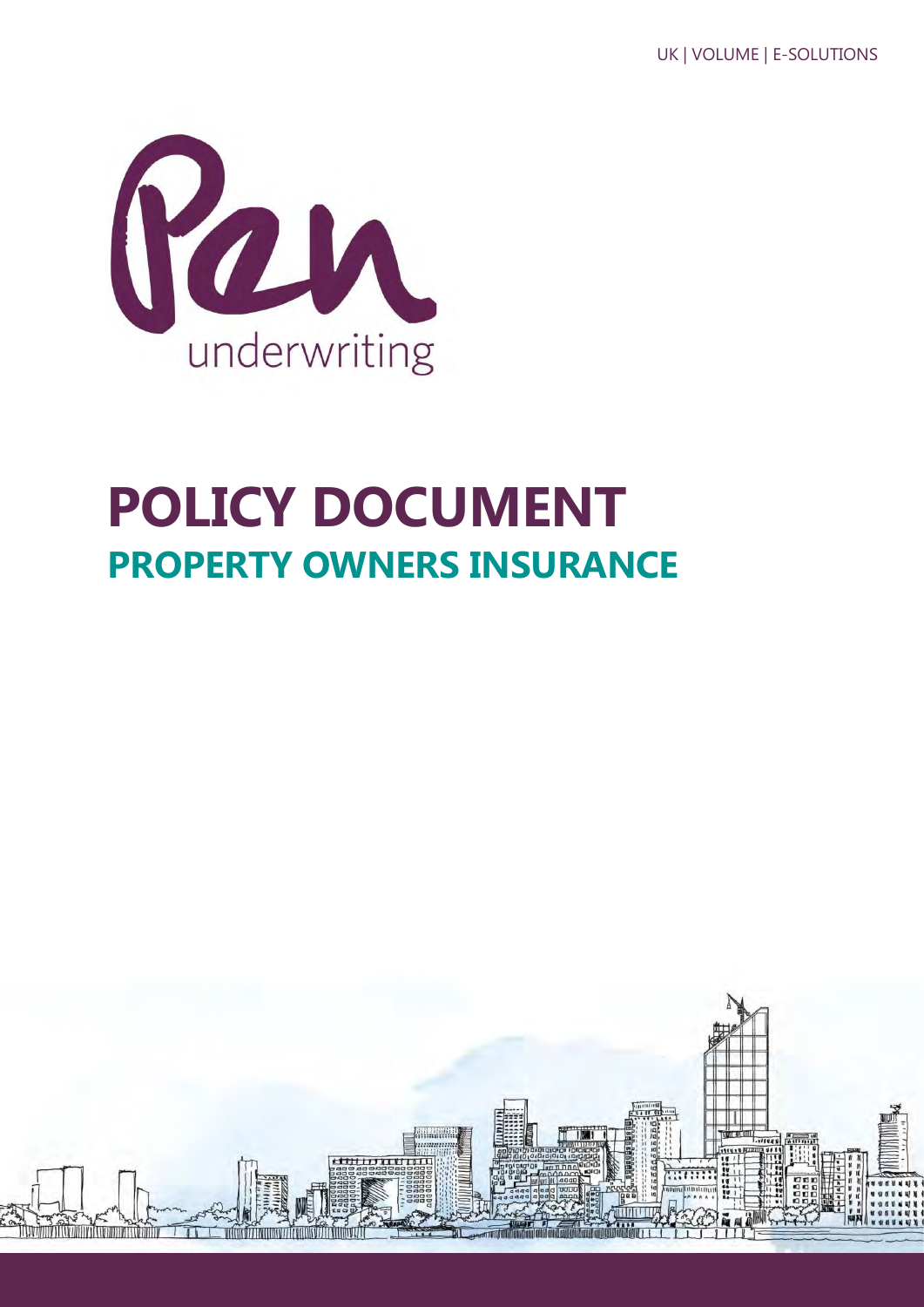

# **PROPERTY OWNERS INSURANCE POLICY**

# **Welcome!**

# **Thank you for choosing Pen Underwriting to provide your Property Owners Insurance**

**This is Your Property Owners Insurance Policy Wording, setting out Your insurance protection in detail. The Policy Wording must be read together with the Policy Schedule and Statement of Facts as one document. It is an important document so You should keep it somewhere safe – You will need it if You need to make a claim.**

Please read it carefully to make sure that it meets **Your**  requirements and that the details on the Policy **Schedule** and Statement of Facts are correct.

Your premium has been based upon the information shown in the Policy **Schedule** and recorded in **Your** Statement of Facts.

If after reading **Your** Policy Wording **You** have any questions, any details are incorrect or the Policy does not provide the cover **You**  need then **You** must contact **Your** insurance adviser **immediately**.

Your insurance relates **only** to those sections of the Policy which are shown in the **Schedule** as being **INCLUDED**.

# **WHO ARE THE INSURERS?**

This Policy is provided by Pen Underwriting acting as agent on behalf of a leading UK Insurer. For details of Pen Underwriting Limited's Data Protection and Privacy Policies visit the Pen Underwriting website at www.penunderwriting.co.uk

**The insurer that is providing Your Property Owners Insurance Policy will be shown on Your Policy Schedule.**

Legal Expenses and Rent Guarantee Insurance is provided by Arc Legal Assistance Ltd on behalf of Inter Partner Assistance SA.

# **USEFUL TELEPHONE NUMBERS How to make a claim**

If **You** need to make a legal expenses claim and this section is shown as being operative on the **Schedule**, please refer to the Legal Expenses Insurance Section of this Policy for details. For all other claims please contact **Us** by calling the telephone number printed on **Your** Policy **Schedule.** 

The claims handler will take full details of the claim and guide **You** through the next steps. Depending on the value and type of claim, the claims handler may seek help from a loss adjuster. Loss adjusters are independent claims experts who will visit **You** or a third party claimant to assist with the assessment of the claim.

Once **We** have been notified of a claim, **We** will tell **Your** broker. The notification letter gives **Your** broker the opportunity to become involved in the claim if either **You** or they wish. Once the claim has been settled, a letter is sent to **Your** broker confirming settlement and the amounts paid.

# **Do**

- Have details of **Your** policy number ready when notifying **Us**. **You** can find the policy number on the **Schedule**.
- Report any incidence of loss of **Money**, theft, attempted theft or **Damage** by malicious persons to the police immediately. **You** should obtain a crime reference number (not an incident reference number) from them if a crime has been committed.
- Carry out temporary repairs to the **Property Insured** to prevent further loss. Please retain all invoices for work carried out. Remember, if **You** do not have **Your** own contractor, call the Business Emergency Assistance telephone no. on **Your Schedule** to arrange for an approved contractor to effect repairs, any time of the day or night.
- Notify **Us** of any claim or any incident which may lead to a claim as soon as possible. The sooner **We** are involved, the more opportunity **We** have to resolve the claim to **Your** satisfaction. **You** must notify **Us** within seven days if the incident relates to **Damage** by riot, civil commotion, labour or political disturbances, malicious persons, theft or attempted theft.
- Ensure that any letter or notice received is sent to **Us** immediately unanswered and unacknowledged. **You** must also send **Us** unanswered and unacknowledged any written claim, writ, summons or other document relating to a claim and tell **Us** of any pending prosecution, coroner's inquest or fatal accident inquiry and give **Us** full details of any verbal claims made against **You**.
- Any **Bodily** I**njury** to an **Employee** should be reported to **Us** regardless of whether a formal claim has been made against **You**. **We** can then decide whether **We** need to investigate and provide advice to **You**.

# **Don't**

- Dispose of any evidence or damaged items **We** may wish to see them.
- Wait for estimates to be obtained for work to be carried out before notifying **Us** of a claim.
- Admit or deny responsibility for any incident involving **Bodily Injury** to others or **Damage** to their property.

# **Replacement service**

**We** have a number of suppliers that can repair the **Property Insured** or replace items lost, stolen or damaged beyond repair. If one of **Our** suppliers is used **You** will not need to obtain estimates and **We** will settle directly with the supplier. **You** will be responsible for the payment of any applicable **Excess**. **You** will only be responsible for payment of the VAT element if **You** are VAT registered. **You** will be invoiced accordingly.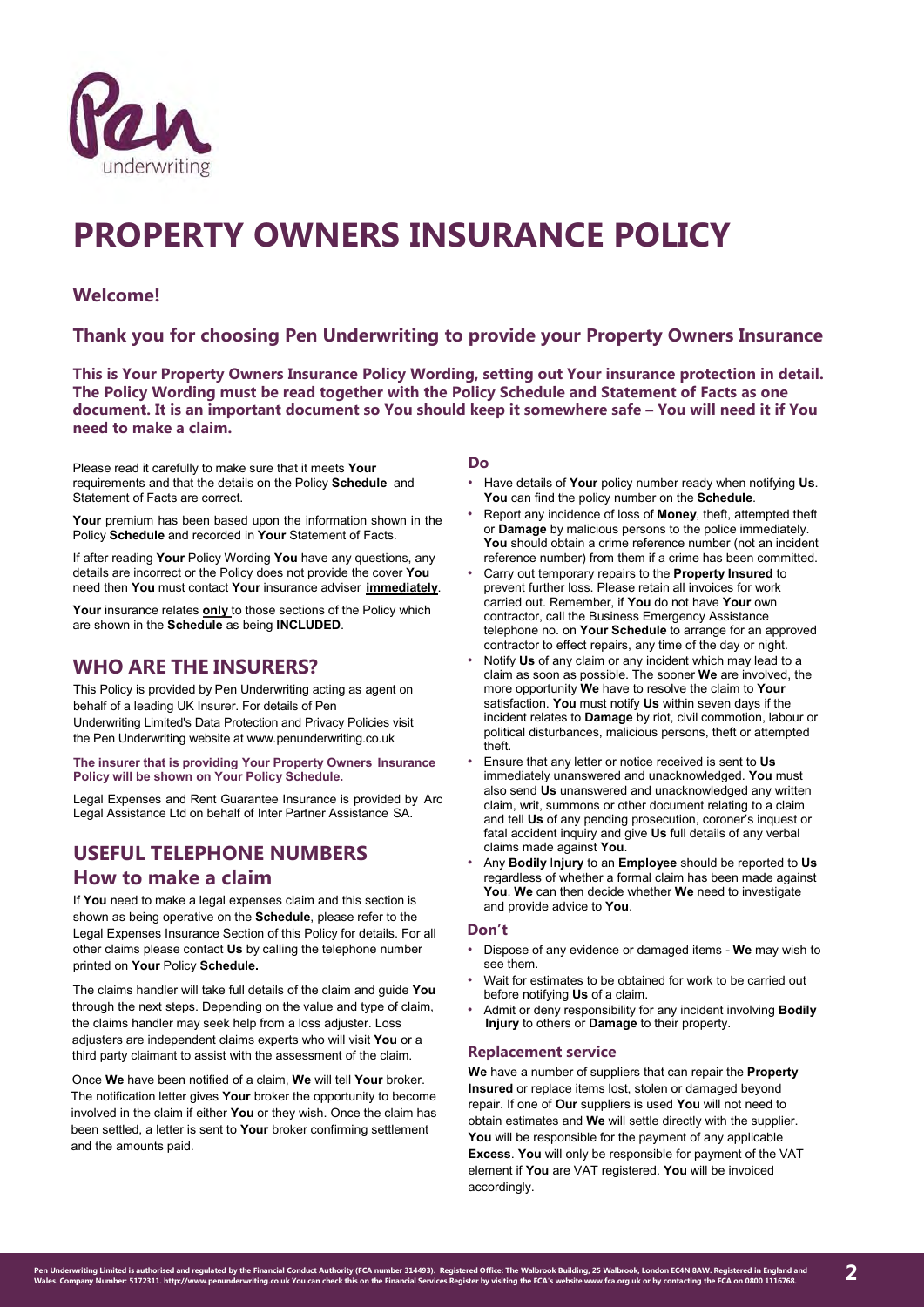# **CONTENTS**

**Your** Policy Wording is made up of individual Sections. This wording should be read together with **Your** current Policy **Schedule** for precise details of **Your** insurance protection. **We**  have also included (under Important Information) details of **Your** right to cancel this Policy and also what to do if **You** have a complaint.

| <b>Policy Introduction</b><br>The Contract of Insurance<br><b>Important Information</b> | 03 |
|-----------------------------------------------------------------------------------------|----|
| <b>Choice of Law</b>                                                                    | 03 |
| <b>Policy Definitions</b>                                                               | 04 |
| <b>Property Damage Section</b>                                                          | 06 |
| <b>Loss of Rent Section</b>                                                             | 16 |
| <b>Employers' Liability Section</b>                                                     | 20 |
| <b>Property Owners Liability Section</b>                                                | 23 |
| <b>Terrorism Section</b>                                                                | 28 |
| <b>Legal Expenses Insurance Section</b>                                                 | 30 |
| <b>Policy Exclusions</b>                                                                | 38 |
| <b>Policy Conditions</b>                                                                | 40 |
| <b>Complaints and Compensation</b>                                                      | 42 |
| <b>Data Protection Notice</b>                                                           | 42 |

# **POLICY INTRODUCTION**

# **The Contract of Insurance**

**Your** Policy is a contract between **Us**, the insurers, and **You**, the **Policyholder**.

In return for **You** having paid or agreed to pay the premium, **We** will indemnify **You** by payment or, at **Our** option, by reinstatement or repair, in respect of loss, destruction, damage, accident or injury occurring or other insured contingency arising during the **Period of Insurance**, subject to the terms conditions and exclusions contained in the Policy and endorsed on **The Schedule**.

# **Important**

**You** are required to make a fair presentation of the risk to **Us**.

If **You** breach **Your** duty to provide a fair presentation and any such breach was deliberate or reckless, **We** may regard the Policy as void and are not required to return any paid Premium to **You**.

If the breach was not deliberate or reckless, **Our** remedy shall depend upon what **We** would have done if **You** had complied with the duty of fair presentation:

- 1. **We** may regard the Policy as void if Insurers would not have entered into the Policy on any terms in the absence of the breach. In this case, **We** must return the premium paid.
- 2. If **We** would have entered into the Policy, but on different terms (other than terms relating to premium) the Policy is to be treated as if those different terms applied from the outset, if **We** so require.
- 3. If **We** would have entered into the Policy but would have charged a higher premium **We** may reduce proportionately the amount to be paid on a claim (and, if applicable, the amount already paid on prior claims)

# **Choice of Law**

1. This Policy will be governed by English Law, and **You** and **We** agree to submit to the non-exclusive jurisdiction of the courts of England and Wales (unless **You** live in Jersey in which case the law of Jersey will apply and the Jersey courts will have exclusive jurisdiction).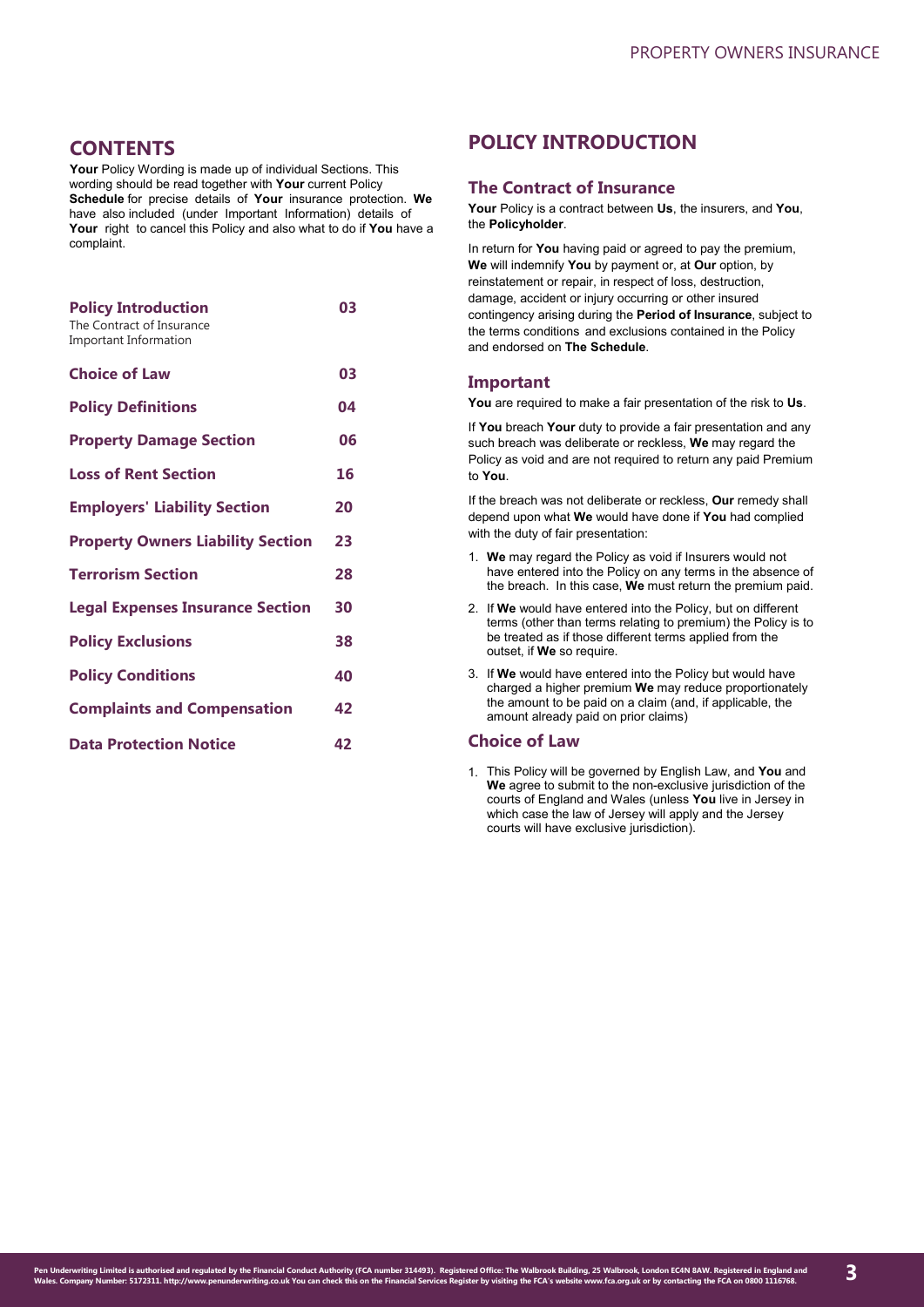# <span id="page-3-0"></span>**POLICY DEFINITIONS**

Wherever the following words or phrases appear in this Policy they will have the meanings defined below. A defined word will start with a capital letter and be printed in bold (e.g. **You**).

Each Section of the Policy contains definitions. They must be read in conjunction with the following Policy Definitions.

# **Buildings**

Buildings

- (a) including Landlords fixtures and fittings, walls, gates, fences, yards, car parks, road, pavements, outbuildings, underground pipes, cables and wires belonging to **You** or for which **You** are responsible at **The Premises**
- (b) and in respect of residential buildings; landlords fixtures and fittings, domestic outbuildings, garages, swimming pools, hard tennis courts, terraces, patios, driveways, footpaths, walls, fences, gates, hedges, interior decorations, telecommunication aerials, aerial fittings, masts, closed circuit televisions, car parks, cess pits, septic tanks, squash courts, gymnasia used by residents for domestic and leisure purposes, street furniture and lamp posts, solar panels and turbines attached to the buildings.

# **Computer and Electronic Equipment**

All computers, computer installations and systems, microchips, integrated circuits, microprocessors, embedded systems, hardware, and any electronic equipment, data processing equipment, information repository, telecommunication equipment, computer controlled or programmed machinery, equipment capable of processing data and, or similar devices, whether physically or remotely connected thereto.

# **Condition Precedent**

A condition which must be complied with before **We** are liable for a claim.

# **Consequential Loss**

Consequential or indirect loss (that is any **Damage** or additional expense, which happens as a result of, or is a side effect of, the event for which **You** are insured). This includes but is not limited to the following:

- (a) loss of revenue
- (b) loss of earnings
- (c) additional travel costs
- (d) loss assessor fees
- (e) the cost of preparing a claim
- (f) compensation for stress or inconvenience

# **Contents**

Carpets, domestic furniture and furnishings belonging to **You** or for which **You** are responsible at **The Premises**.

# **Cyber Vandal**

The person or persons, whether identified or not, responsible for, or involved with, creating a Virus or Similar Mechanism or a Denial of Service Attack, unauthorised access to or use of **Computer and Electronic Equipment**.

# **Data**

- All information which is
- (1) electronically stored, or
- (2) electronically represented, or
- (3) contained on any current and back-up disks, tapes or other materials or devices used for the storage of data,

including but not limited to operating systems, records, programs, software or firmware, code or series of instructions

# **Data Storage Materials**

Any materials or devices used for the storage or representation of **Data** including but not limited to disks, tapes, CD-ROMs, DVDs, memory sticks, memory cards or other materials or devices which may or may not also constitute **Computer and Electronic Equipment**.

# **Denial of Service Attack**

Any actions or instructions with the ability to damage, interfere with, or otherwise affect the availability of **Computer and Electronic Equipment** or **Data**, including but not limited to the generation of excess traffic into network addresses, the exploitation of system or network weaknesses, and the generation of excess or non-genuine traffic within, between or amongst networks.

# **Employee**

Any person who is

- (1) under a contract of service or apprenticeship with **You**
- (2) borrowed by or hired to **You**
- $(3)$  a labour master or supplied by a labour master
- (4) employed by labour only sub-contractors
- (5) self employed
- (6) under a work experience or training scheme
- (7) a voluntary helper while working under **Your** control in connection with **The Business**
- (8) an outworker or homeworker when engaged in work on **Your**  behalf.

# **Endorsement / Endorsements**

An alteration to the terms of the Policy.

# **Excess / Excesses**

The amount or amounts shown in **Your** Policy or **The Schedule**  which **We** will deduct from each and every claim. **You** will repay any such amount paid by **Us**.

# **Failure**

Any partial or complete reduction in the

#### (1) performance, or

- (2) availability, or
- (3) functionality, or
- (4) the ability to recognise or process any date or time, of any: (a) **Computer and Electronic Equipment**
	- (b) electronic means of communication (c) web site.
- **Insured Person**

**You** or **Your** directors, principals or **Employees**

#### **Landlords Contents**

Contents belonging to **You** or held in trust for which **You** are responsible, at **The Premises** but not including **Computer and Electronic Equipment**.

# **Loss of Data**

Physical or electronic or other loss or destruction or alteration or loss of use, whether permanent or temporary, of or damage to **Data**, of whatsoever nature, in whole or in part, including, but not limited to Loss of **Data** resulting from loss or damage to **Computers and Electronic Equipment** or **Data Storage Materials**, including while stored on **Data Storage Materials**.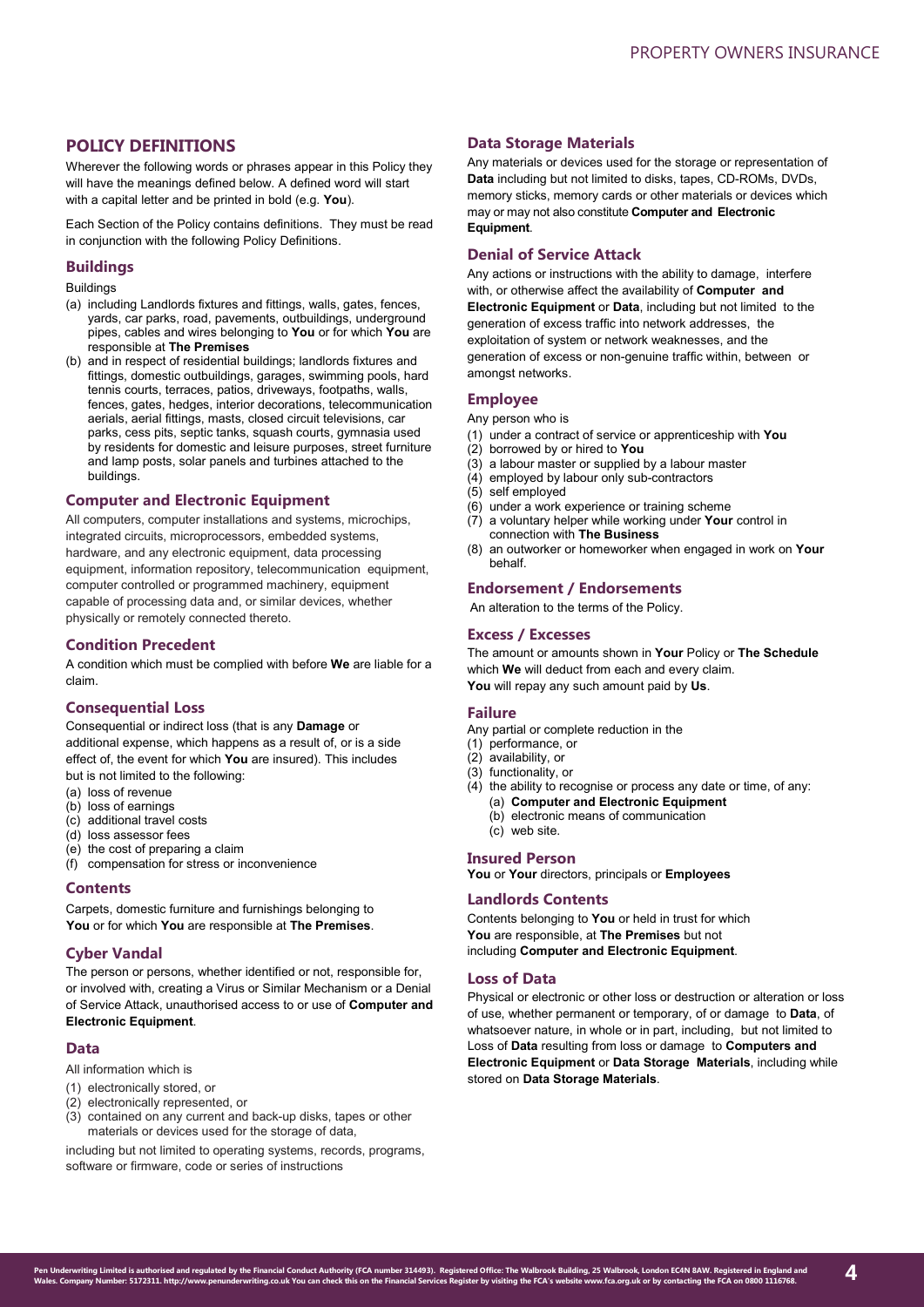# **Malicious Contingency**

- (1)riot, civil commotion, strikers, locked out workers or persons taking part in labour disturbances.
- (2) malicious persons other than thieves and **Cyber Vandals**.

# **Money**

**Current** 

- (1) coin, bank and currency notes
- (2) postal and money orders, bankers drafts, cheques and giro cheques
- (3) crossed warrants, bills of exchanges and securities for money
- (4) postage, revenue, national insurance and holiday with pay stamps
- (5) national insurance and holiday with pay cards, national savings certificates, war bonds, premium savings bonds and franking machine impressions
- (6) credit company sales vouchers, luncheon vouchers and trading stamps
- (7) VAT invoices.

# **Period of Insurance**

From the effective date until the expiry date (both shown in The **Schedule**) or any subsequent period for which **We** accept payment for renewal of this Policy.

# **Resident**

The owner, tenant or lessee of any building and any member of their family permanently resident with them.

# **Specified Contingency**

Fire. Lightning. Explosion. Aircraft and other aerial devices or articles dropped from them. Earthquake. Storm or flood. Escape of water from any tank apparatus or pipe. Falling trees. Impact. Escape of fuel from any fixed oil heating installation.

# **The Business**

Activities directly connected with the business specified in **The Schedule**.

# **The Premises**

The premises stated in the Statement of Facts and specified in **The Schedule**.

# **The Schedule**

The document which specifies details of **The Policyholder**, **The Premises**, **Property Insured**, **Sums Insured**, **Limits of Indemnity** and any **Excesses**, **Endorsements** and **Conditions** applying to the Policy.

# **Virus or Similar Mechanism**

Program code, programming instruction or any set of instructions with the ability to damage, interfere with, or otherwise adversely affect **Computer and Electronic Equipment** or **Data**, whether involving self-replication or not, including, but limited to Trojan horses, worms and logic bombs.

## **We/Us/Our**

The insurers whose identity is stated in the **Endorsement** entitled Identity of Insurers shown in **The Schedule**.

# **You/Your/The Policyholder**

The persons, companies, partnerships or unincorporated associations named in **The Schedule** as **The Policyholder**.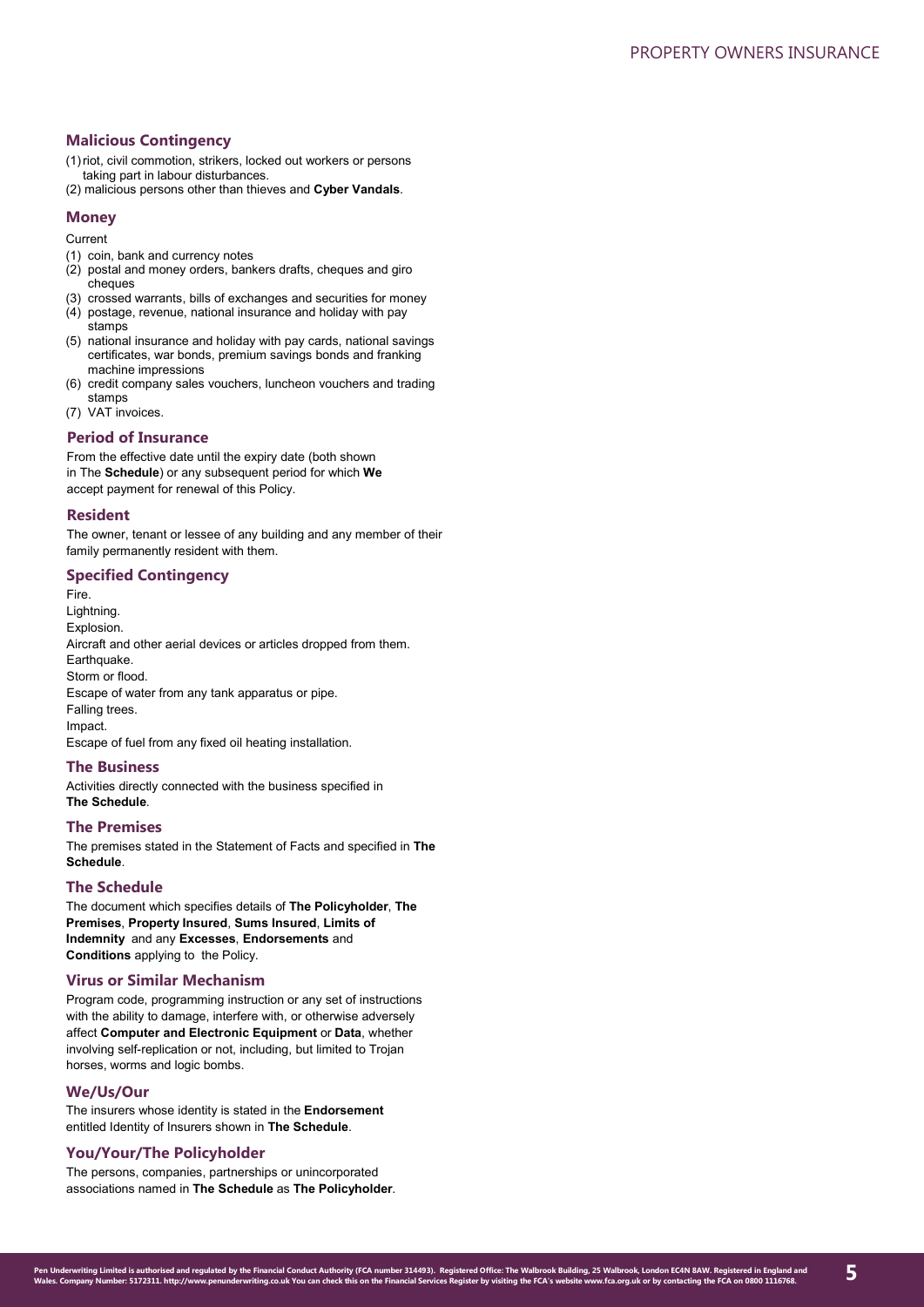# <span id="page-5-0"></span>**PROPERTY DAMAGE SECTION**

# **DEFINITIONS**

(Also refer to the Policy Definitions at the front of this Policy Wording)

The following definitions apply to this Section and shall keep the same meaning wherever they appear in the Section unless an alternative definition is stated to apply.

# **Damage**

Accidental loss, destruction or damage to the **Property Insured**.

# **Defined Contingency**

Fire

Lightning

Explosion

Aircraft and other aerial devices dropped from them. Riot, civil commotion, strikers, locked out workers or persons taking part in labour disturbances. Malicious persons other than thieves. **Earthquake** Storm. Flood. Escape of water from any tank, apparatus or pipe.

Falling trees.

Impact.

Escape of fuel from any fixed oil heating installation. Theft or attempted theft.

# **Property Damage Excess**

The amount or amounts shown in **Your** Policy or **The Schedule**  which **We** will deduct from each and every claim at each separate location and will be deducted after the application of Average (See Condition 1).

**You** will repay any such amount paid by **Us**.

# **Property Insured**

Property insured as detailed in **The Schedule**.

# **COVER**

# **(1) COVER OPTION A - ALL RISKS**

(only applicable if stated as insured in **The Schedule**)

**We** will indemnify **You** in respect of **Damage** to the **Property Insured** occurring during the **Period of Insurance** at **The Premises**.

The **Sum Insured** under each item other than items applying solely to fees, rent, removal of debris, private dwelling houses, churches or buildings in course of erection is separately subject to Average (See Condition 1).

The maximum **We** will pay under this Section will not exceed

- (1) the **Sum Insured** on each Item
- or
- (2) the Total **Sum Insured**
	- or
- (3) any other maximum amount payable or limit of liability

specified in **The Schedule**.

# **EXCLUSIONS**

The following Exclusions apply to (1) Cover Option A – All Risks.

(Also refer to the Policy Exclusions at the back of this Policy Wording).

**We** will not indemnify you in respect of

(1) **Damage** to the **Property Insured** caused by or consisting of

- (a) an existing or hidden defect
- (b) gradual deterioration or wear and tear
- (c) frost or change in the water table level
- (d) faulty design or faulty materials used in its construction
- (e) faulty workmanship, operating error or omission by **You** or any **employee**

However, **We** will indemnify **You** in respect of any subsequent **Damage** which results from a cause not otherwise excluded.

- (2) **Damage** caused by or consisting of
	- (a) (i) corrosion, rust or rot
		- (ii) shrinkage, evaporation or loss of weight
		- (iii) dampness or dryness
		- (iv) scratching
		- (v) vermin or insects
		- (vi) mould or fungus
		- (b) change in
			- (i) temperature
			- (ii) colour
			- (iii) flavour
			- (iv) texture or finish
		- (c) nipple or joint leakage or failure of welds
		- (d) cracking, fracturing, collapse or overheating of a boiler, vessel, machine or apparatus in which internal pressure is due to steam only and any associating piping
		- (e) mechanical or electrical breakdown or derangement of the **Property Insured.**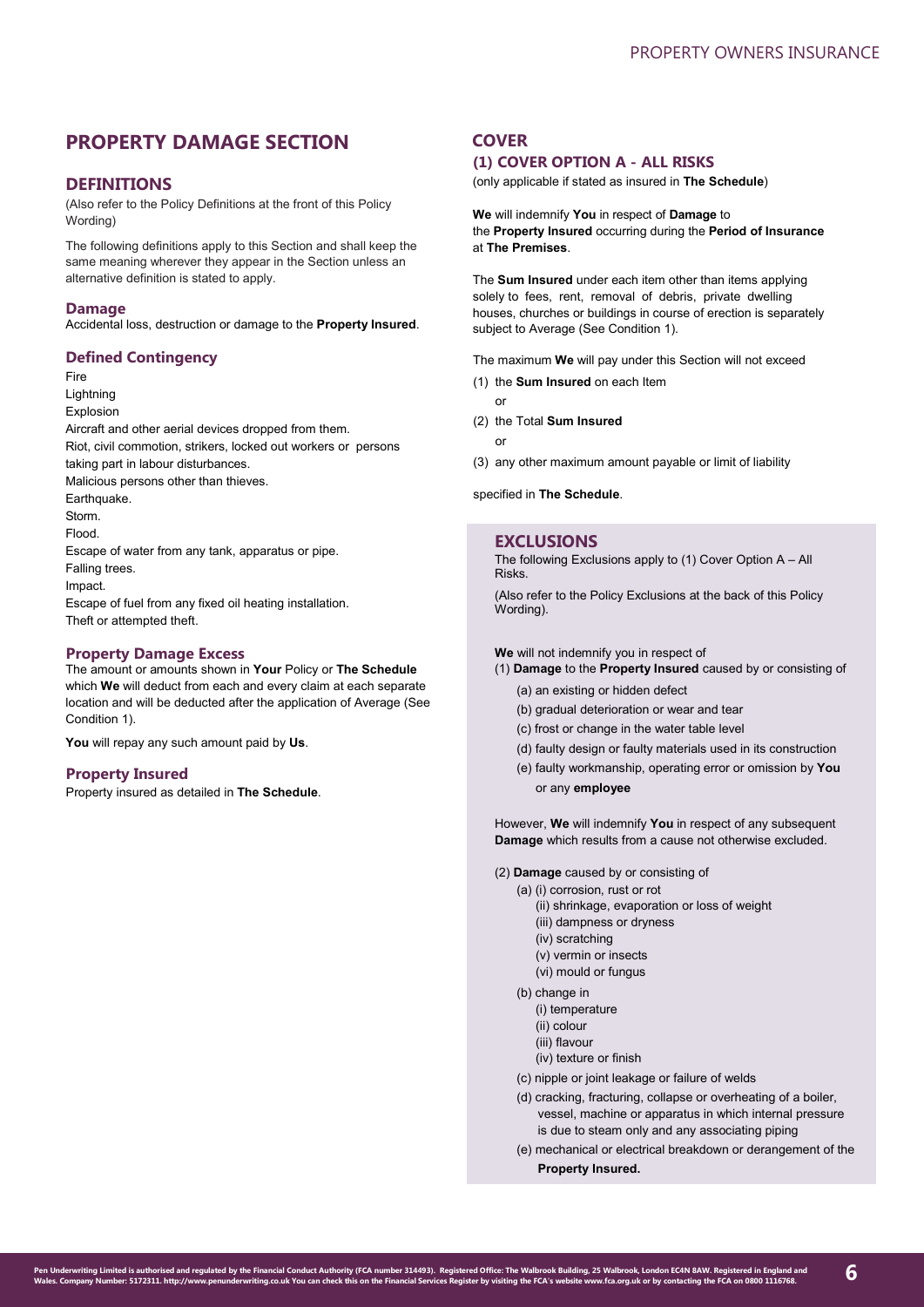However, **We** will indemnify you in respect of:

- (i) **Damage** not otherwise excluded which itself results from a **Defined Contingency** or any other accidental cause
- (ii) any subsequent **Damage** which itself results from a cause not otherwise excluded.
- (3) **Damage** caused by pollution or contamination. However, **We**  will indemnify **You** in respect of **Damage**, not otherwise excluded, caused by:
	- (a) pollution or contamination which results from a **Defined Contingency**
	- (b) a **Defined Contingency** which results from pollution or contamination.
- (4) **Damage** caused by or consisting of:
	- (a) subsidence, ground heave or landslip However, we will indemnify **You** in respect of **Damage**, not otherwise excluded caused by fire, explosion, earthquake or escape of water from any tank, apparatus or pipe.
	- (b) normal settlement of new structures
	- (c) acts of fraud or dishonesty
	- (d) (i) disappearance
		- (ii) unexplained or inventory shortage (iii) misfiling, misplacing of information or clerical error
	- (e) theft or attempted theft
		- (i) caused by you or your family or an employee
		- (ii) caused by any resident or their guest
		- (iii) to moveable property in the open except for garden furniture up to £500.
- (5) **Damage** to a structure caused by its own collapse or cracking.

However, **we** will indemnify **you** in respect of such **Damage** if it results from a **Defined contingency** and is not otherwise excluded.

- (6) **Damage t**o:
	- (a) gates
	- (b) fences
	- (c) moveable property in the open by:
		- (i) wind (ii) rain, hail, sleet or snow
		- (iii) flood
		- (iv) dust.
		-

#### (7) **Damage**:

- (a) by fire resulting from its' undergoing any process involving the application of heat
- $(b)$  to that portion of any item caused by its' own self ignition. leakage of electricity, short circuiting, or over-running
- (c) resulting from its' undergoing any process of (i) production or packaging
	- (ii) treatment, testing or commissioning
	- (iii) servicing or repair.
		- However, **We** will indemnify **You** in respect of such **Damage** if it is caused by fire or explosion.

(8) **Damage** in respect of china, earthenware, marble or other fragile objects not forming part of the **Buildings**, unless specifically mentioned in **The Schedule**.

However, **We** will indemnify **You** in respect of such **Damage** if it results from a **Defined Contingency** and is not otherwise excluded.

(9) **Damage** respect of in

- (a) vehicles licensed for road use including accessories on or attached to them
- (b) caravans or trailers
- (c) railway locomotives or rolling stock watercraft or aircraft
- (d) property in the course of construction including materials for use in the construction
- (e) land, roads or pavements, piers, jetties, bridges, culverts or excavations
- (f) livestock
- (g) growing crops or trees

However, **We** will indemnify **You** in respect of **Damage** to such property if the property is specifically stated as insured in **The Schedule** and the **Damage** is not otherwise excluded.

# (10) **Damage**

- (a) insured by any marine Policy
- (b) which would be insured under any marine Policy if this Policy did not exist

However, **We** will indemnify **You** in respect of **Damage** not otherwise excluded for any sum beyond the amount which would have been payable under the marine Policy had this insurance not existed.

(11) **Damage** more specifically insured by **You** or on **Your** behalf.

#### (12) **Consequential Loss** or **Damage**.

However, **We** will indemnify **You** in respect of rent when this cover is specified in **The Schedule** and the **Damage** is not otherwise excluded.

(13) the **Excess** as stated in **The Schedule**.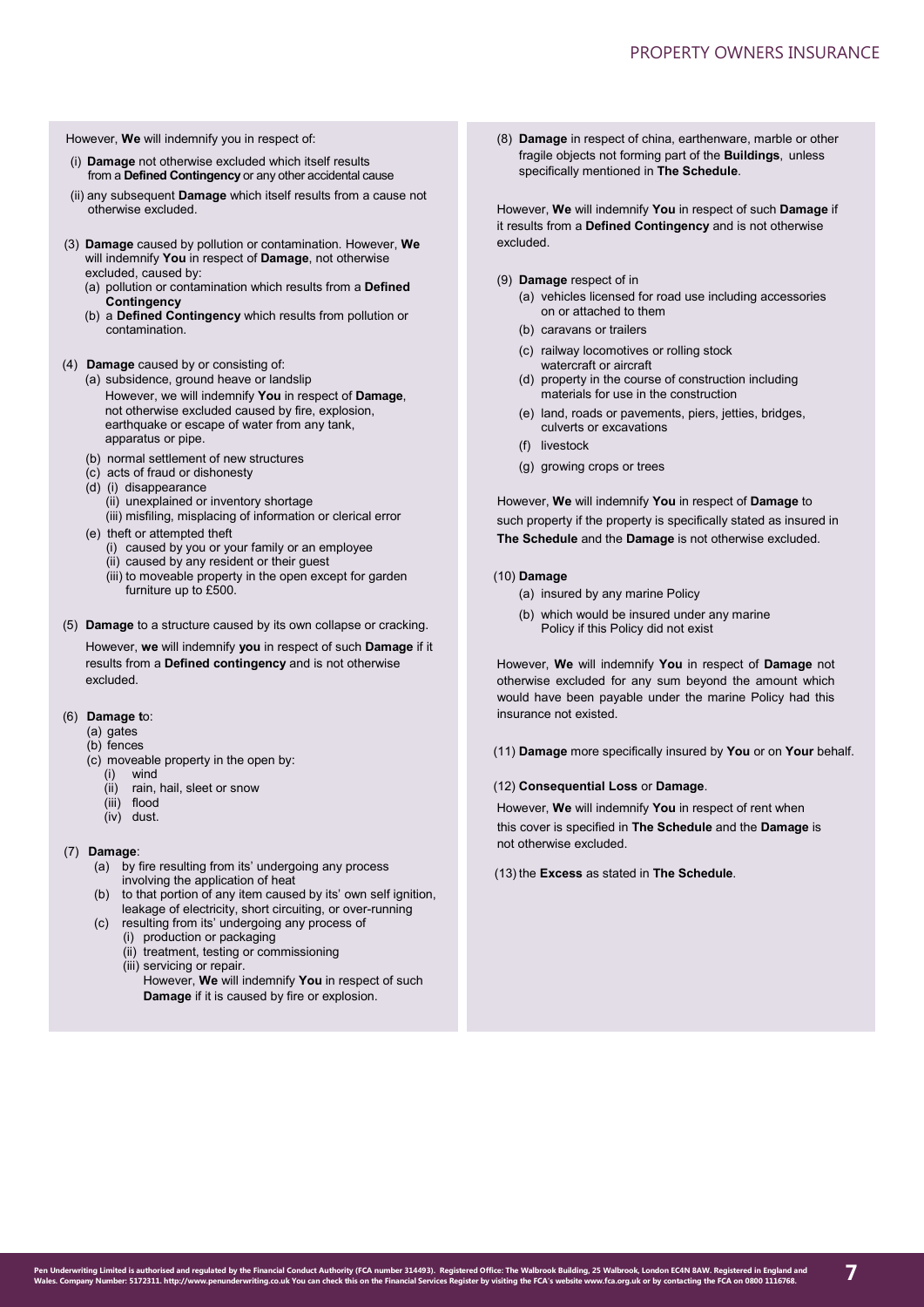# **(2) COVER OPTION B – SPECIFIED CONTINGENCIES**

(only applicable if stated as insured in **the schedule**)

**We** will indemnify **You** in respect of **Damage** occurring to the **Property Insured** during the **Period of Insurance** at the **Premises** by each of the following Specified Contingencies.

The **Sum Insured** under each item other than items applying solely to fees, rent, removal of debris, private dwelling houses, churches or buildings in course of erection is separately subject to Average (See Condition 1).

The maximum **We** will pay under this Section will not exceed:

- (1) the **Sum Insured** on each Item or
- (2) the total **Sum Insured** or
- (3) any other maximum amount payable or limit of liability specified in the schedule.

# **A Fire**

(1) fire

**We** will not indemnify **You** in respect of **Damage**:

- (a)to the **Property Insured** caused by explosion resulting from fire
- (b)to that portion of the **Property Insured** caused by its own self ignition, leakage of electricity, short circuiting or overrunning
- (c) caused by
	- (i) the **Property Insured's** own spontaneous fermentation or heating. However, **We** will indemnify **You** in respect of **Damage** to coal, coke and wood blocks caused by their own spontaneous fermentation, heating or combustion.
	- (ii) the **Property Insured** undergoing any process involving the application of heat

(d) caused by riot and, or civil commotion

- (2) lightning
- (3) explosion
	- (a) of boilers
	- (b) of gas in a building not being part of any gas works used for domestic purposes or used for lighting or heating the building.

**We** will not indemnify **You** for **Damage** to the **Property Insured**  caused by earthquake or underground fire.

# **B Explosion**

#### **We** will not indemnify **You** in respect of **Damage**:

- (a) to the **Property Insured** caused by or consisting of the bursting of a boiler, economiser, vessel, machine or apparatus, where the internal pressure is due to steam only and belongs to **You** or is under **Your** control
- (b) to any vessel, machine or apparatus, or its contents, caused by its own bursting.

However, **We** will indemnify **You** in respect of **Damage** not otherwise excluded if the vessel, machine or apparatus is the subject of a contract providing inspection or maintenance required by statutory regulation.

# **C Aircraft**

Aircraft and other aerial devices including articles dropped from them

# **D Riot, Civil Commotion and Malicious**

# **Damage**

Riot, civil commotion, strikers, locked out workers, persons taking part in labour disturbances or malicious persons.

- **We** will not indemnify **You** in respect of **Damage**:
- (a) to the **Property Insured** caused by or resulting from
	- (i) work stoppages
	- (ii) theft or attempted theft caused by malicious persons not acting on behalf of or in connection with any political organisation
- (b) when **The Premises** are unoccupied.

# **E Earthquake**

# **F Underground Fire**

# **G Spontaneous Combustion**

Fire caused by the **Property Insured's** own spontaneous combustion including **Damage** to coal and wood blocks.

## **H Storm and Flood and falling Trees**

**We** will not indemnify **You** in respect of

- (a) **Damage** to the **Property Insured** resulting solely from a change in the water table level
- (b) **Damage** to the **Property Insured** caused by (i) Frost
	- (ii) subsidence, ground heave or landslip
	- (iii) escape of water from any tank, apparatus pipe or fixed oil heating installation
- (c) **Damage** to fences, gates and moveable property in the open except where such **Damage** is caused by falling trees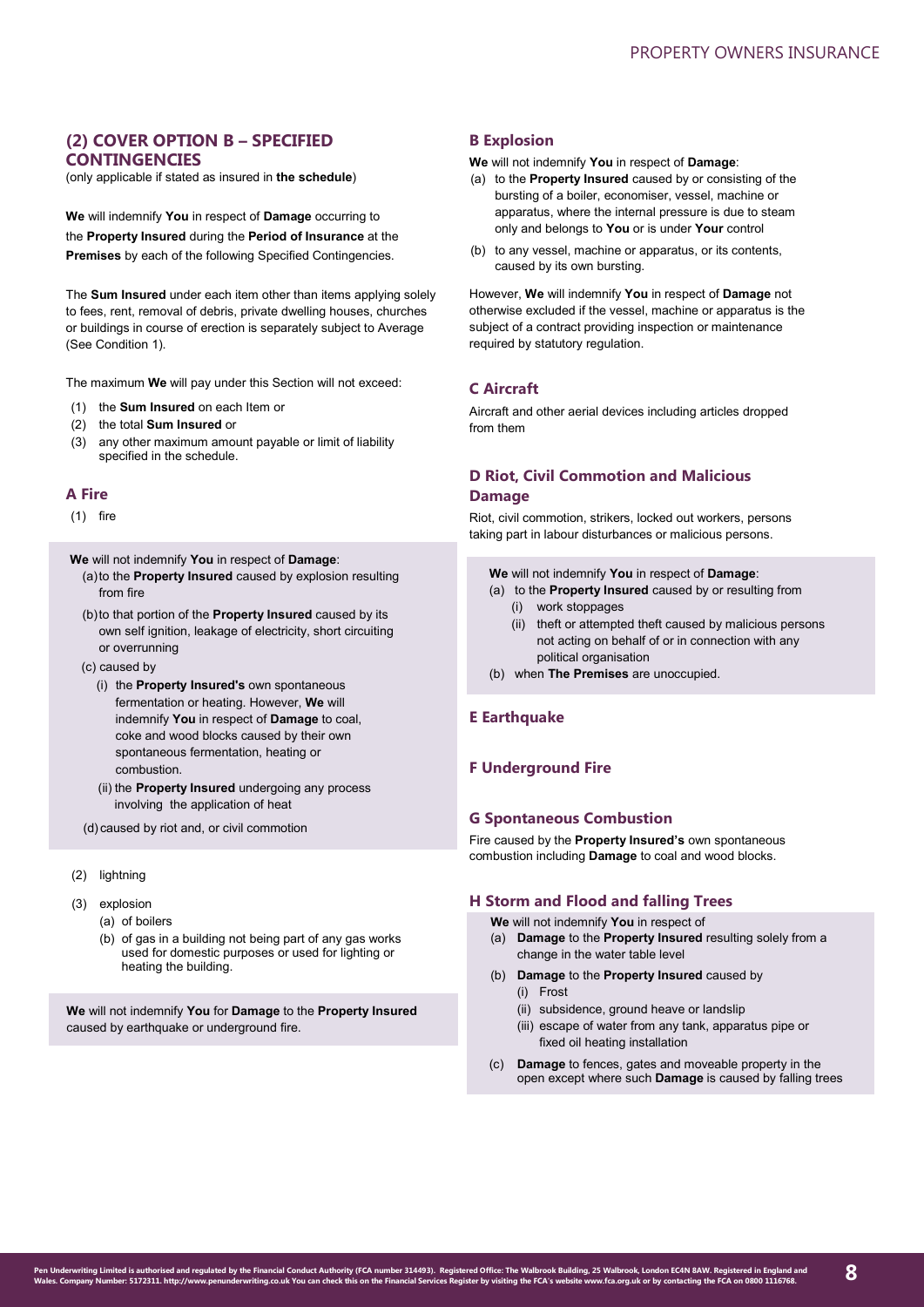# **I Escape of Water / Oil**

Escape of water from any tank, apparatus or pipe or escape of fuel from any fixed oil heating installation

**We** will not indemnify **You** in respect of

- (a) **Damage** to the **Property Insured** by water discharged or leaking from an automatic sprinkler installation
- (b) **Damage** when the **Premises** are unoccupied
- (c) **Damage** to any tank, apparatus, pipe or fixed oil heating installation.

# **J Impact**

Impact by any vehicle or animal or by goods falling there from.

**We** will not indemnify **You** in respect of **Damage** to any goods being carried.

# **K Sprinkler Leakage**

Water accidentally discharged or leaking from any automatic sprinkler installation in The Premises.

**We** will not indemnify **You** in respect of:

- (a) **Damage** caused by
	- (i) Freezing while **The Premises** are unoccupied
	- (ii) Explosion, earthquake, subterranean fire or heat caused by fire
- (b) **Damage** to any automatic sprinkler installation(s).

# **L Theft or Attempted Theft**

**We** will not indemnify **You** in respect of **Damage**:

- (a) caused by or consisting of acts of fraud or dishonesty
- (b) as a result of
	- (i) disappearance
	- (ii) unexplained or inventory shortage
	- (iii) misfiling, misplacing of information or clerical error.

# **EXCLUSIONS**

The following Exclusions apply to (2) Cover Option B - Specified Contingencies.

(also refer to the Policy Exclusions at the back of this Policy Wording).

**We** will not indemnify **You** in respect of:

- (1) **Damage** caused by pollution or contamination. However, **We** will indemnify **You** in respect of **Damage**, not otherwise excluded, caused by
	- (a) pollution or contamination which results from a **Defined Contingency**
	- (b) a **Defined Contingency** which results from pollution or contamination.

(2) **Damage** while any building is unoccupied.

- However, **We** will indemnify **You** where **Damage** is caused by
	- (i) fire
	- (ii) lightning
	- (iii) earthquake
	- (iv) explosion.

(3) **Damage** in respect of vehicles licensed for road use including accessories on or attached to them.

However, **We** will indemnify **You** in respect of **Damage** to such property if the property is specifically stated as insured in **The Schedule** and the **Damage** is not otherwise excluded.

# (4) **Damage**

- (a) insured by any marine Policy
- (b) which would be insured under any marine Policy if this Policy did not exist.

However, **We** will indemnify **You** in respect of **Damage** not otherwise excluded for any sum beyond the amount which would have been payable under the marine Policy had this insurance not existed.

(5) **Damage** more specifically insured by **You** or on **Your** behalf.

#### (6) **Consequential Loss** or **Damage**.

However, **We** will indemnify **You** in respect of rent when this cover is specified in **The Schedule** and the **Damage** is not otherwise excluded.

(7) the **Excess** as stated in **The Schedule**.

# **CONDITIONS**

The following conditions apply to the Property Damage Section. (also refer to the Policy Conditions at the back of this Policy Wording).

#### **(1) Average**

Where a **Sum Insured** is stated to be subject to Average, this means that if at the time of **Damage**, the **Sum Insured** is less than the total value of the property, **You** will:

- (a) be responsible for the difference
- (b) bear a proportionate share of the loss.

# **(2) Fire Extinguishing Appliances**

If in relation to any claim for **Damage** caused by or resulting from fire, if **You** have failed to fulfil the following condition, **You** will lose **Your**  right to indemnity or payment for that claim.

**You** must maintain all fire extinguishing appliances on **The Premises**, so far as **Your** responsibility extends, in proper working order.

#### **(3) Our Rights**

If **Damage** occurs which may lead to a claim **We** may

- (a) enter or take possession of the building or **The Premises**
- (b) take possession of, or require to be delivered to Us, **Property Insured** which **We** will deal with in a
	- reasonable manner without incurring liability or reducing **Our** rights.

**We** will not pay for **Damage** if **You** or anyone acting on Your behalf

- (i) do not comply with our requirements
- (ii) hinder or obstruct **Us**.
- **You** are not entitled to abandon property to **Us**.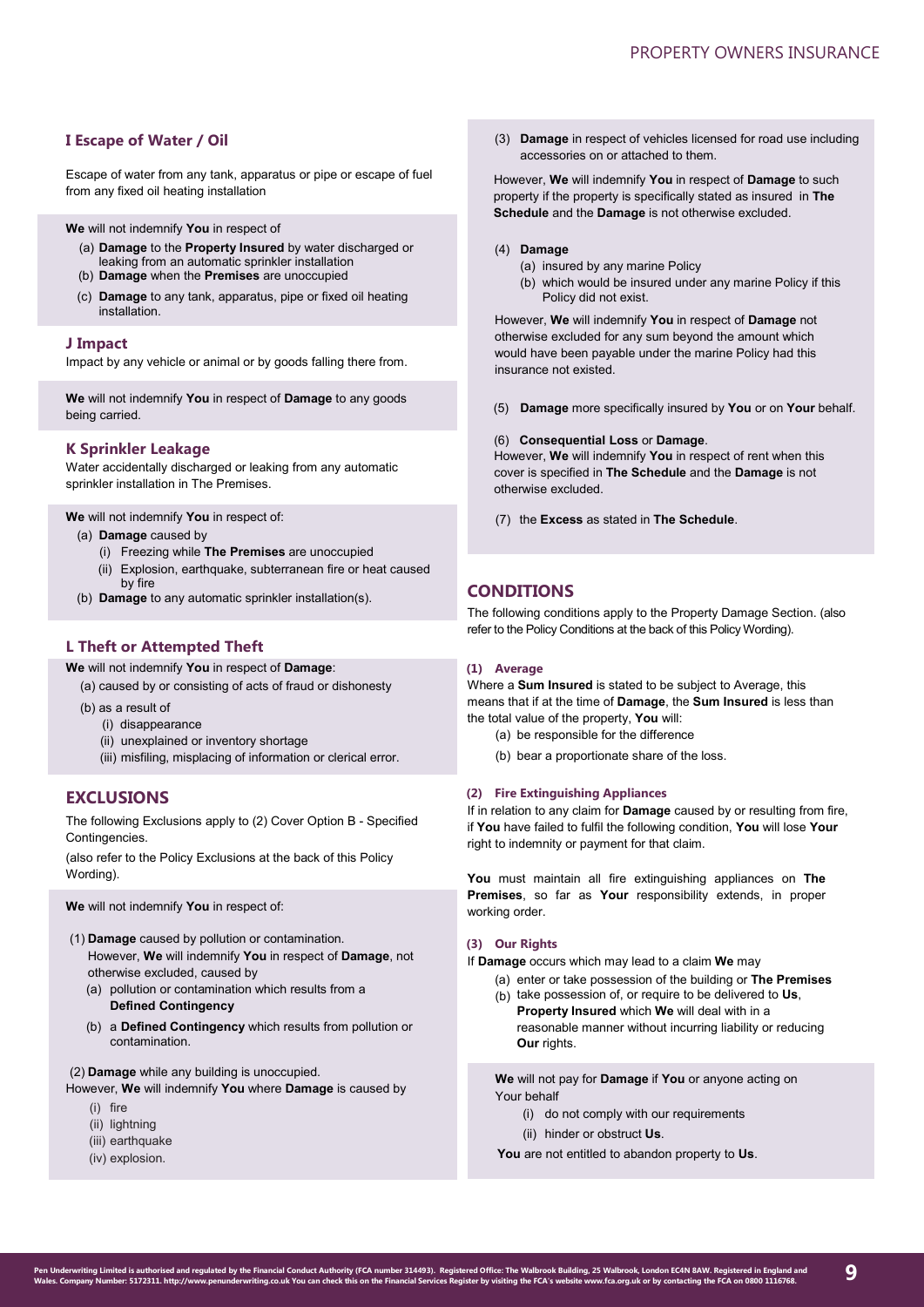#### **(4) Statutory Inspection of Plant**

Any item of plant and machinery belonging to **You** or under **Your** control which requires to be examined to comply with any Statutory Regulations must be inspected in accordance with such **Regulations** 

Failure to comply with this will invalidate cover in respect of an explosion originating within and causing damage to the item of plant.

# **CLAUSES**

All of the following clauses apply to the Property Damage Section.

#### **(1) Adjoining Buildings**

In respect of **Damage** caused by subsidence, ground heave or landslip, **You** will notify **Us** immediately of any demolition, construction, erection, groundworks or excavation being carried out on any adjoining site. **We** will then have the right to vary the terms or cancel this Cover.

## **(2) Automatic Reinstatement of Sum Insured**

The **Sums Insured** stated in **The Schedule**, will not be reduced by the amount of any claim unless **We** or **You** give notice to the contrary

**You** must pay the additional premium required to reinstate the **Sums Insured**.

#### **(3) Basis of Claim Settlement - Reinstatement**

Unless otherwise stated in **the schedule**, in the event of **Damage** the basis upon which **we** will calculate the amount **we**  will pay for any claim will be the reinstatement of the **Property Insured** lost, destroyed or damaged, subject to the following conditions

(1) if **Property Insured** under any **Buildings** or **Contents** item described in **The Schedule**, other than, pedal cycles, personal items, rent or motor vehicles if insured, is lost or destroyed,

**We** will pay for its rebuilding or replacement by similar property in a condition as good as, but not better than or more extensive than, its condition when new. If such **Property Insured** is damaged, **We** will pay for replacement or repair of the damaged portion to a condition as good as, but not better or more extensive than, its condition when new.

However, **We** will not pay more than **We** would have done if the property had been completely destroyed.

- (2) the **Property Insured** may be replaced on another site and in a manner suitable to **Your** needs, but this must not increase **Our** liability.
- (3) all work must begin and be carried out as quickly as possible.
- (4) if, at the time of rebuilding or replacement, 85% of what it would have cost to replace the whole of the **Property Insured** under that item, is greater than the **Sum Insured** at the time the **Damage** occurred, **You**  will be liable to bear a proportionate share of the loss.
- **We** will not pay under this clause
- (1) until **You** have incurred the cost of replacing or repairing the **Property Insured**
- (2) if **You**, or someone acting on **Your** behalf have insured the property under another Policy which does not have a similar basis of reinstatement
- (3) if **You** do not comply with any of the terms of this clause.

#### **(4) Capital Additions**

**We** will indemnify **You** in respect of **Damage** to:

- (1) newly built and, or newly acquired building
- (2) alterations, additions and improvements to buildings and, or machinery, but not in respect of any appreciation in value

situated anywhere in England, Wales, Scotland, Northern Ireland, the Channel Islands and the Isle of Man.

- The maximum **we** will pay in respect of any one location is (a) £2,000,000 for any newly built and, or newly acquired
	- building
	- (b) £500,000 for alterations, additions and improvements to the building

whichever is the lower

Provided that if such building is a residential building the maximum **We** will pay is 10% of the **Sum Insured** on the buildings in which the residence is contained.

**You** must provide **Us** with details of these extensions as soon as possible, but at least within six months and specifically insure such extensions with **Us**, from the date **Our** liability commenced and pay the appropriate premium.

#### **(5) Change of Occupancy**

**You** must tell **Us** immediately if

- (1) any building stated in **The Schedule** becomes unoccupied
- (2) any unoccupied building stated in **The Schedule**, or any part of it becomes occupied.

#### **(6) Changing Locks**

**We** will indemnify **You** in respect of the cost of changing locks at **The Premises** following loss of keys by theft or attempted theft from

- (1) **The Premises**
- (2) **Your** home
- (3) **Your** director's homes
- (4) **Your** authorised **Employees** homes

or while in **Your** custody or that of an **Employee** following theft involving violence or threat of violence to **You** or an **Employee**.

The maximum **We** will pay for any one loss is £2,500.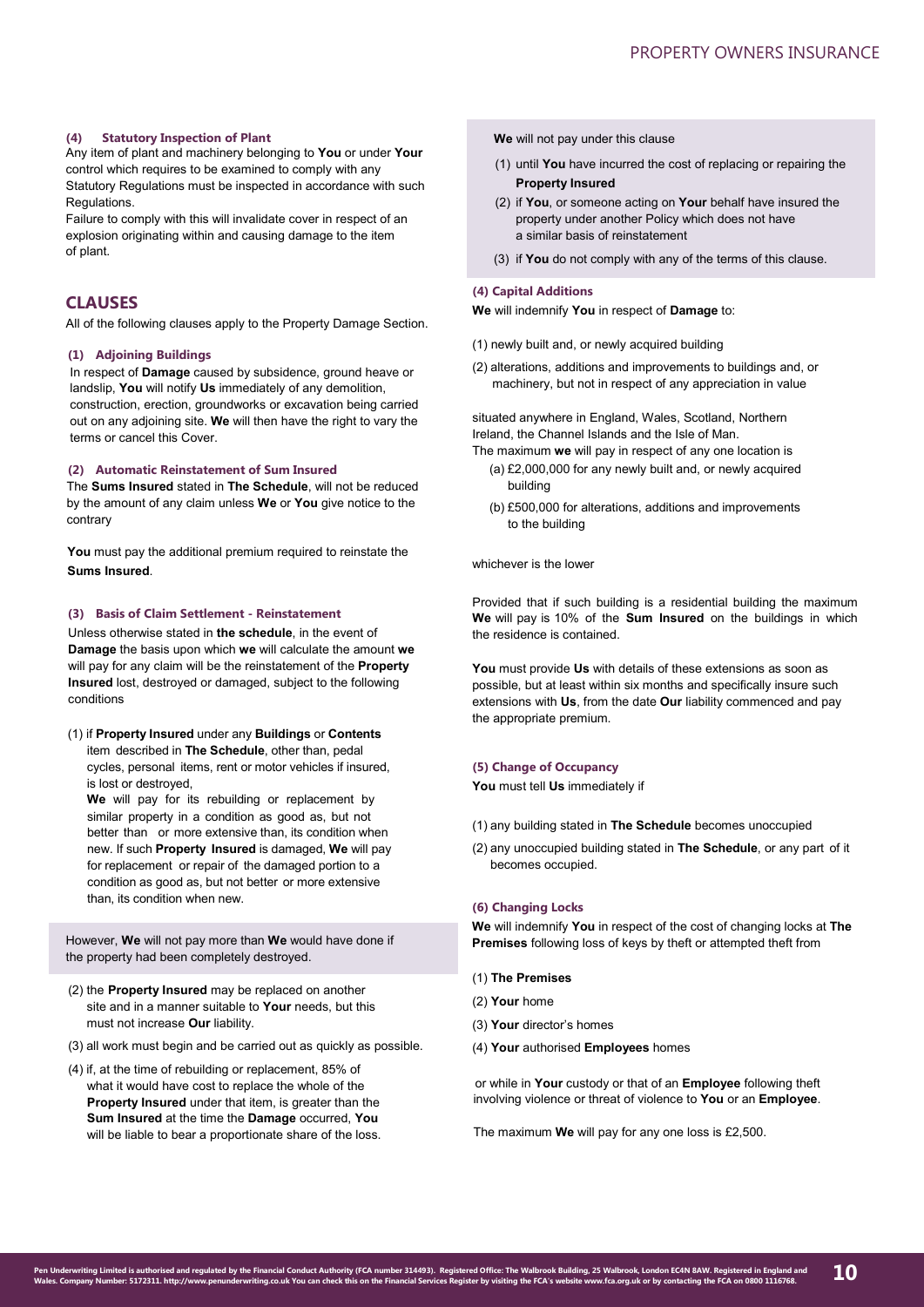# **(7) Construction Heating and Occupation of the Buildings**

- Unless otherwise stated in **The Schedule** the buildings are (1) constructed of brick, stone or concrete
- (2) roofed with slates, tiles, concrete, metal or asbestos, with no more than 20% of other materials
- (3) heated by
	- (i) low pressure hot water or steam
	- (ii) oil fired space heaters fed from a fuel tank in the open
	- (iii) overhead gas or electrical appliances
	- (iv) gas or electric fires in offices only
	- or as expressly varied in accordance with details provided to **Us**.
- (4) occupied for the sole purpose of **The Business** and otherwise only as a private dwelling.

# **(8) Contents of Common Parts**

This term includes contents and furnishings owned by **You** or for which **You** are responsible whilst contained in the common parts of the **Property Insured**.

**We** will not indemnify **You** in respect of

- (1) china or other fragile or brittle objects exceeding £1,000 any one article
- (2) computers and data processing equipment
- (3) curios, rare books, works of art or articles of antique furniture exceeding £1,000 in value any one article

unless specifically mentioned as insured in **The Schedule**.

The maximum **We** will pay in respect of any one claim is £25,000, unless otherwise specified in **The Schedule**.

# **(9) Contractors Interest**

Where **You** are required to effect insurance on the **Property Insured** in the joint names of **You** and the contractor under the terms of a contract condition then the interest of the contractor in the **Property Insured** as joint **Policyholder** is hereby noted and **You** must provide **Us** with details of any single contract valued in excess of £250,000 prior to work commencing and pay an additional premium if required.

# **(10) Damage to Grounds**

**We** will indemnify **You** in respect of reasonable costs and expenses necessarily incurred in reinstating or repairing landscaped gardens and grounds, belonging to **You** or for which **You** are responsible, following **Damage** at **The Premises**.

**We** will not indemnify **You** in respect of

- (1) the cost of moving soil other than as necessary for surface preparation
- (2) the failure of trees, shrubs, plants or turf to become established
- (3) the failure of seeds to germinate
- (4) **Damage** caused by disease, infection or application of chemicals.

The maximum **We** will pay in respect of any one claim is £25,000.

# **(11) Debris Removal**

Unless separately insured under this Section, the **Sum Insured** for each item, in **The Schedule**, other than rent if insured, includes costs and expenses **You** incur, with **Our** consent, for:

- (1) removal of debris
- (2) dismantling or demolishing
- (3) shoring up or propping

the parts of the property which have suffered **Damage** insured under this section.

**We** will not indemnify **You** in respect of costs and expenses:

- (1) incurred in removing debris from anywhere other than the site of the **Damage** and the area immediately adjacent to it
- (2) arising from pollution or contamination of property not insured by this Section
- (3) more specifically insured.

# **(12) Description of Property**

In determining the item under which property is insured, **We** will accept the description given in **Your** business records.

# **(13) Drains**

The **Sum Insured** for each **Buildings** item extends to include an amount necessarily and reasonably incurred by **You**, and which We agree to, for cleaning and, or clearing of:

- (1) Drains
- (2) Sewers
- (3) gutters

for which **You** are responsible, following **Damage** insured by this Section to the **Property Insured**.

The maximum **We** will pay in respect of any one claim is £5,000.

## **(14) European Union and Public Authorities**

Following **Damage** insured by this Section to any item described in **The Schedule**, **We** will pay the additional cost of reinstating the **Property Insured** necessary to comply with any:

- (1) European Union Legislation
- (2) Act of Parliament
- (3) Bye-Laws of any Public Authority.
- **We** will not indemnify **You** in respect of:
- (1) costs incurred
	- (a) in respect of **Damage** not insured by this Section (b) where notice was served on **You** before the **Damage** occurred
	- (c) where an existing requirement must be completed within a stipulated period
	- (d) in respect of property or parts of the property, other than foundations (unless foundations are specifically excluded) which have not suffered **Damage**.
- (2) any charge or assessment arising from capital appreciation following compliance with any legislation or Bye-Law.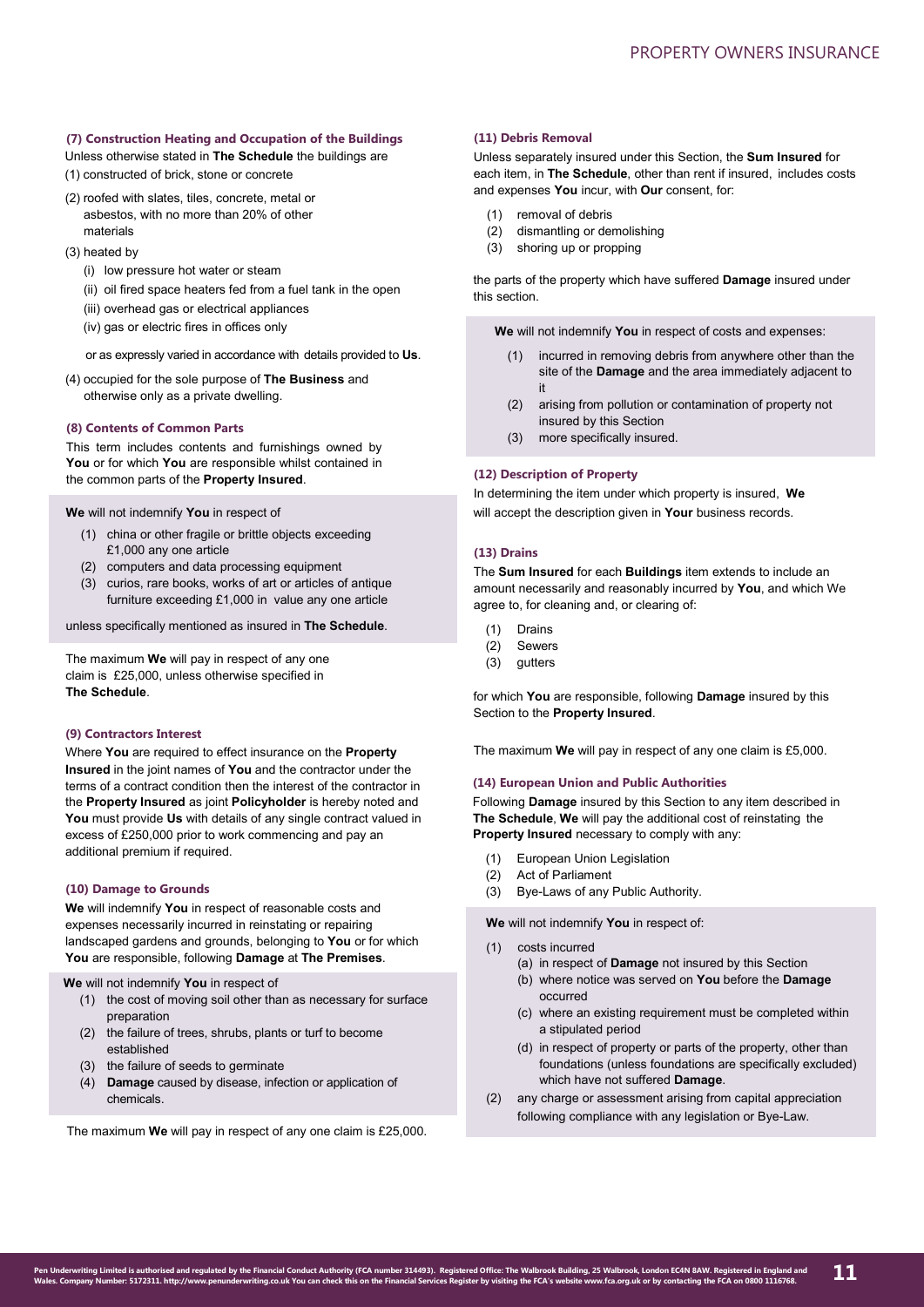#### The reinstatement of the **Property Insured**:

- (1) must begin and be carried out as quickly as possible
- (2) may be carried out on another site and in a manner suitable to **Your** needs but this must not increase **Our**  liability.

If **Our** liability under this Section is reduced by the application of any terms or Conditions of this Policy, **Our** liability under this clause will similarly be reduced.

The maximum **We** will pay under this clause in respect of any one item is the item **Sum Insured** in **The Schedule**.

# **(15) Gardening Equipment**

**We** will indemnify **You** in respect of **Damage** to gardening equipment owned by **You** and used in connection with the business at **The Premises**.

The maximum **We** will pay in respect of any one **Period of Insurance** is £10,000.

# **(16) Glass**

Where **Buildings** are insured under this Section, cover includes

- (1) breakage (including the cost of boarding up) of fixed glass at **The Premises**, including:
	- (a) the cost of removing and reinstating obstructions to replacing glass.
	- (b) the cost of replacing alarm foil, lettering, painting, embossing, silvering or other ornamental work on glass.
- (2) breakage of fixed:
	- (a) washhand basins, pedestals, baths, sinks
	- (b) lavatory bowls, bidets, cisterns
	- (c) showertrays, splashbacks

# at **The Premises**.

**We** will not indemnify **You** in respect of

- (1) breakage of glass:
	- (a) while **The Premises** are unoccupied
	- (b) in transit or while being fitted
	- (c) by workmen carrying out alterations or repairs to **The Premises**
- (2) the **Excess** stated in **The Schedule**.

# **17) Loss of Metered Utilities**

**We** will pay for charges for which **You** are responsible, if water, gas or electricity is accidentally discharged from a metered system providing service to **The Premises** as a result of **Damage** insured under this Section.

The maximum that **We** will pay in respect of any one claim is £25,000.

#### **(18) Loss of Rent and Alternative Accommodation**

**We** will indemnify **You** if a residence cannot be lived in or if access to it is denied as a result of **Damage** in respect of:

- (1) (a) loss of rent, including ground rent and management charges, **You** should have received but have lost
	- (b) (i) the cost of similar alternative accommodation incurred by any owner or lessee if this is necessary
		- (ii) the cost of accommodation in kennels and, or catteries for dogs and, or cats belonging to any owner or lessee in residence, where such pets are not permitted in any alternative accommodation.
- (2) temporary storage of **Your** furniture

The maximum **We** will pay in respect of any one claim is 25% of the **Sum Insured** for the **Buildings** in which the residence is contained.

#### **(19) Money and Assault**

#### **Money**

**We** will pay for loss of **Money** up to the following amounts

|  |                                                                                                                                                                                      | <b>Limit any</b><br>one loss |
|--|--------------------------------------------------------------------------------------------------------------------------------------------------------------------------------------|------------------------------|
|  | (1) any single loss of business Money                                                                                                                                                |                              |
|  | (a) in transit<br>in bank night safes and afterwards within<br>(b)<br>bank premises until at the bank's risk<br>(c) in Your home or the home of any<br>Employee, partner or director | £2,000                       |
|  |                                                                                                                                                                                      | £2,000                       |
|  |                                                                                                                                                                                      | £500                         |
|  | (2) any single loss in respect of crossed cheques,<br>cross postal or money orders, crossed bankers                                                                                  | £250,000                     |

#### **We** will not pay for:

- (1)losses due to the dishonesty of **You**, **Your Employees**, partners or directors
- (2) losses not discovered within seven working days of the loss
- (3) where a more specific insurance is in force, except for any amount in excess of that insurance
- (4) shortages due to clerical or accounting errors
- (5) loss of **Money** from unattended vehicles

drafts, stamped national insurance cards.

(6) loss or **Damage** outside Great Britain, Northern Ireland, the Republic of Ireland, the Channel Islands and the Isle of Man.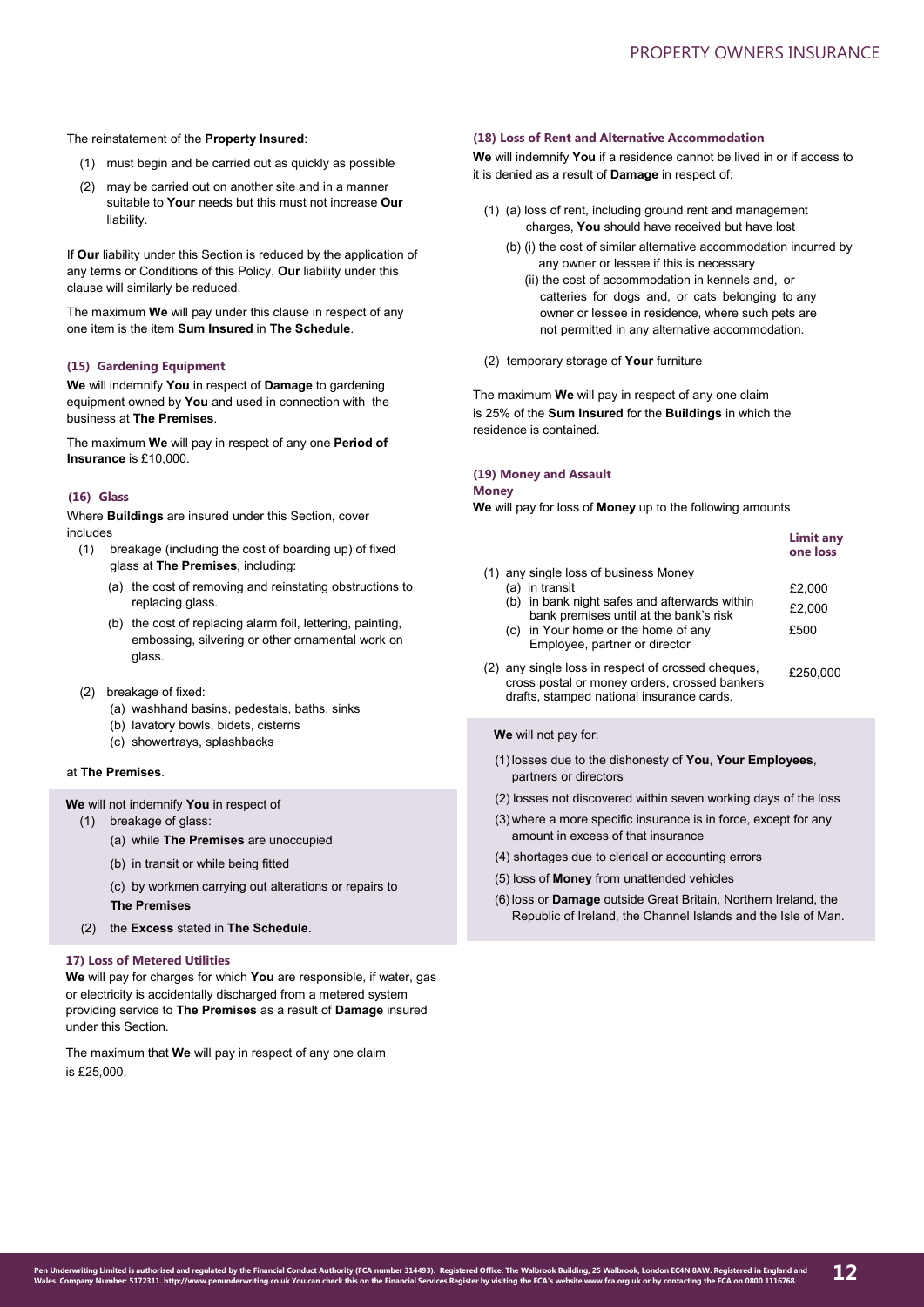# **Assault**

**We** will pay:

(1) the compensation stated below to **You** for **Bodily Injury**  to an **Insured Person** caused by the theft or attempted theft of **Money**, which happens in the course of **The Business** and resulting in the following contingencies

| (a) death                                | £10,000    |
|------------------------------------------|------------|
| (b) total and permanent loss of sight in | £10,000    |
| one or both eyes                         |            |
| (c) loss of one or both limbs            | £10,000    |
| (d) total disablement which prevents     | $£100$ per |
| the Insured Person from pursuing         | week       |
| their normal occupation                  |            |
| (e) reimbursement of incurred medical    | £250       |
|                                          |            |

expenses up to

(2) up to £250 in respect of such **Insured Person** for **Damage** to their personal effects caused by the theft or attempted theft of **Money**.

# **(20) Non-Invalidation**

The insurance by this Section will not be invalidated by any

- (1) act
	- or
- (2) omission
	- or
- (3) alteration

either unknown to **You** or beyond **Your** control which increases the risk of **Damage**.

However, **You** must:

- (a) notify **Us** immediately **You** become aware of any such act, omission or alteration
	- and
- (b) pay any additional premium required.

# **(21) Other Interests**

Subject to **Your** consent, the interest of all parties who wish to register an interest in the Cover by this Section will be noted provided that all such interests are notified to **Us** within 30 days of any **Damage**.

#### **(22) Professional Fees**

The **Sum Insured** for each **Buildings**, Blocks of flats, or Machinery Item(s) described in **The Schedule**, includes an amount for professional fees necessarily incurred in reinstating or repairing the **Property Insured**, following **Damage** insured by this Section.

**We** will not indemnify **You** in respect of fees

- (1) more specifically insured
- (2) incurred in preparing a claim.

#### **(23) Reinstatement to Match**

Where the **Property Insured** has suffered **Damage**, **You** may replace, repair or restore the property with equivalent property which employs current technology, and replacement, repair or restoration with such property for the purposes of this Section shall not be regarded as being better or more extensive than when new. This Section further extends to include the replacement or modification of undamaged property insofar as it is necessary to adapt it to operate in conjunction with that property which has been replaced, repaired or restored provided that **Our** total liability is not increased beyond the amount that would otherwise have been payable for the replacement, repair or restoration of the property destroyed or damaged in its original form.

When the **Property Insured** is damaged or destroyed in part only, **We** will not pay more than the amount representing the cost which **We** would pay for reinstatement if such property had been wholly destroyed.

#### **(24) Re-Letting Costs**

**We** will indemnify **You** in respect of costs reasonably incurred with our consent in re-letting **The Premises** (including legal fees in connection with the re-letting) following **Damage** as insured by this Section.

The maximum **We** will pay is £2,500 any one **Period of Insurance**.

# **(25) Risk Protection Equipment Replacement Costs**

**We** will indemnify **You** in respect of reasonable costs and expenses incurred in refilling, recharging or replacing any:

- (1) portable fire extinguishing appliances
- (2) local fire suppression system
- (3) fixed fire suppression system
- (4) sprinkler installation
- (5) sprinkler heads

and having any fire and, or intruder alarms and closed circuit television equipment re-set as a result of **Damage** as insured under this Section.

**We** will not indemnify **You** in respect of any costs and expenses recoverable from the maintenance company or fire and rescue service.

The maximum **We** will pay in respect of any one claim is £50,000.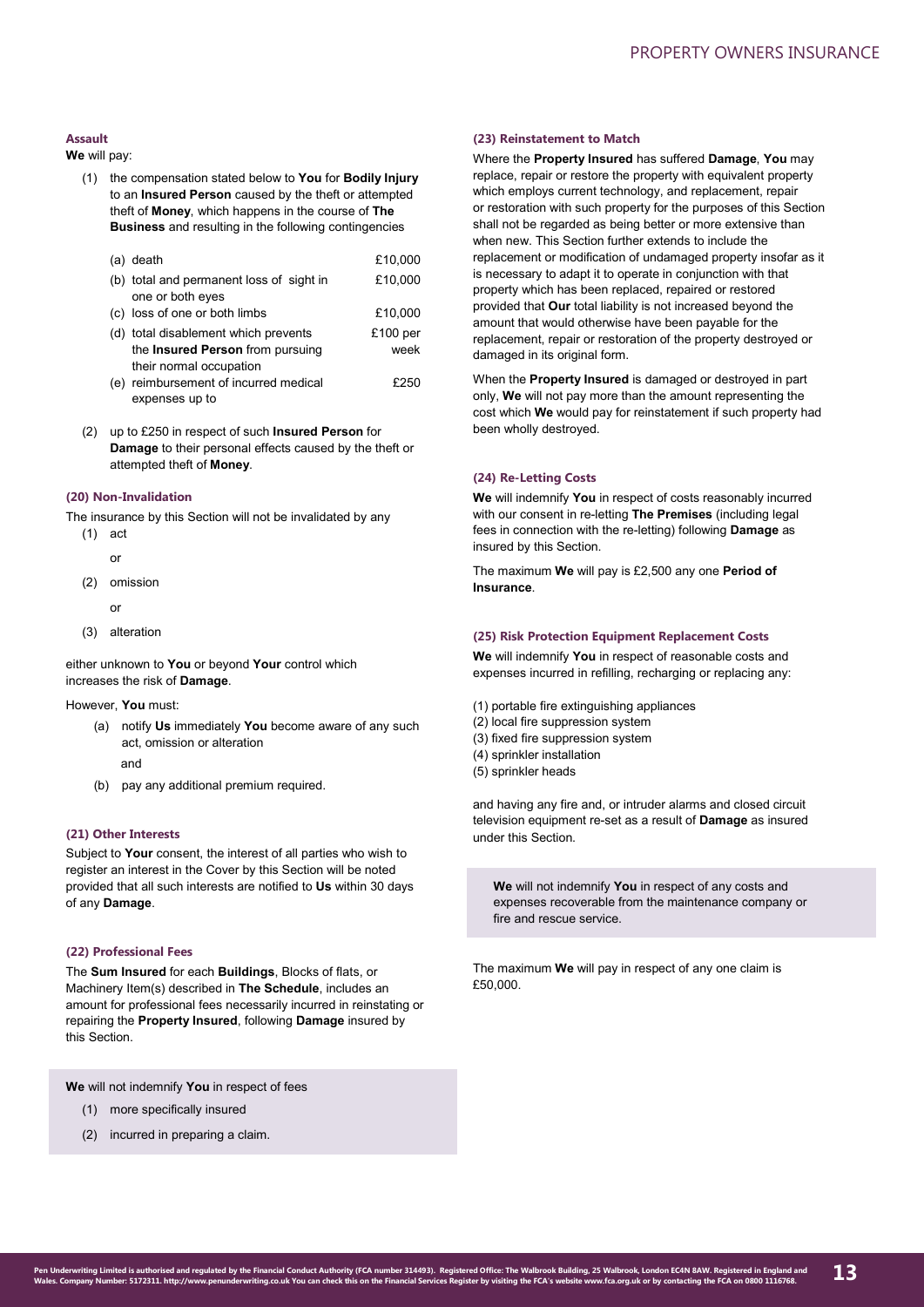#### **(26) Subrogation Waiver**

In the event of a claim arising under this Section, **We** agree to waive any rights, remedies or relief to which **We** may be entitled by subrogation against:

- (1) any company whose relationship to **You** is either a parent to subsidiary or subsidiary to parent as defined in, or within the meaning of the relevant Companies Act or Companies (N.I.) Order, current at the time of **Damage**
- (2) any company which is a subsidiary of a parent company of which **You** are a subsidiary as defined in, or within the meaning of the relevant Companies Act or Companies (N.I.) Order, current at the time of **Damage**
- (3) any tenant of **Yours** provided that:
	- (a) the tenant of lessee contributes to the cost of insuring the **Property Insured** against the event which caused the **Damage**
	- (b) the **Damage** did not result from a breach of the terms of the lease by the tenant or lessee
	- (c) the **Damage** did not result from a criminal, fraudulent or malicious act of the tenant or lessee.

# **(27) Temporary Removal for Cleaning or Renovation**

**We** will indemnify **You** in respect of **Damage** insured by this Section, while temporarily removed for cleaning, renovation

or repair or similar purposes

- (1) to another part of **The Premises**
- (2) to any other premises in England, Wales, Scotland, Northern Ireland, the Republic of Ireland, the Channel Islands and the Isle of Man including whilst in transit by road, rail or inland waterway.

The maximum **We** will pay is 10% of the item **Sum Insured** after the deduction of the value of any building included within the item insured.

**We** will not indemnify **You** in respect of:

- (a) property insured elsewhere<br>(b) **Damage** occurring elsewhe
- (b) **Damage** occurring elsewhere than at **The Premises** to motor vehicles or motor chassis licensed for normal road use
- property removed for more than 90 consecutive days unless **We** agree a longer period in writing.

# **(28) Trace and Access**

**We** will pay costs and expenses incurred with **Our** consent:

- (1) in locating the actual source of **Damage** and
- (2) any repairs directly arising from (1)

caused by the escape of water from any tank, apparatus or pipe or leakage of fuel from any fixed oil heating installation, provided such **Damage** is insured by this Section.

**We** will not indemnify **You** in respect of costs or expenses incurred where **Damage** results solely from a change in the water table level.

The maximum **We** will pay in respect of any one **Period of Insurance** is £25,000.

# **(29) Transfer of Interest**

If at the time of **Damage** to a **Building** insured under this Section **You** have entered into a contract to sell **Your** interest in it but:

- (1) the contract has not yet been completed
	- and
- (2) the **Building** has not yet been insured by or on behalf of the purchaser
	- and
- (3) the purchase is subsequently completed.

**We** will indemnify the purchaser to the extent that this Section insures that **Building**.

This will not affect either **Your** or **Our** rights and liabilities up to the date of completion of the purchase.

# **(30) Value Added Tax**

The insurance by this Section extends to include Value Added Tax paid by **You** (including 'self-supply' Value Added Tax where appropriate) which is not subsequently recoverable provided that:

- (1) (a) **Your** liability for such tax arises solely as a result of the reinstatement or repair of the buildings following **Damage**
	- (b) **We** have paid or have agreed to pay for such **Damage**
	- (c) If any payment by **Us** in respect of such **Damage** is less than the actual cost of reinstatement or repair, any payment under this clause resulting from that **Damage** will be reduced in like proportion
- (2) **Your** liability for such tax does not arise from the replacement building having greater floor area than or being better or more extensive than the destroyed or damaged building
- (3) where an option to reinstate on another site is exercised, **Our** liability under this clause will not exceed the amount of tax that would have been payable had the building been rebuilt on its original site
- (4) **Our** liability under this clause will not include amounts payable by **You** as penalties or interest for nonpayment or late payment of tax.

The following amendments are made to this Policy in respect of this clause only

- A. for the purposes of any Condition of Average,
- rebuilding costs will be exclusive of Value Added Tax. B. **Our** liability may exceed the **Sum Insured** where
- such excess is solely in respect of Value Added Tax.

# **(31) Workmen**

Repairs and minor structural alterations may be carried out at **The Premises** without affecting the Cover.

#### **(32) Seventy-Two Hour Clause**

**Damage** caused by storm, tempest, flood or escape of water from tank, apparatus or pipe under this Section occurring in any one period of 72 (seventy-two) consecutive hours during any one **Period of Insurance** shall constitute one loss for the purposes of the Policy.

**You** shall select the time from which any such period shall commence but no two such selected periods shall overlap. The **Excess** shall apply separately to each selected period.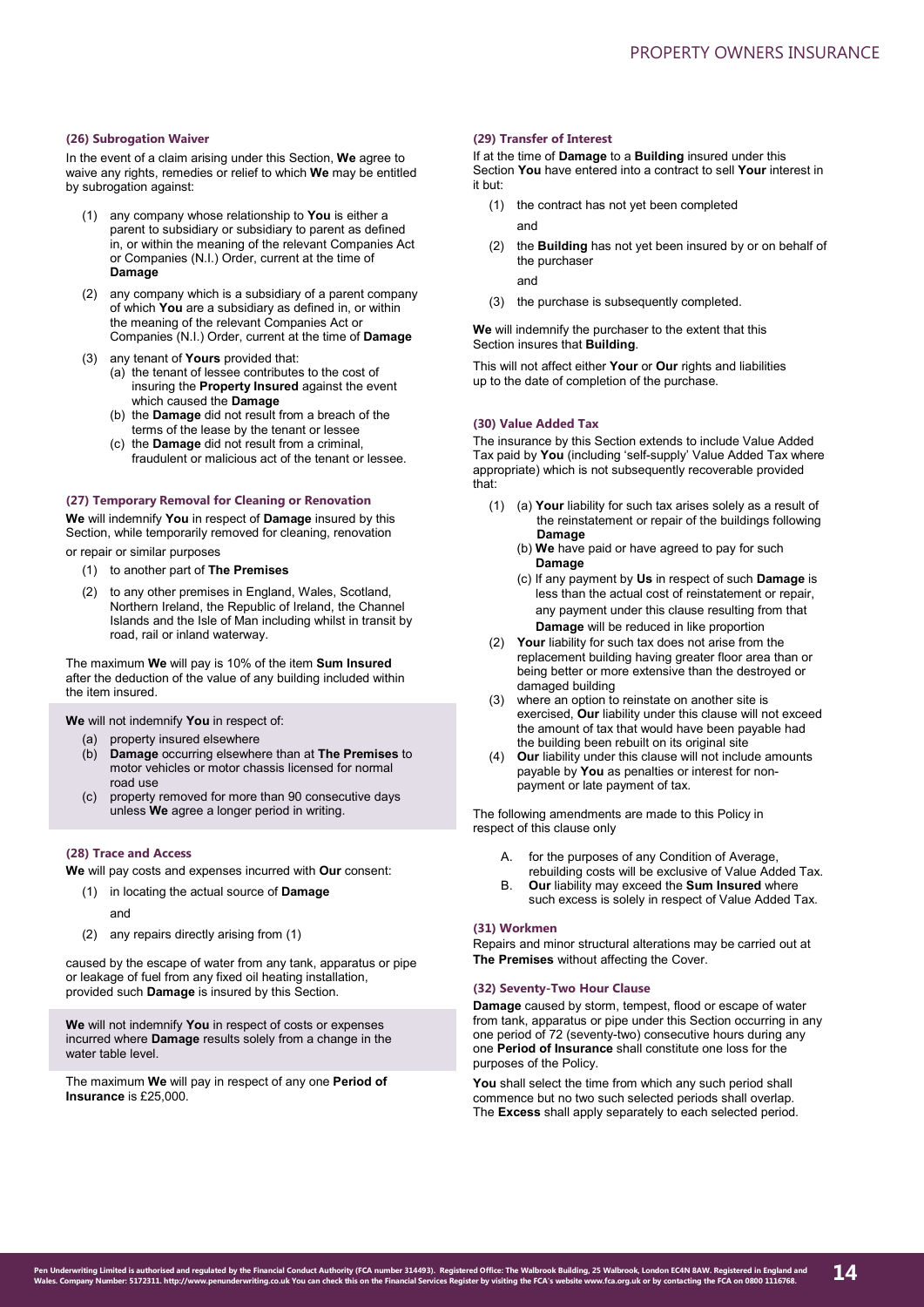# **ADDITIONAL CONTINGENCY**

The following Additional Contingency applies to the Property Damage Section only if stated in the schedule.

# **(1) Subsidence**

**We** will indemnify **You** in respect of **Damage** at **The Premises** caused by Subsidence or ground heave of the site of the **Property Insured** or landslip.

**We** will only indemnify **You** in respect of **Damage** to:

- (1) forecourts, car parks, driveways, footpaths, swimming pools, terraces or patios
- (2) walls, gates, hedges or fences
	- if
	- (a) such property is specifically insured by this Section, and
	- (b) if **Damage** also occurs to the building to which such property applies and that building is insured by this **Section**

**We** will not indemnify **You** in respect of:

- (1) **Damage** caused by:
	- (a) collapse, cracking, shrinking or settlement of any building
	- (b) coastal or river erosion
	- (c) defective design or inadequate construction of foundations
	- (d) demolition, structural alteration or repair
	- (e) settlement or movement of made up ground.
- (2) **Damage** as a result of movement of solid floor slabs. However, **We** will indemnify **You** if there is **Damage** to the foundations beneath the exterior walls of **The Premises** at the same time.
- (3) the subsidence **Excess** stated in **The Schedule**.

# **ADDITIONAL CLAUSE**

The following Additional Clause applies to the Property Damage Section only if stated in **The Schedule**.

#### **(1) Day One (Non Adjustable)**

- (1) For each item of **Property Insured** to which this clause applies (as stated in **The schedule**) the first and annual premiums are based upon the Declared Value as stated in **The schedule**.
	- **Declared Value** shall mean:

**Your** assessment of the cost of reinstatement of the **Property Insured** arrived at in accordance with paragraph (1) of clause (3) the Basis of Settlement-Reinstatement at the level of costs applying at the start of the Period of Insurance (ignoring inflationary factors which may operate subsequently) together with an allowance for

- (a) the additional cost of reinstatement to comply with
	- (i) European Union Legislation
	- (ii) Act of Parliament
	- (iii) Bye-Laws of any public authority
- (b) professional fees
- (c) debris removal costs.

The **Declared Value** incorporated in each item is stated in **The schedule**.

(2) **You** must notify **Us** of the **Declared Value** at the start of each **Period of Insurance**.

If **You** fail to notify **Us** of the **Declared Value** at the start of any **Period of Insurance**, **We** will use the last **Declared Value** notified to **Us** for the following **Period of Insurance**.

- (3) Paragraphs (4) and (5) of Clause (3) the Basis of Settlement- Reinstatement are restated as follows
- (4) if, at the time of the **Damage**, the **Declared Value** is less than the cost of reinstatement of the **Property Insured**, arrived at in accordance with paragraph (1) of this clause, at the start of the **Period of Insurance**, **Our**  liability for any **Damage** will be limited to that proportion which the **Declared Value** bears to the cost of reinstatement of the **Property Insured** arrived at in accordance with paragraph (1) of this clause.
- (5) **We** will not pay under this clause
	- (a) until You have incurred the cost of replacing or repairing the property
	- (b) if **You**, or someone acting on your behalf, have insured the property under another Policy which does not have the same basis of reinstatement
	- (c) if **You** do not comply with any of the provisions of this clause.

However the **Sums Insured** will be limited to that shown in **The Schedule**.

(6) The maximum **We** will pay in respect of each separate location subject to this clause is as stated in **The Schedule**.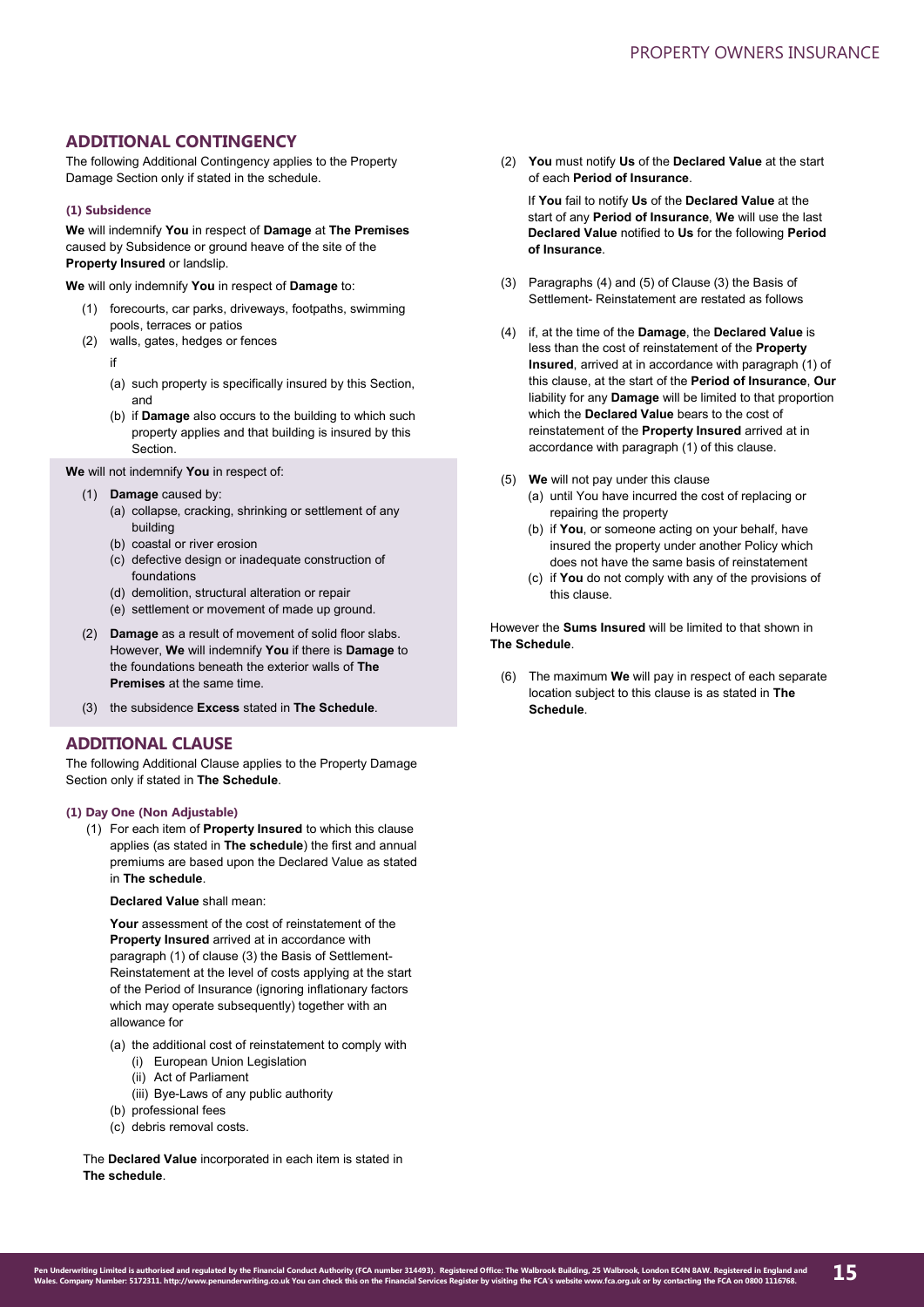# **LOSS OF RENT SECTION**

(only applicable if stated as insured in **The Schedule**)

# **DEFINITIONS**

(also refer to the Policy Definitions at the front of this Policy Wording).

The following definitions apply to this Section and shall keep the same meaning wherever they appear in the Section, unless an alternate definition is stated to apply.

# **Annual Gross Rentals**

Gross Rentals during the 12 months immediately before the date of the **Damage**.

# **Book Debts**

The total last recorded by **You** under the provisions of **Condition Precedent** (2) Debit Recording adjusted for:

- (1) bad debts
- (2) amounts debited (or invoiced but not debited) and credited (including credit notes and cash not passed through the books at the time of the **Damage**) to **Customers Accounts** in the period between the date to which the last statement relates and the date of the **Damage**, and
- (3) any abnormal condition of trade which had or could have had a material effect on **The Business**.

The figures adjusted will represent as near as possible, the figures which would have been obtained at the date of the **Damage** had the **Damage** not occurred.

#### **Customer Accounts**

**Your** accounts for all customers who trade with **You** on a credit hire purchase basis.

#### **Damage**

Accidental loss or destruction of or damage.

#### **Defined Contingency**

Fire.

Lightning.

Explosion.

Aircraft and other aerial devices dropped from them. Riot, civil commotion, strikers, locked out workers or persons taking part in labour disturbances. Malicious persons other than thieves. Earthquake. Storm or flood. Escape of water from any tank, apparatus or pipe.

Falling trees.

Impact.

Escape of fuel from any fixed oil heating installation.

Theft or attempted theft.

## **Gross Rentals**

Money paid or payable to **You** by tenants for rental of **The Premises** and for the services provided in connection with **The Business** at **The Premises**.

## **Indemnity Period**

The period during which **The Business** results are affected due to the **Damage**, beginning with the date of the **Damage** and ending not later than the **Maximum Indemnity Period**.

## **Maximum Indemnity Period**

The number of months stated in **The Schedule**, unless amended in any Additional Contingency.

#### **Notifiable Disease**

The occurrence of any of the following diseases sustained by any person

Diseases notifiable under the Public Health (Control of Disease) Act 1984 or the Public Health (Infectious Diseases) Regulations 1988, namely:

Acute encephalitis, Acute poliomyelitis, Anthrax, Cholera, Diphtheria, Dysentery, Food poisoning, Leprosy, Leptospirosis, Malaria, Measles, Meningitis, Meningococcal septicaemia (without meningitis), Mumps, Opthalmia neonatorum, Paratyphoid fever, Plague, Rabies, Relapsing fever, Rubella, Scarlet fever, Smallpox, Tetanus, Tuberculosis, Typhoid fever, Typhus fever, Viral haemorrhagic fever, Viral hepatitis, Hepatitis A, Hepatitis B, Hepatitis C, Whooping cough and Yellow fever.

# **Standard Gross Rentals**

**Gross Rentals** during that period in the 12 months immediately before the date of the **Damage** which corresponds with the **Indemnity Period**.

**Annual Gross Rentals** and **Standard Gross Rentals** may be adjusted to reflect any trends or circumstances which

- (i) affect **The Business** before or after the **Damage**
- (ii) would have affected **The Business** had the **Damage** not occurred.

The adjusted figures will represent, as near as possible, the results which would have been achieved during the same period had the **Damage** not occurred.

# **IMPORTANT NOTE**

All terms in this Section exclude Value Added Tax to the extent that **You** are accountable to the tax authorities for Value Added Tax.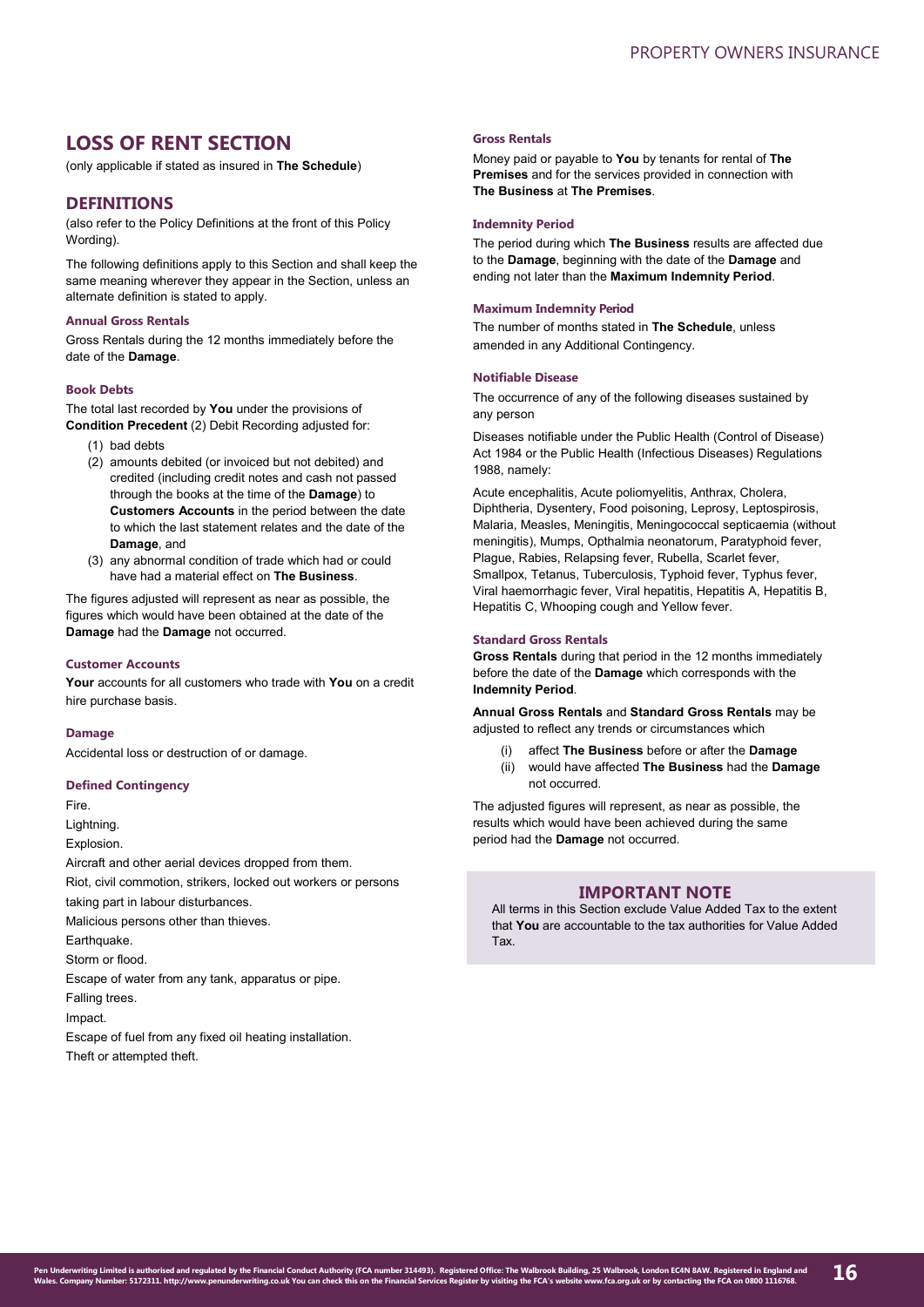# **COVER**

**We** will indemnify **You** in respect of any interruption or interference with **The Business** resulting from **Damage**  occurring during the **Period of Insurance** at **The Premises** not excluded by the terms of the **Property Damage** Section of this Policy

#### **We** will pay

#### (1) loss in **Gross Rentals**

the amount by which, due to the **Damage**, the **Standard Gross Rentals** exceed the **Gross Rentals** during the **Indemnity Period** less any savings during the **Indemnity** Period in business charges or expenses, payable out of **Gross rentals**, which reduce or cease due to the **Damage**.

#### (2) increase in cost of working

any additional expense **You** necessarily and reasonably incur solely to prevent or limit a reduction in **Gross Rentals** during the **Indemnity Period** which but for such additional expense would have taken place due to the **Damage**. **We** will not pay more than the reduction avoided by the expenditure

However, **We** will not pay more than We would pay under (1) above.

The maximum **We** will pay in respect of any one claim is the **Gross Rentals Sum Insured** shown in **The Schedule**.

If at the time of the **Damage** the **Sum Insured** is less than the **Annual Gross Rentals** (proportionately increases where the **Maximum Indemnity Period** exceeds 12 months), **You** will be **Your** own insurer for the difference and bear a rateable share of the loss.

(3) alternative accommodation

the cost of similar alternative accommodation incurred by any **Resident** if this is necessary

# (4) kennels and cattery charges

the cost of accommodation in kennels and, or catteries for dogs and, or cats belonging to any **Resident** where such pets are not permitted in any alternative accommodation.

The maximum **We** will pay in respect of any one claim is the **Sum Insured** shown in **The Schedule**.

# (5) Book Debts

**We** will indemnify **You** in respect of loss sustained by **You** for **Book Debts** directly due to **Damage** at **The Premises** to **Your**  books of account, other business books or records.

The amount payable in respect of any one occurrence of **Damage** will not exceed:

- (a) the difference between
	- (i) The **Book Debts**

and

- (ii) The total of all the amounts received or traced
- (b) the additional expenditure incurred with **Our** consent in tracing and establishing customers debit balances after the **Damage**

(c) if **We** require any information to verify a claim **Your**  professional accountants at the time of the claim may produce and report details contained in business books or records. Their report will be accepted as prima facie evidence of the details.

- **We** will pay **Your** professional accountants charges for
	- (i) producing information **We** require for investigating any claim

and

(ii) confirming the information in accordance with your business books

The maximum **We** will pay for any claim, including professional accountants fees, is the limit stated in **The Schedule**.

**We** will not indemnify **You** in respect of:

- (1) loss due to records being mislaid or misfiled
- (2) loss arising from deliberate falsification of records
- (3) failure to collect debts which have been traced and established.

# **EXCLUSIONS**

The following Exclusions apply to this Section.

(Also refer to the Policy Exclusions at the back of this Policy Wording).

**We** will not indemnify **You** in respect of **Damage** caused by:

(1) the deliberate act of a supply undertaking in withholding the supply of water, gas, electricity, fuel or telecommunications services.

However, **We** will indemnify you in respect of loss resulting from **Damage**:

- (a) caused by a **Defined Contingency** or from any other **Damage** not otherwise excluded
- (b) from an ensuing cause which is not excluded.
- (2) erasure or distortion of information on computer systems or other records
	- (a) while mounted in or on any machine or data processing equipment,

or

(b) due to the presence of magnetic flux unless caused by **Damage** to the equipment in which the records are mounted.

(3) change in the water table level.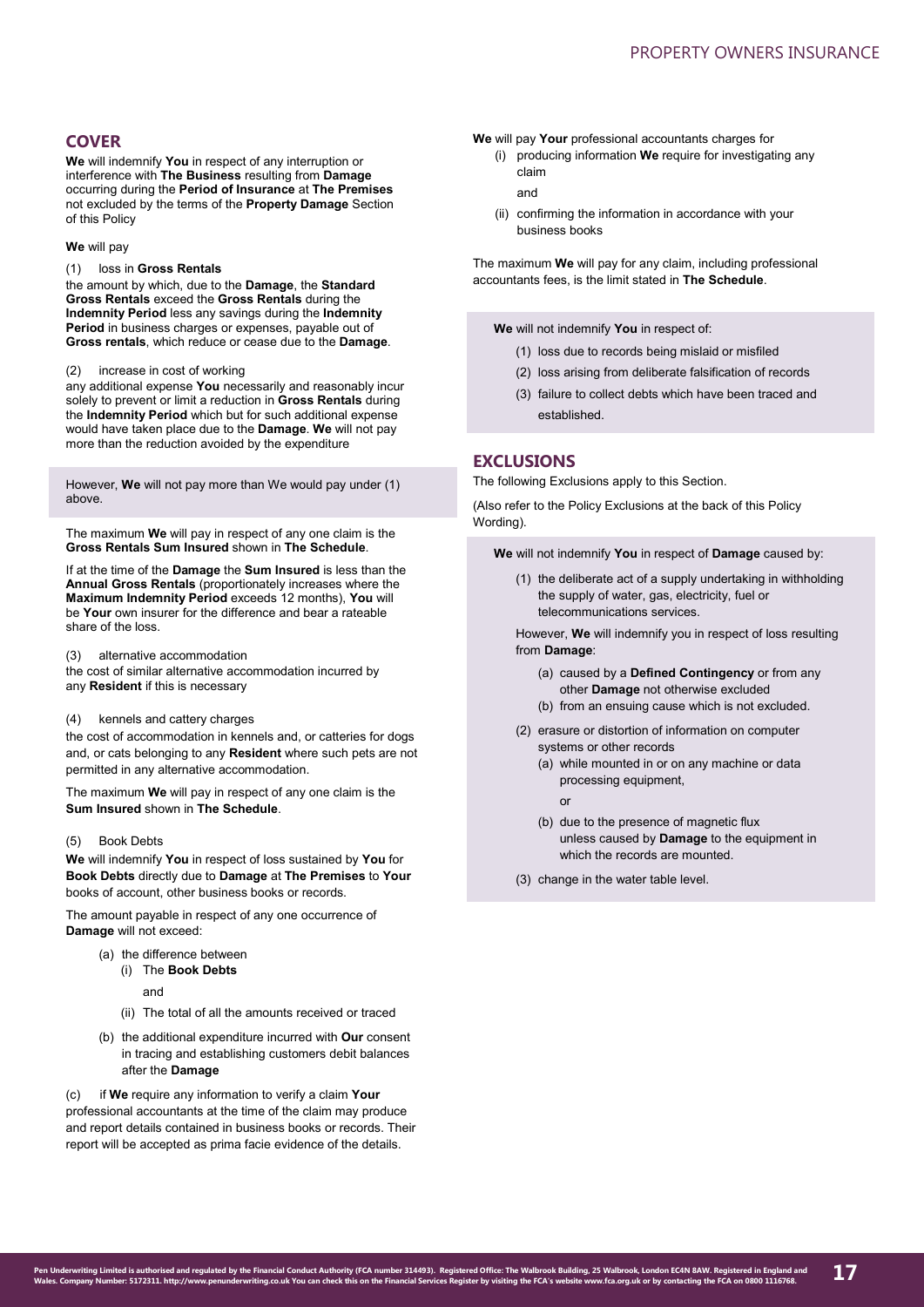# **CONDITIONS**

The following conditions apply to this Section. (Also refer to the Policy Conditions at the back of this Policy Wording).

# **(1) Alteration**

**We** will not indemnify **You** in respect of **Damage** if:

- (1) **The Business** is (a) wound up or carried on by a liquidator or receiver (b) permanently discontinued
- **Your** interest ceases otherwise than by **Your** death. (2)

However, **We** will indemnify **You** if **We** agree otherwise in writing.

#### **(2) Claims Procedures**

If in relation to any claim **You** have failed to comply with the following Claims Procedures **You** will lose **Your** right to indemnity under this Section.

#### **You** must:

- (1) take any action reasonably practicable to minimise any interruption of or interference with **The Business** or to avoid or minimise any **Damage**
- (2) at **Your** expense, provide **Us** with: (a) a written claim
	- and
	- (b) details of other insurances covering the **Damage** within 30 days after the expiry of the **Indemnity Period** or such further time that **We** may allow.
	- (c) books, records and documents **We** require to assess **Your** claim
- (3) repay **Us**, any payment on account **We** have already made, if **You** fail to comply with this condition.

#### **(3) Property Cover**

**We** will not indemnify **You** in respect of any **Damage** insured by this Section unless

(1) there is in force at the time of the **Damage**, an insurance Policy covering **Your** interest in the property at **The Premises** for the **Damage**

and

(2) (a) payment has been made or liability admitted for such **Damage**

or

(b) payment would have been made or liability would have been admitted for such **Damage** but for the exclusion of losses below a stated amount in such insurance Policy.

# **CONDITIONS PRECEDENT**

# **(1) Debit Recording**

It is a **Condition Precedent** to **Our** liability to make any payment under this Section that at the end of each quarter **You** must record the total amount outstanding in **Your Customers Accounts**.

**You** must keep this information in a different building to that containing **Your** accounting and other business records.

This information may be maintained by **Your** accountant.

# **CLAUSES**

The following clauses apply to this Section only.

# **(1) Action by the Police Authority**

**We** will indemnify **You** in respect of loss resulting from interruption or interference with **The Business** as a result of prevention of access to **The Premises** by the Police Authority due to a danger or disturbance in the vicinity of **The Premises**.

However **We** will not indemnify **You** for any interruption or interference lasting less than 12 hours.

The maximum **We** will pay under this clause is £100,000 in respect of the total of all losses occurring during the **Period of Insurance**.

The provisions of any Automatic Reinstatement clause will not apply in respect of this clause.

# **(2) Additional Gross Rentals**

**We** will indemnify **You** in respect of **Damage** to any newly acquired or newly erected building and, or any alteration or improvement to a building anywhere in England, Wales, Scotland, Northern Ireland, the Channel Islands or the Isle of Man resulting in loss of **Gross Rentals** as insured by this Section.

The maximum **We** will pay in respect of any one premises is 10% of the **Gross Rentals Sum Insured** or £500,000 whichever is the lower.

**You** must provide **Us** with details of these additional **Gross Rentals** as soon as possible but at least every six months and pay the appropriate additional premium.

**We** will not indemnify **You** in respect of:

- (1) any building more specifically insured
- (2) any appreciation in value.

## **(3) Alternative Premises**

The **Gross Rentals** during the **Indemnity Period** will include **Gross Rentals** derived elsewhere than from **The Premises** if **The Business** is conducted elsewhere than at **The Premises**.

## **(4) Auditors and Professional Accountants**

**We** will pay **Your** auditors and professional accountants and solicitors reasonable charges for

- (1) producing information **We** require for investigating any claim and
- (2) confirming the information is in accordance with **Your** business books
- (3) determining **Your** contractual rights under any rent cessor clause or insurance break clause contained in the lease

but not for any other purposes in the preparation of any claim.

The maximum **We** will pay for any claim, including auditors and professional accountants charges, is the **Sum Insured**.

# **(5) Automatic Reinstatement**

The **Sums Insured** stated in **The Schedule** will not be reduced by the amount of any claim unless **We** or **You** give written notice to the contrary.

However, **You** must pay the additional premium required to reinstate the **Sums Insured**.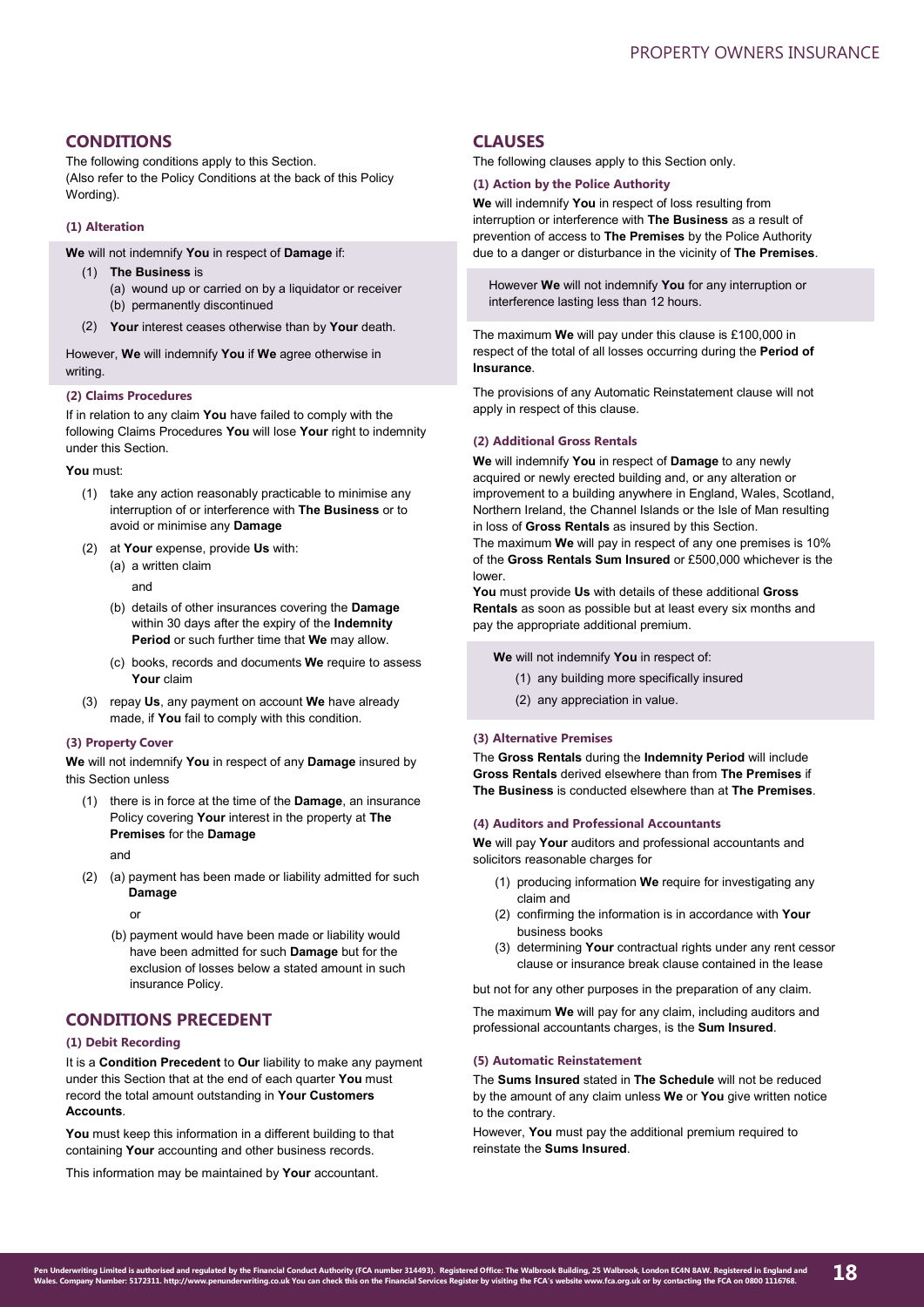## **(6) Buildings Awaiting Sale**

**Buildings** forming part of the **Property Insured**, that **You** have contracted to sell or have accepted an offer in writing to purchase the interest in the buildings subject to contract, where that sale is cancelled or delayed solely due to the **Damage**.

Under this clause **We** will indemnify **You** in respect of:

- interest payable by **You** on capital borrowed which, but for the **Damage**, would be available, from the proceeds of the sale, for investment in **The Business**
- (2) the additional interest payable by **You** on amounts borrowed at a rate of interest not exceeding 2% above the prevailing Inter Bank Lending Rate
- (3) the investment interest lost by **You** on any proceeds of the sale (after the deduction of any capital borrowed as detailed in (2) above).

**We** will not indemnify **You** if **You** do not make all efforts to complete the sale as soon as possible following the **Damage**.

#### **Maximum Indemnity Period** Six months

# **Indemnity Period**

The period during which the results of **The Business** are affected due to the **Damage**, beginning with the date on which, but for the **Damage**, the building would have been sold and ending with the date of completion or the expiry of the **Maximum Indemnity Period** if earlier.

#### **(7) Contracting Purchaser's Interest**

Between **You** contracting to sell **Your** interest in any of **The Premises** and the completion of the purchase by a third party, if **Damage** occurs which is not otherwise insured by the third party, on completion the third party will be entitled to benefit under this Section without prejudice to the rights and liabilities of **You** or **Us**.

#### **(8) Disease, Infestation and Defective Sanitation**

**We** will indemnify **You** in respect of loss of **Gross Rentals** as insured under this Section resulting from the occurrence of

- (1) an illness sustained by any person caused by food or drink poisoning attributable to food or drink supplied from **The Premises**
- (2) a **Notifiable Disease** sustained by any person at **The Premises**
- (3) vermin or pests at **The Premises**
- (4) an accident which causes defects in the drains or other sanitary arrangements at **The Premises**

where use of **The Premises** is restricted on the order or advice of the competent authority.

(5) murder or suicide at **The Premises**.

The maximum **We** will pay under this Clause is £50,000 in respect of the total of all losses occurring during the **Period of Insurance**.

**We** will not indemnify **You** in respect of

- (a) costs incurred in cleaning, repair, replacement, recall or checking of property
- (b) loss arising from premises other than those directly subject to the occurrence.

# **(9) Loss of Attraction**

**We** will indemnify **You** in respect of loss of **Gross Rentals** as insured under this Section resulting from **Damage** to property in the vicinity of **The Premises** by any cause insured under the Property Damage Section which directly causes a loss of custom to **The Business**.

## **(10) Loss of Investment Income on Late Payment of Gross Rentals**

If as a result of **Damage We** are indemnifying **You** in respect of loss of **Gross Rentals** and the payment by **Us** to **You** is made later than the date on which **You** would normally have expected to receive rent from a lessee, **We** will pay a further amount representing the investment interest lost to **You** during the delay period.

#### **(11) Managing Agents Premises**

**We** will indemnify **You** in respect of **Damage** to property of **Your** managing agents at their premises in England, Wales, Scotland, Northern Ireland, the Channel Islands or the Isle of Man.

For the purposes of this clause only, **The Premises** shall include any premises occupied by **Your** managing agents for the purposes of their business.

#### **(12) Payments of Account - Rent**

Claim payments on account may be made to **you** during the **Indemnity Period** in respect of claims for loss of **gross rentals** on the date which but for the **Damage** the gross rentals would have been due from the lessee.

# **(13) Prevention of Access**

**We** will indemnify **You** in respect of **Damage** to property in the vicinity of **The Premises** which prevents or hinders use of or access to **The Premises** whether **The Premises** have been damaged or not.

The maximum **We** will pay under this Clause is £1,000,000 in respect of the total of all losses occurring during the **Period of Insurance**.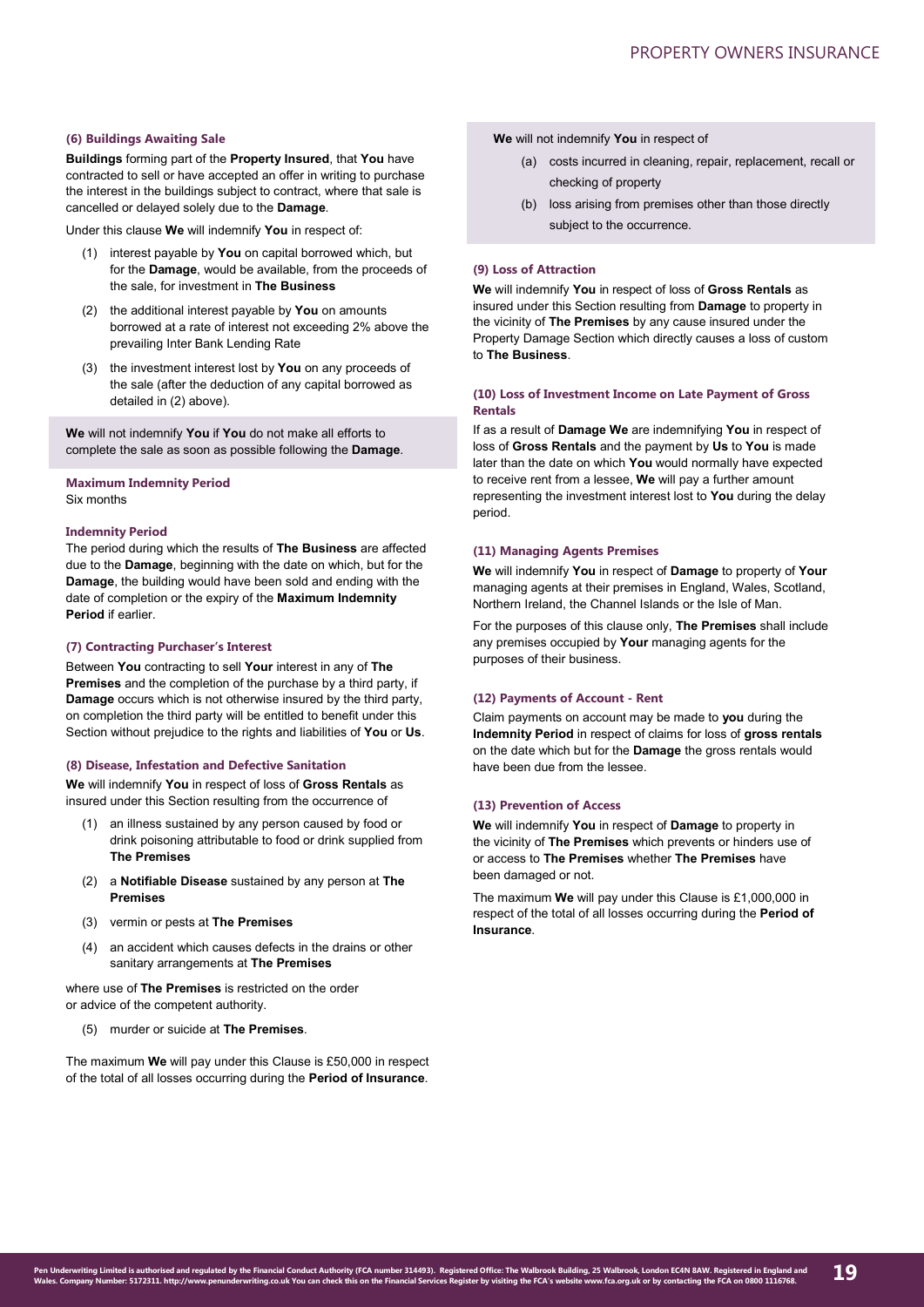# **(14) Public Utilities**

**We** will indemnify **You** in respect of loss of **Gross Rentals** caused by interruption or interference with **The Business** as a result of accidental failure of **Your** supply of

- (1) electricity
- (2) gas
- (3) water

at the terminal ends of **Your** suppliers feed to **The Premises**.

(4) telecommunications services at the incoming line terminals or receivers at **The Premises**.

**We** will not indemnify **You** in respect of accidental failure:

- (1) caused by:
	- (a) the deliberate act of any supply authority
	- (b) the exercise of any supply authority's power to withdraw or restrict supply or services
	- (c) industrial action.
- (2) other than in England, Wales, Scotland, Northern Ireland, the Channel Islands or the Isle of Man.
- (3) lasting less than four hours.
- (4) of telecommunications services caused by
	- (a) atmospheric or weather conditions but this will not exclude accidental failure due to **Damage** to equipment caused by such conditions.
	- (b) failure of any satellite.
- (5) of water supplies caused by drought or other weather conditions but this will not exclude accidental failure due to **Damage** to water supply equipment caused by such conditions.

The maximum **We** will pay in respect of any one claim for accidental failure is £50,000.

#### **(15) Subrogation Waiver**

**We** agree to waive any rights, remedies or relief to which **We** may be entitled by subrogation against

- (1) any company whose relationship to **You** is either a parent to subsidiary or subsidiary to parent as defined in, or within the meaning of the relevant Companies Act or Companies (N.I.) Order, current at the time of **Damage**.
- (2) any company which is a subsidiary of a parent company of which **You** are a subsidiary as defined in, or within the meaning of the relevant Companies Act or Companies (NI) Order, current at the time of the **Damage**.
- (3) any tenant of **Yours** provided that:
	- (a) the tenant or lessee contributes to the cost of insuring the **Property Insured** against the event which caused the **Damage**
	- (b) the **Damage** did not result from a breach of the terms of the lease by the tenant or lessee
	- (c) the **Damage** did not result from a criminal, fraudulent or malicious act or the tenant or lessee.

# **EMPLOYERS' LIABILITY SECTION**

(only applicable if stated as insured in **The Schedule**)

# **DEFINITIONS**

(also refer to the Policy Definitions at the front of this Policy Wording).

The following definitions apply to this Section and shall keep the same meaning wherever they appear in the Section unless an alternative definition is stated to apply.

# **Bodily Injury**

**Bodily Injury** including death, illness, disease or nervous shock.

# **Compensation** Damages,

including interest.

# **Costs and Expenses**

- (1) fees for **The Insured's** legal representation at
	- (a) any Coroner's Inquest or Fatal Accident Inquiry (b) proceedings in any Court of Summary Jurisdiction arising out of any alleged breach of statutory duty
- (2) **Cost and Expenses** incurred with **Our** written consent
- (3) any claimant's legal costs for which **The Insured** is legally liable in connection with any event which is or may be the subject of indemnity under this Section.

#### **The Defined Territories**

Great Britain, Northern Ireland, the Isle of Man, the Channel Islands or offshore installations within the Continental Shelf around such territories.

#### **The Insured**

- (1) **You**.
- (2) **Your** personal representatives in respect of legal liability **You** incur.
- (3) At **Your** request:
	- (a) any director, partner or **Employee** of **Yours**
	- (b) the officers, committees and members of **Your**: (i) canteen, social, sports, educational and welfare
		- organisations (ii) first aid, fire, security and ambulance services in their respective capacities as such
	- (c) any principal for whom **You** are carrying out a contract to the extent required by the contract conditions
	- (d) those who hire plant to **You** to the extent required by the hiring conditions

or the personal representative of any of these persons in respect of legal liability for which **You** would have been entitled to indemnity if the claim had been made against **You**.

Each indemnified party will be subject to the terms of this Section so far as they apply.

The total amount which **We** will pay will not exceed **The Limit of Indemnity** regardless of the number of parties claiming to be indemnified.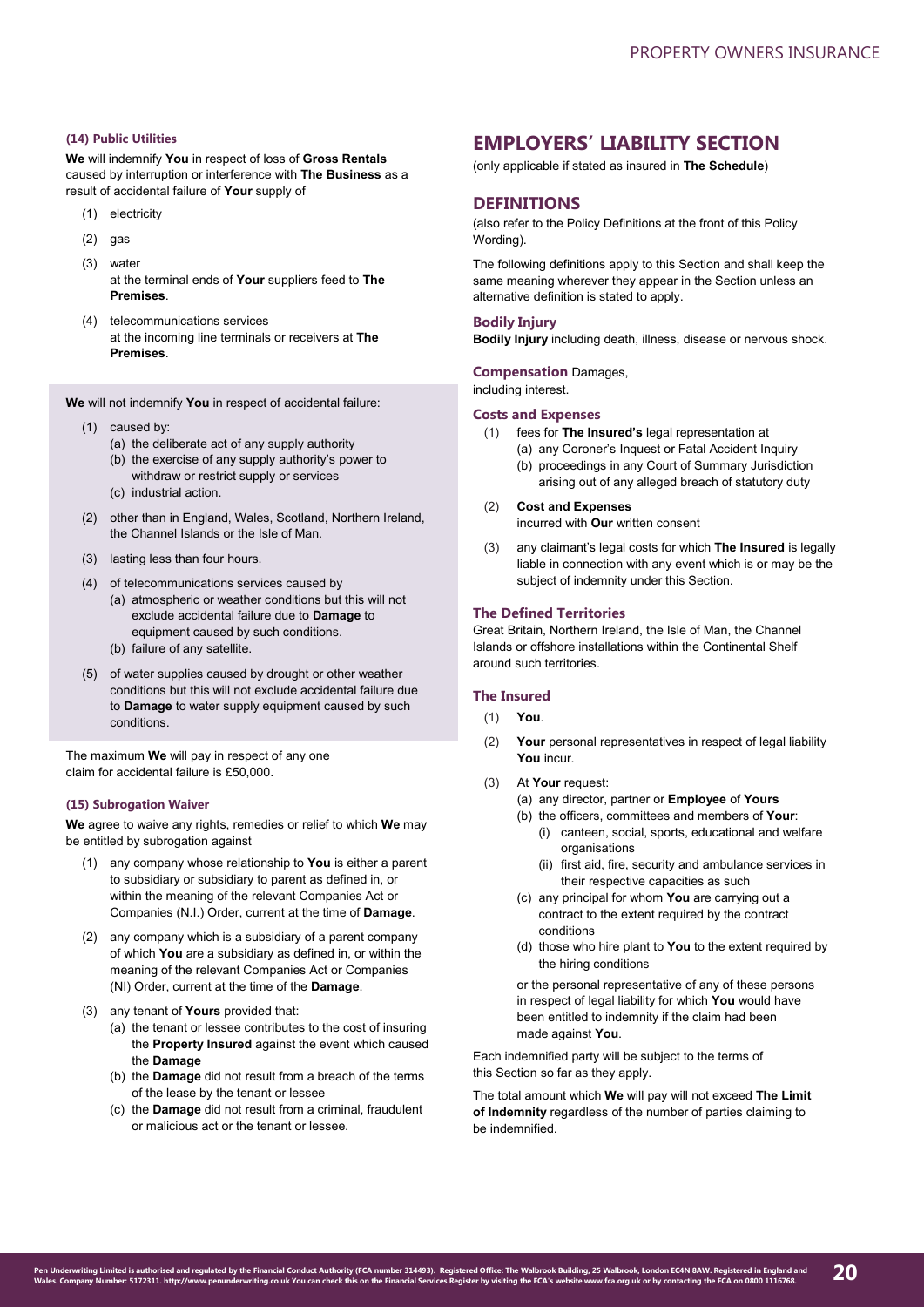# **The Limit of Indemnity**

The maximum amount, stated in **The Schedule**, including **Costs and Expenses**, which **We** will pay in respect of any one claim or series of claims against **The Insured** arising out of one cause.

# **The Territorial Limits**

Anywhere in the world in connection with **The Business** conducted by **You** from premises within **The Defined Territories**.

**We** will not provide indemnity in respect of **Bodily Injury** to any **Employee** engaged by **You** outside **The Defined Territories** for the purpose of work by any such **Employee** outside **The Defined Territories.**

# **COVER**

**We** will indemnify **The Insured** against:

- (1) legal liability to pay **Compensation** and
- (2) **Costs and Expenses**

in respect of **Bodily Injury** caused during the **Period of Insurance** to any **Employee** arising out of and in the course of employment by **You** in **The Business** within **The Territorial Limits**.

The maximum **We** will pay is **The Limit of Indemnity**.

# **EXCLUSIONS**

The following Exclusions apply to this Section.

(also refer to the Policy Exclusions at the back of this Policy Wording).

**We** will not provide indemnity in respect of:

- (1) work in or on and travel to, from or within any offshore: (a) accommodation, exploration, drilling or production rig or platform.
	- (b) support vessel.
- (2) **Bodily Injury** sustained by any **Employee** when such a person is:
	- (a) carried in or upon a vehicle
	- (b) entering or getting on to, or alighting from, a vehicle

where any road traffic legislation requires insurance or security.

- (3) (a) liquidated damages.
	- (b) penalty clauses.
	- (c) fines.
	- (d) aggravated, restitutionary, punitive or exemplary damages or any additional damages resulting from the multiplication of compensatory damages or other non-compensatory damages.
- (4) any liability of whatsoever nature arising out of mining, processing , manufacturing, removing, disposing of, distributing or storing of asbestos or products made entirely or mainly of asbestos.

This Exclusion shall not apply to the removal or disposal of asbestos or products made entirely or mainly of asbestos provided

- (a) such activity does not form part of **Your** usual business.
- (b) the discovery of asbestos is unintentional and accidental and that upon discovery of asbestos or products made entirely or mainly of asbestos all work immediately stops.
- (c) an asbestos removal contractor licensed by the Health and Safety Executive is employed as soon as practicable to make safe the area in which the discovery is made and who has employers' liability insurance in force for limits no less than those stated on **Your** own such polices and that such work is not excluded by the contractors own employers' liability policy

# **CONDITIONS**

The following conditions apply to this Section.

(also refer to the Policy Conditions at the back of this Policy Wording).

#### **(1) Suspension of Cover**

**We** may, at any reasonable time, inspect any property and, in the event of any defect or danger being apparent, **We** may by written notice to **You** suspend all **Our** liability that might otherwise arise from such defect or danger.

# **CLAUSES**

The following clauses apply to this Section.

# **(1) Additional Activities**

- **The Business** includes:
- (1) ownership, use and upkeep of **Your** premises.
- (2) upkeep of vehicles and plant owned and used by **You**.
- (3) canteen, social, sports, educational and welfare organisations for the benefit of any **Employee**.
- (4) **Your** first aid, fire, security and ambulance services.
- (5) **Your** participation in exhibitions.
- (6) private work by any **Employee**, with **Your** prior consent, for **You** or for any director, partner or **Employee** of **Yours**.

# **(2) Cross Liabilities**

**We** will indemnify each party named as **The Policyholder** in **The Schedule** as if a separate Policy had been issued to each.

The total amount payable will not exceed **The Limit of Indemnity** regardless of the number of parties claiming to be indemnified.

# **(3) Legal Expenses arising from Corporate Manslaughter and Corporate Homicide Act 2007**

**We** will indemnify **You** in respect of:

- (1) legal fees and expenses incurred with **Our** written consent for defending proceedings, including appeals
- (2) costs of prosecution awarded against **You**

which arise from criminal proceedings for any offence as defined in Section 1 of the Corporate Manslaughter and Corporate Homicide Act 2007.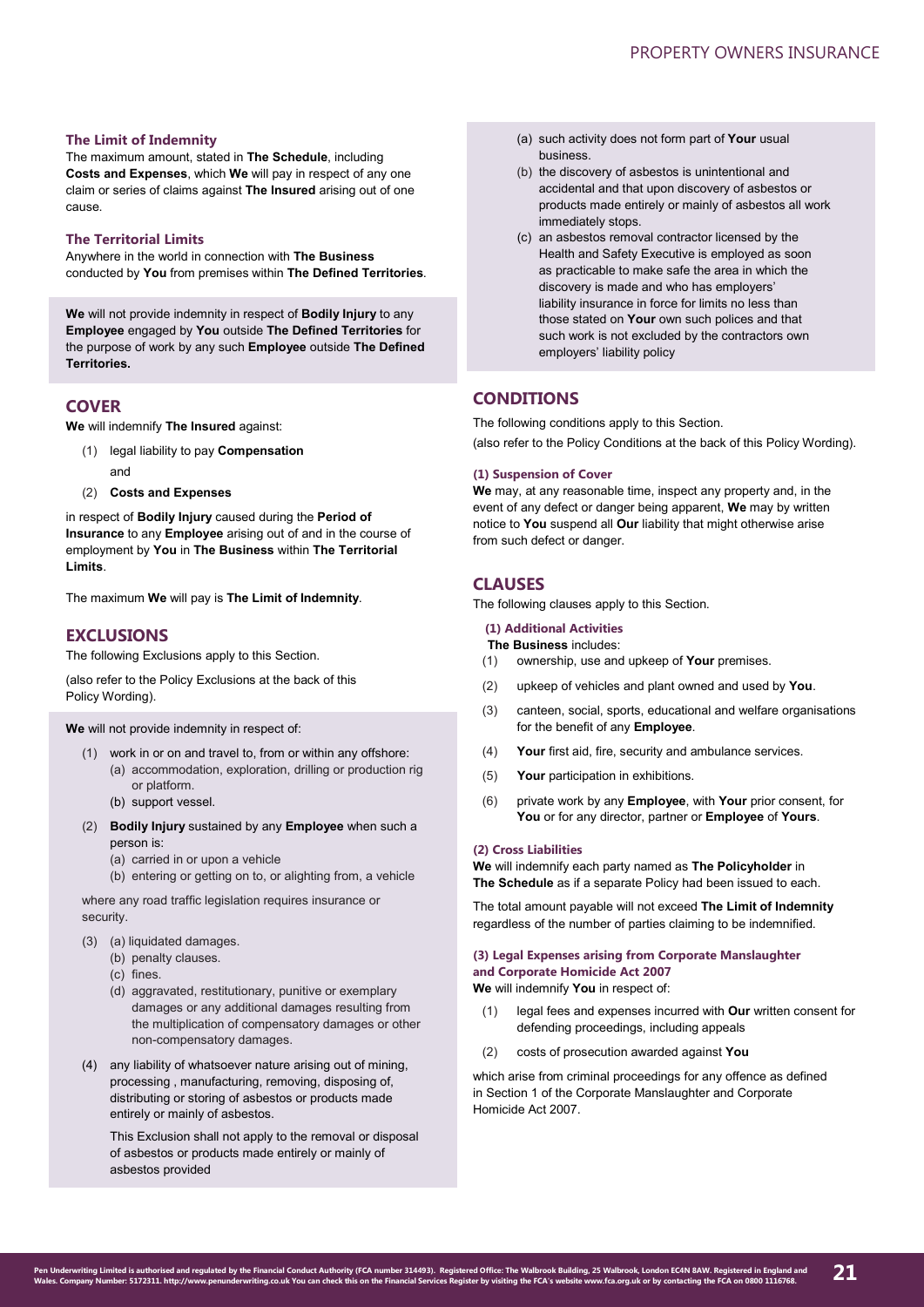**We** will not provide indemnity:

- (1) unless the proceedings relate to an actual or alleged offence committed during the **Period of Insurance** within **The Defined Territories** and in connection with **The Business**.
- (2) in respect of proceedings which (a) result from any deliberate act or omission by **You** (b) relate to any person other than an **Employee**
- (3) in respect of any:
	- (a) fines.
	- (b) remedial or publicity orders or any steps required to be taken by such orders.
- (4) where indemnity is provided by another insurance Policy.

# **(4) Legal Expenses arising from Health and Safety Legislation**

**We** will indemnify **The Insured** in respect of:

- (1) legal fees and expenses incurred with **Our** written consent for defending proceedings, including appeals
- (2) costs of prosecution awarded against **The Insured**

which arise from any health and safety inquiry or criminal proceedings for any breach of the Health and Safety at Work Act etc. 1974 or the Health and Safety at Work (Northern Ireland) Order 1978.

**We** will not provide indemnity

- (1) unless the proceedings relate to an actual or alleged act, omission or incident committed during **The Period of Insurance** within **The Defined Territories** and in connection with **The Business**.
- (2) in respect of proceedings which
	- (a) result from any deliberate act or omission by **You**. (b) relate to the health and safety of any person other than an **Employee**.
- (3) where indemnity is provided by another insurance Policy.

#### **(5) Our Right of Recovery**

The indemnity granted by this Section is deemed to be in accordance with the provisions of any law relating to the compulsory insurance of liability to **Employees** in Great Britain, Northern Ireland, the Isle of Man or the Channel Islands.

However, **You** will repay to **Us** all sums **We** would not have been liable to pay but for the provisions of such law.

#### **(6) Payment for Court Attendance**

**We** will compensate **You** if, at **Our** request, **You**, any director, partner or **Employee** of **Yours**, is attending court as a witness in connection with a claim for which **The Insured** is entitled to indemnity.

The maximum **We** will pay for:

- (1) **You**, each director or partner is £250 per day.
- (2) each **Employee** is **Entitled Example 20 and E150 per day.**

#### **(7) Unsatisfied Court Judgments**

**We** will, at **Your** request, pay any **Employee** or his or her personal representative, the amount of damages and costs awarded to such person as a result of a judgment which has been obtained for **Bodily Injury** against any company registered in or any individual domiciled in **The Defined Territories** and which remain unpaid six months after the date of such judgment.

Payment will only be made where:

- (1) the **Bodily Injury** was caused during any **Period of Insurance** to the **Employee** arising out of and in the course of employment by **You** in **The Business**.
- (2) the judgment was obtained in a court within **The Defined Territories**.
- (3) there is no appeal outstanding to the judgment.
- (4) the **Employee**, or his or her personal representative, assigns the judgment debt to **Us**.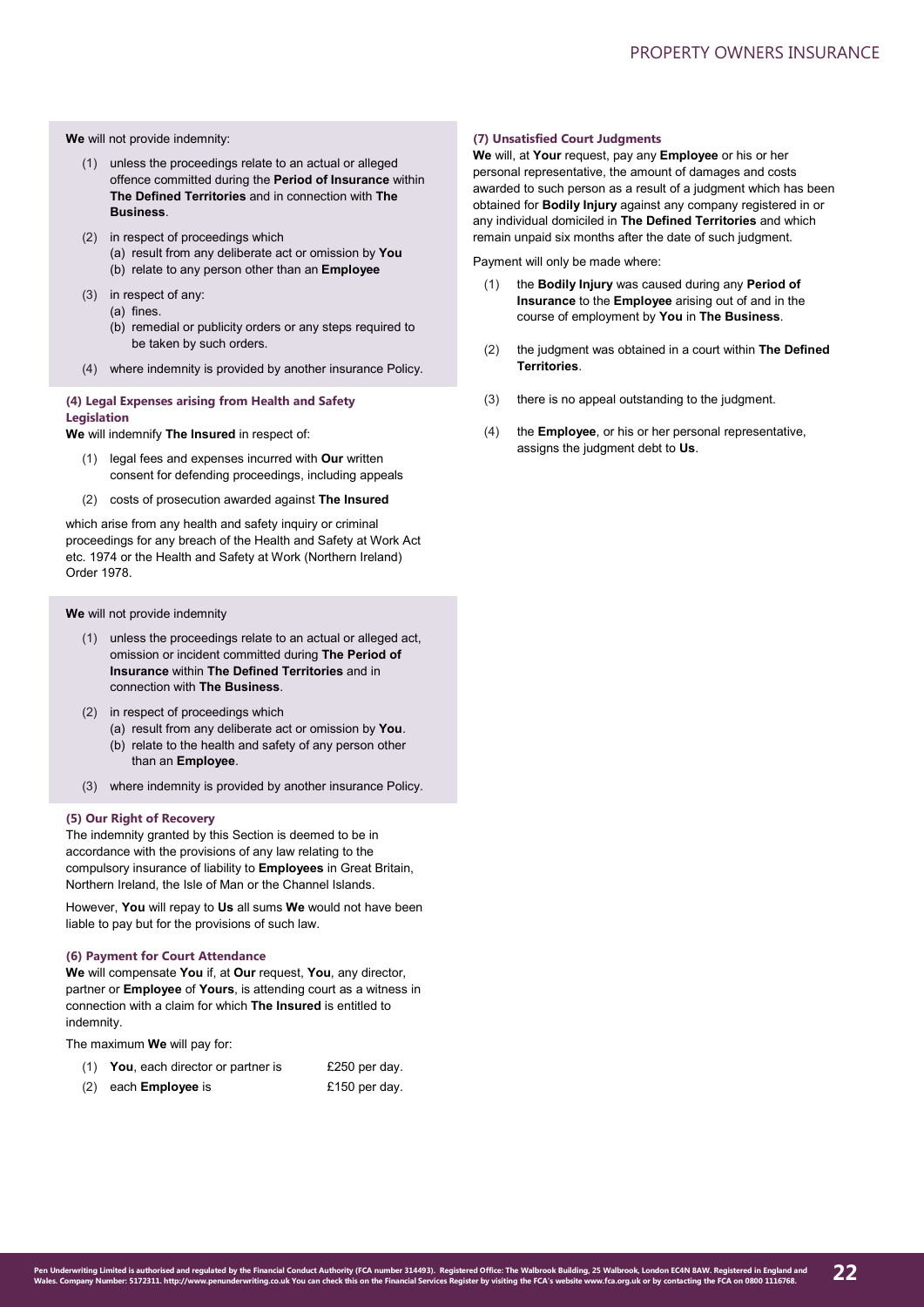# **PROPERTY OWNER'S LIABILITY SECTION**

(only applicable if stated as insured in **The Schedule**)

# **DEFINITIONS**

(also refer to the Policy Definitions at the front of this Policy Wording).

The following definitions apply to this Section and shall keep the same meaning wherever they appear in the Section.

#### **Bodily Injury**

Bodily injury including death, illness, disease or nervous shock.

#### **Compensation** Damages,

including interest.

# **Costs and Expenses**

- (1) fees for **The Insured's** legal representation at
	- (a) any Coroner's Inquest or Fatal Accident Inquiry (b) proceedings in any Court of Summary Jurisdiction arising out of any alleged breach of statutory duty
- (2) costs and expenses incurred with **Our** written consent
- (3) any claimant's legal costs for which **The Insured** is legally liable in connection with any event which is or may be the subject of indemnity under this Section.

## **Damage**

Physical

- (1) loss.
- (2) destruction.
- (3) damage.

# **Financial Loss**

A pecuniary loss suffered by any tenant of **The Insured** and not caused by **Personal Injury** or **Damage** to property.

# **Personal Injury**

- (1) **Bodily Injury**.
- (2) wrongful (a) arrest, detention or imprisonment. (b) eviction
	-
	- (c) accusation of shoplifting.

# **Pollution or Contamination**

- (1) pollution or contamination of buildings or other structures or of water or land or the atmosphere
	- and
- (2) all loss, **Damage** to property and **Bodily Injury** directly or indirectly caused by such pollution or contamination.

# **Products Supplied**

Anything which is

- (1) manufactured, sold, supplied, processed, altered or treated
- (2) repaired, serviced, cleaned, maintained and inspected or tested

(3) installed, constructed, erected or transported

by **You** or on **Your** behalf and which is no longer in the custody or control of **The Insured**.

# **Property**

Material property.

# **The Defined territories**

Great Britain, Northern Ireland, the Isle of Man, the Channel Islands or offshore installations within the Continental Shelf around such territories.

#### **The Insured**

- (1) **You**.
- (2) **Your** personal representatives in respect of legal liability **You** incur.
- (3) At **Your** request:
	- (a) any director, partner, or **Employee** of **Yours**
	- (b) the officers, committees and members of **Your**:
		- (i) canteen, social, sports, educational and welfare organisations
		- (ii) first aid, fire, security and ambulance services in their respective capacities as such
	- (c) any principal for whom **You** are carrying out a contract, to the extent required by the contract conditions
	- (d) those who hire plant to **You** to the extent required by the hiring conditions

or the personal representatives of any of these persons in respect of legal liability for which **You** would have entitled to indemnity if the claim had been made against **You**.

Each indemnified party will be subject to the terms of this Section so far as they apply.

The total amount which **We** will pay will not exceed **The Limit of Indemnity** regardless of the number of parties claiming to be indemnified.

# **The Limit of Indemnity**

The maximum amount, stated in **The Schedule**, which **We** will pay in respect of any one event or all events of a series consequent on or attributable to one original cause.

In respect of

- (1) **Products Supplied**
- (2) **Pollution** or **Contamination**

The **Limit of Indemnity** will apply to the total of all events occurring happening in any one **Period of Insurance**.

# **The Territorial Limits**

Anywhere in the world in connection with **The Business** conducted by **You** from premises within **The Defined Territories**.

## **The Works**

All works completed or to be completed by **You** or on **Your** behalf including

- (1) all materials incorporated or to be incorporated
- (2) plant, tools, equipment and temporary buildings used or to be used

for the period during which **You** are responsible under contract conditions.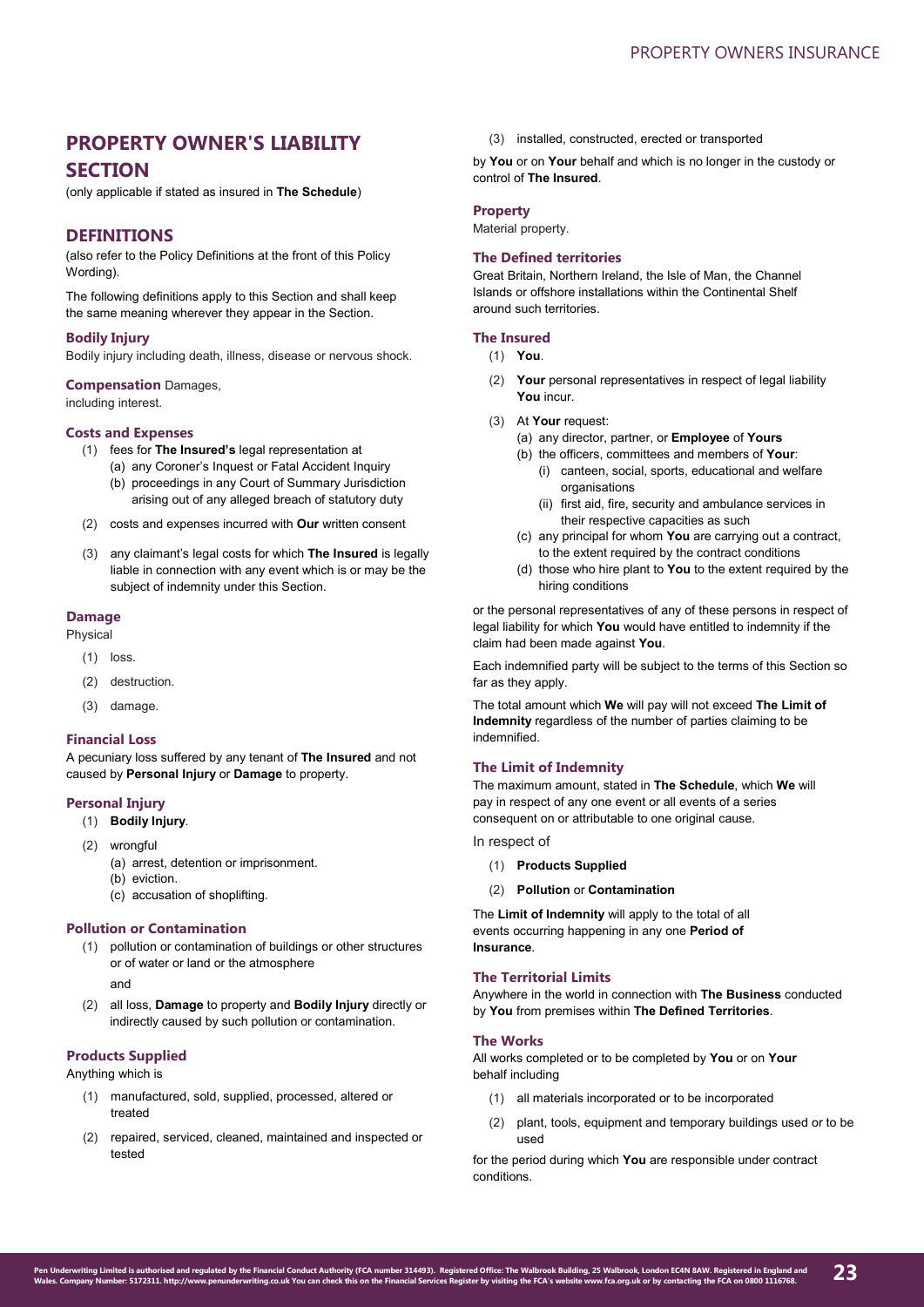# **COVER**

**We** will indemnify **The Insured** against:

(1) legal liability to pay **Compensation**

and

- (2) **Costs and Expenses** in respect of accidental
	- (a) **Personal Injury** (b) **Damage** to **Property**
	- (c) obstruction, trespass, nuisance or interference with
		- any right of way, air, light or water

which arises in connection with **The Business** and which happens during the **Period of Insurance** and within **The Territorial Limits**.

The maximum **We** will pay is **The Limit of Indemnity** and any **Costs and Expenses**. However, in respect of any claim brought in:

- (1) the United States of America or any territory within its jurisdiction
- (2) Canada

the maximum **We** will pay, inclusive of **Costs and Expenses**, is **The Limit of Indemnity**

# **EXCLUSIONS**

The following Exclusions apply to this Section. (also refer to the Policy Exclusions at the back of this Policy Wording).

**We** will not provide indemnity in respect of

- (1) **Personal Injury** to any **Employee** arising out of and in the course of employment by **You** in **The Business**.
- (2) the ownership, possession or use by or on behalf of: **The Insured** of any:
	- (a) aircraft, aerial device or hovercraft.
	- (b) watercraft exceeding 8 metres in length.
	- (c) motor vehicle, trailer or plant in circumstances where compulsory insurance or security is required by any road traffic legislation other than
		- (i) where described in the Motor Contingent Liability Clause.
		- (ii) the loading or unloading of any such vehicle, trailer or plant where indemnity is not provided by another insurance Policy.
- (3) **Damage** to **Property**
	- (a) which **You** own or is loaned, leased, hired or rented to **The Insured**
	- (b) which is held in trust or in the custody or control of (i) **The Insured**
		- (ii) any other party who is carrying out work on **Your**  behalf other than in the circumstances described in the Hired or Rented Premises Clause or the Employees' and Visitors' Personal Belongings Clause.
	- (c) which requires to be insured under the terms of Clause 21.2.1. of the Standard Form of Building Contract issued by the Joint Contracts Tribunal or a clause of similar intent under other contract conditions.
- (4) **Damage** to or the cost incurred by anyone in repairing, removing, replacing, reapplying, rectifying or reinstating
	- (a) **Products Supplied** (other than **Products Supplied**  under a separate contract).
	- (b) **The Works**.
- (5) recalling or making refunds in respect of (a) **Products Supplied**.
	- (b) **The Works**.
- (6) advice, instruction, consultancy, design, formula, specification, inspection, certification or testing performed or provided separately for a fee or under a separate contract.
- (7) the carrying out of any work or any **Products Supplied**  which affects or could affect:
	- (a) the navigation, propulsion or safety of any aircraft or other aerial device
	- (b) the safety or operation of nuclear installations.
- (8) (a) **Pollution or Contamination** other than caused by a sudden, identifiable, unintended and unexpected incident which takes place in its entirety at a specific time and place during the **Period of Insurance**.
	- (b) directly or indirectly caused by or arising from **Pollution or Contamination** in the United States of America or Canada.

All **Pollution or Contamination** which arises out of one incident will be deemed to have happened at the time such incident takes place.

- (9) (a) work in or on and travel to, from or within
	- (b) **Products Supplied** to: any offshore:
		- (i) accommodation, exploration, drilling or production rig or platform.
		- (ii) support vessel.
- (10) (a) liquidated damages.
	- (b) penalty clauses.
	- (c) fines.
	- (d) aggravated, restitutionary, punitive or exemplary damages or any additional damages resulting from the multiplication of compensatory damages or other noncompensatory damages.
- (11) liability imposed on **You** solely by reason of the terms of any contract conditions or agreement in connection with **Products Supplied**.
- (12) the amount of **Compensation**, **Costs and Expenses** shown in **The Schedule** as applying in respect of each and every event resulting in **Damage** to Property.

**You** will reimburse any such amount paid by **Us**.

- (13) **Products Supplied** other than:
	- (a) the sale or supply of food and drink
	- (b) the disposal of furniture and office equipment previously used in the course of **The Business**.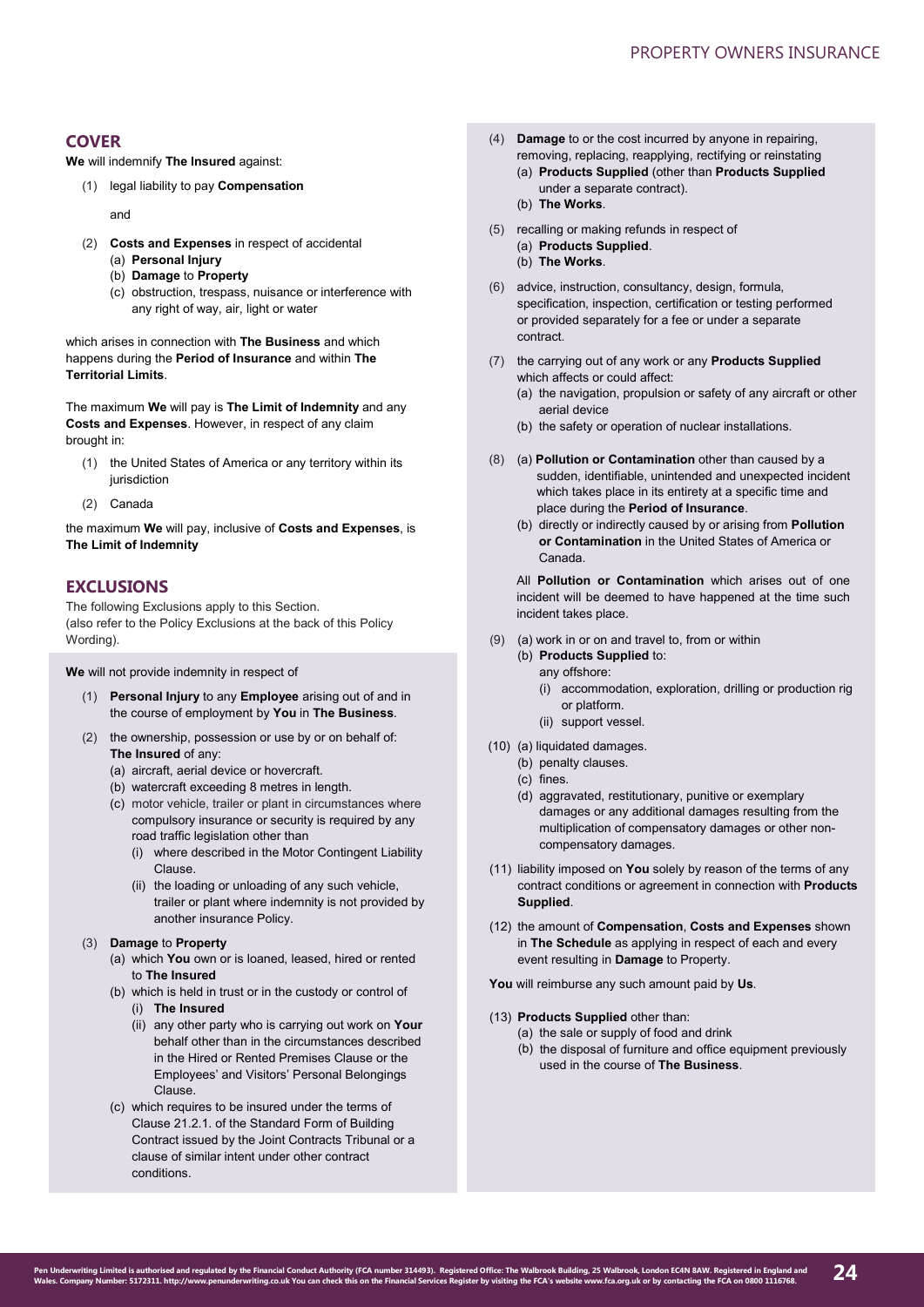(14) any liability of whatsoever nature arising out of mining, processing , manufacturing, removing, disposing of, distributing or storing of asbestos or products made entirely or mainly of asbestos.

This Exclusion shall not apply to the removal or disposal of asbestos or products made entirely or mainly of asbestos provided

- (a) such activity does not form part of **Your** usual business.
- (b) the discovery of asbestos is unintentional and accidental and that upon discovery of asbestos or products made entirely or mainly of asbestos all work immediately stops.
- (c) an asbestos removal contractor licensed by the Health and Safety Executive is employed as soon as practicable to make safe the area in which the discovery is made and who has public liability insurance in force for limits no less than those stated on **Your** own such polices and that such work is not excluded by the contractors own public liability policy.
- (15) arising from or in connection with any company domiciled or registered in the United States of America or Canada or their territories or possessions.

# **CONDITIONS**

The following conditions apply to this Section. (also refer to the Policy Conditions at the back of this Policy Wording).

#### **(1) Suspension of Cover**

**We** may, at any reasonable time, inspect any property and, in the event of any defect or danger being apparent, **We** may by written notice to **You** suspend all **Our** liability that might otherwise arise from such defect or danger.

# **(2) Bona Fide Subcontractors**

You shall as a condition precedent to liability in every instance ensure and keep a record that bona fide subcontractors maintain Employers' Liability insurance, where required by statute, and Public and Products Liability insurances for not less than the **Limit of Indemnity** in respect of each such Section as stated in **The Schedule**.

# **CLAUSES**

The following clauses apply to this Section.

# **(1) Additional Activities**

## **The Business** includes

- (1) ownership, use and upkeep of **Your** premises.
- (2) upkeep of vehicles and plant which are owned and used by **You**.
- (3) **Your** canteen, social, sports, educational and welfare organisations for the benefit of any **Employee**.
- (4) **Your** first aid, fire, security and ambulance services.
- (5) **Your** participation in exhibitions.
- (6) private work by any **Employee**, with **Your** prior consent, for **You** or for any director, partner or **Employee**.

# **(2) Contractual Liability**

**We** will indemnify **The Insured** against liability in respect of accidental **Bodily Injury** or **Damage** to **Property** imposed on **You** solely by reason of the terms of any agreement provided that the conduct and control of any claim is vested in **Us**.

**We** will not provide indemnity in respect of any agreement for or including the performance of work outside **The Defined Territories**.

# **(3) Cross Liabilities**

**We** will indemnify each party named as **The Policyholder** in **The Schedule** as if a separate Policy had been issued to each.

The total amount payable will not exceed **The Limit of Indemnity** regardless of the number of parties claiming to be indemnified.

# **(4) Data Protection Act 1998**

- **We** will indemnify **The Insured** in respect of:
	- (1) legal fees and defence costs
	- (2) legal liability for **Compensation** to an individual (a) the subject of personal data **The Insured** holds
		- and
		- (b) who suffers damage or distress caused by
			- (i) inaccuracy of data
			- (ii) loss of the data
			- (iii) unauthorised destruction or disclosure of the data
			- (iv) unauthorised access to the data

arising from proceedings brought against **The Insured** under Section 13 of the Data Protection Act 1998.

The maximum **We** will pay for all claims happening during any one **Period of Insurance** is £1,000,000.

**We** will not provide indemnity in respect of

- (1) (a) **Personal Injury** other than as provided by this clause. (b) **Damage** to **Property**.
	- (c) fraud, dishonesty, insolvency, financial default, conspiracy, conversion, deceit, intimidation, inducement of breach of contract, injurious falsehood or breach of confidence.
	- (d) libel, slander or defamation.
- (2) consequential loss.
- (3) liability
	- (a) as a result of **You** having authorised the destruction or disclosure of the data.
	- (b) which could reasonably have been expected to arise as a result of any other deliberate act or omission by **You**.
- (4) any fine or statutory payment.
- (5) liability which arises solely by reason of the terms of any agreement.
- (6) liability in respect of liquidated damages or under any penalty clause.
- (7) legal costs or expenses or financial losses in respect of any order.
	- (a) for rectification or erasure of data.
	- (b) requiring the data to be supplemented by any other statements.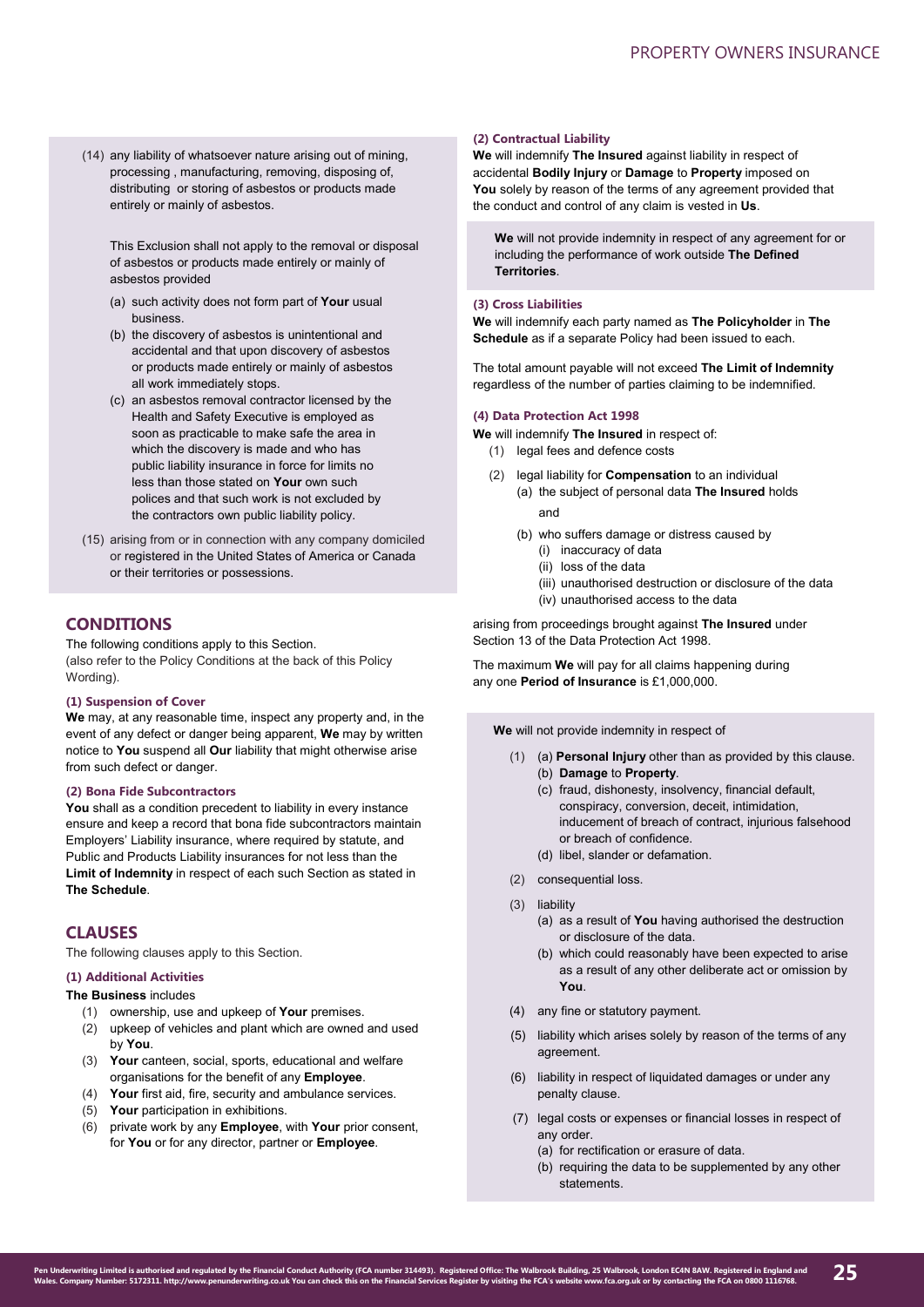- (8) proceedings relating to **Compensation** for any:
	- (a) **Employee** if the Employers' Liability Section of this Policy is not in force.
	- (b) third party if the Property Owner's Liability Section of this Policy is not in force.

## **(5) Defective Premises**

**We** will indemnify **The Insured** in respect of legal liability for accidental **Bodily Injury** or **Damage** to **Property** arising under:

- (1) the Defective Premises Act 1972
- (2) the Defective Premises (Northern Ireland) Order 1975 or the Defective Premises (Landlord's Liability) Act (Northern Ireland) 2001

in connection with any premises which **You** previously owned or occupied for the purposes of **The Business**.

**We** will not provide indemnity in respect of the cost of rectifying any defect or alleged defect in such premises.

**(6) Employees' and Visitors' Personal Belongings We** will indemnify **The Insured** in respect of legal liability for accidental **Damage** to **Employees'** and visitors' vehicles and personal belongings which are in the custody or control of **The Insured**.

**We** will not provide indemnity where this **Property** is:

- (1) loaned, leased, hired or rented to **The Insured**.
- (2) stored for a fee or other consideration by **The Insured**.
- (3) in the custody or control of **The Insured** for the purposes of being worked upon.

#### **(7) Financial Loss – Property Owners**

**We** will indemnify **The Insured** in respect of legal liability for **Financial Loss** as a direct result of the failure to provide any Property or service in connection with **Property Insured** as detailed under the **Property Damage** Section of this Policy.

The maximum **We** will pay, including **Costs and Expenses**, in respect of all claims made against **The Insured** in any one **Period of Insurance** is £500,000.

This indemnity only applies to claims made against **The Insured** during the currency of this clause or within 30 days of its expiry.

## **We** will not provide indemnity:

- (1) in respect of **Financial Loss** as a result of
	- (a) circumstances which, at inception of this Property Owner's Liability Section, **The Insured** knew or ought to have known about and which were likely to give rise to a claim.
	- (b) fraud, dishonesty, insolvency, financial default, conspiracy, conversion, deceit, intimidation, inducement of breach of contract or injurious falsehood.
	- (c) passing off or infringement of any trademark, trade name, merchandise mark, registered design, copyright or patent right.
	- (d) libel, slander or defamation.
	- (e) liability under the Data Protection Act 1998 or any subsequent amending legislation.
	- (f) any diminution in value of any **Property**.
- (g) the failure or partial failure of any managing agent to fulfil their obligations under any contract.
- (h) any consequence whatsoever directly or indirectly caused by:
	- or contributed to or arising from
	- (i) the presence of
	- (ii) the release of

Asbestos including any product containing asbestos.

(2) for the first 5% or £1,000, whichever is the greater, of **Compensation**, **Costs and Expenses** in respect of each and every loss.

## **(8) Hired or Rented Premises**

**We** will indemnify **The Insured** in respect of legal liability as a result of accidental **Damage** to premises (including fixtures and fittings) within **The Defined Territories** which are hired, rented or loaned to **The Insured** in connection with **The Business**.

**We** will not provide indemnity in respect of:

- (1) the first £250 of **Compensation**, **Costs and Expenses** in respect of such **Damage** caused other than by fire or explosion.
- (2) liability imposed on **The Insured** solely by reason of the terms of the hiring or renting agreement.
- (3) **Damage** caused by fire or any other peril against which the hiring or renting agreement specifies that insurance is taken out by **The Insured**.

# **(9) Legal Expenses arising from Consumer Protection Act 1987 and Food Safety Act 1990**

**We** will indemnify **The Insured** in respect of:

- (1) legal fees and expenses incurred with **Our** written consent for defending proceedings, including appeals
- (2) costs of prosecution awarded against **The Insured**

which arise from criminal proceedings for any breach of Part II of the Consumer Protection Act 1987 or Part II of the Food Safety Act 1990.

**We** will not provide indemnity:

- (1) unless the proceedings relate to an actual or alleged act, omission or incident committed during the **Period of Insurance** within **The Defined Territories** and in connection with **The Business**.
- (2) in respect of proceedings which result from any deliberate act or omission by **You**.
- (3) where indemnity is provided by another insurance Policy.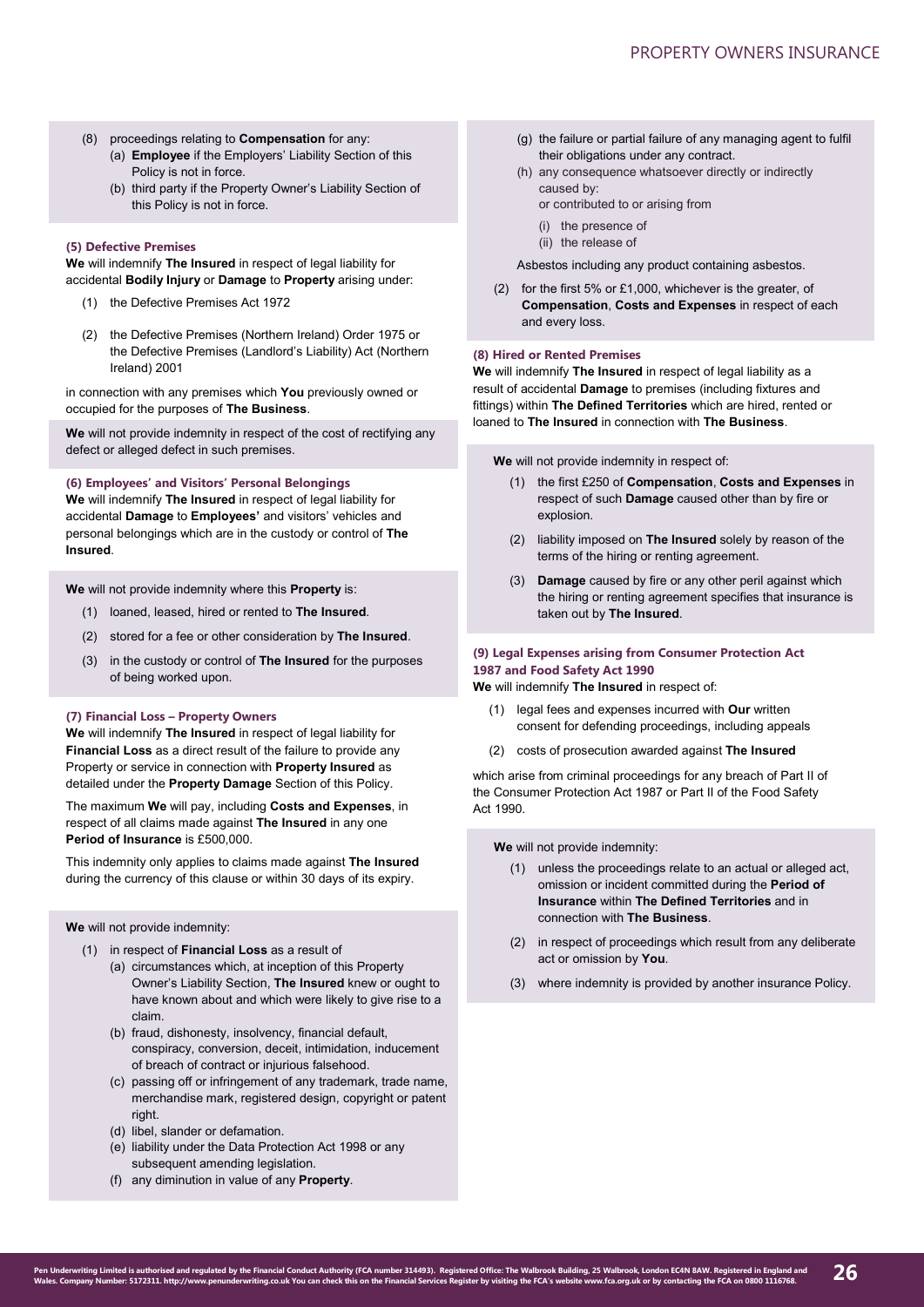# **(10) Legal Expenses arising from Corporate Manslaughter and Corporate Homicide Act 2007**

**We** will indemnify **You** in respect of:

- (1) legal fees and expenses incurred with **Our** written consent for defending proceedings, including appeals
- costs of prosecution awarded against **You** (2)

which arise from criminal proceedings for any offence as defined in Section 1 of the Corporate Manslaughter and Corporate Homicide Act 2007.

The maximum **We** will pay for all claims happening during any one **Period of Insurance** is £2,500,000.

**We** will not provide indemnity:

- (1) unless the proceedings relate to an actual or alleged offence committed during the **Period of Insurance** within **The Defined Territories** and in connection with **The Business**.
- (2) in respect of proceedings which: (a) result from any deliberate act or omission by **You** (b) relate to any person other than an **Employee**
- (3) in respect of any (a) fines.
	- (b) remedial or publicity orders or any steps required to be taken by such orders.
- (4) where indemnity is provided by another insurance Policy.

# **(11) Legal Expenses arising from Health and Safety Legislation**

**We** will indemnify **The Insured** in respect of:

- (1) legal fees and expenses incurred with **Our** written consent for defending proceedings, including appeals
- (2) costs of prosecution awarded against **The Insured**

which arise from any health and safety inquiry or criminal proceedings for any breach of the Health and Safety at Work etc Act 1974 or the Health and Safety at Work (Northern Ireland) Order 1978.

**We** will not provide indemnity

- (1) unless the proceedings relate to an actual or alleged act, omission or incident committed during the **Period of Insurance** within **The Defined Territories** and in connection with **The Business**.
- (2) in respect of proceedings which: (a) result from any deliberate act or omission by **You**. (b) relate to the health and safety of any **Employee**.
- Where indemnity is provided by another insurance Policy. (3)

#### **(12) Motor Contingent Liability**

**We** will indemnify **You** in respect of **Your** legal liability for accidental **Bodily Injury** and **Damage** to **Property** which arises from any vehicle or trailer attached thereto which is:

- (1) (a) not owned by,
	- (b) not loaned, leased, hired or rented to

**You** nor provided by **You**

which is being used in connection with **The Business** in (2)**The Defined Territories**.

**We** will not provide indemnity:

- (1) in respect of **Damage** to the vehicle or trailer or goods carried in or on the vehicle or trailer.
- (2) while the vehicle is being driven by (a) **You**.
	- (b) any person who to **Your** knowledge or that of **Your** representatives does not hold a licence to drive the vehicle unless such person has held and is not disqualified from holding or obtaining such a licence.
- (3) where indemnity is provided by another insurance Policy.

# **(13) Overseas Personal Liability**

**We** will indemnify **You** and, at **Your** request, any director, partner or **Employee** of **Yours** in respect of legal liability for accidental **Bodily Injury** or **Damage** to **Property** incurred in a personal capacity whilst such persons are temporarily outside **The Defined Territories** in connection with **The Business**.

**We** will also indemnify any accompanying spouse and children.

Where **You** are an individual, this indemnity will also apply to **Your** personal liability whilst away from **Your** business premises in connection with **The Business** but within **The Defined Territories**.

**We** will not provide indemnity:

- (1) where liability arises from (a) any agreement unless liability would have existed otherwise.
	- (b) ownership or occupation of land or buildings.
	- (c) the carrying on of any trade or profession.
	- (d) ownership, possession or use of wild animals, firearms (other than sporting guns), mechanically propelled vehicles, aircraft or watercraft.
- (2) where indemnity is provided by another insurance Policy.

#### **(14) Payment for Court Attendance**

**We** will compensate **You** if, at **Our** request, **You**, any director, partner or **Employee** of **Yours**, is attending court as a witness in connection with a claim for which **The Insured** is entitled to indemnity.

The maximum **We** will pay for:

- (1) **You**, each director or partner is £250 per day.
- (2) each **Employee** is £150 per day.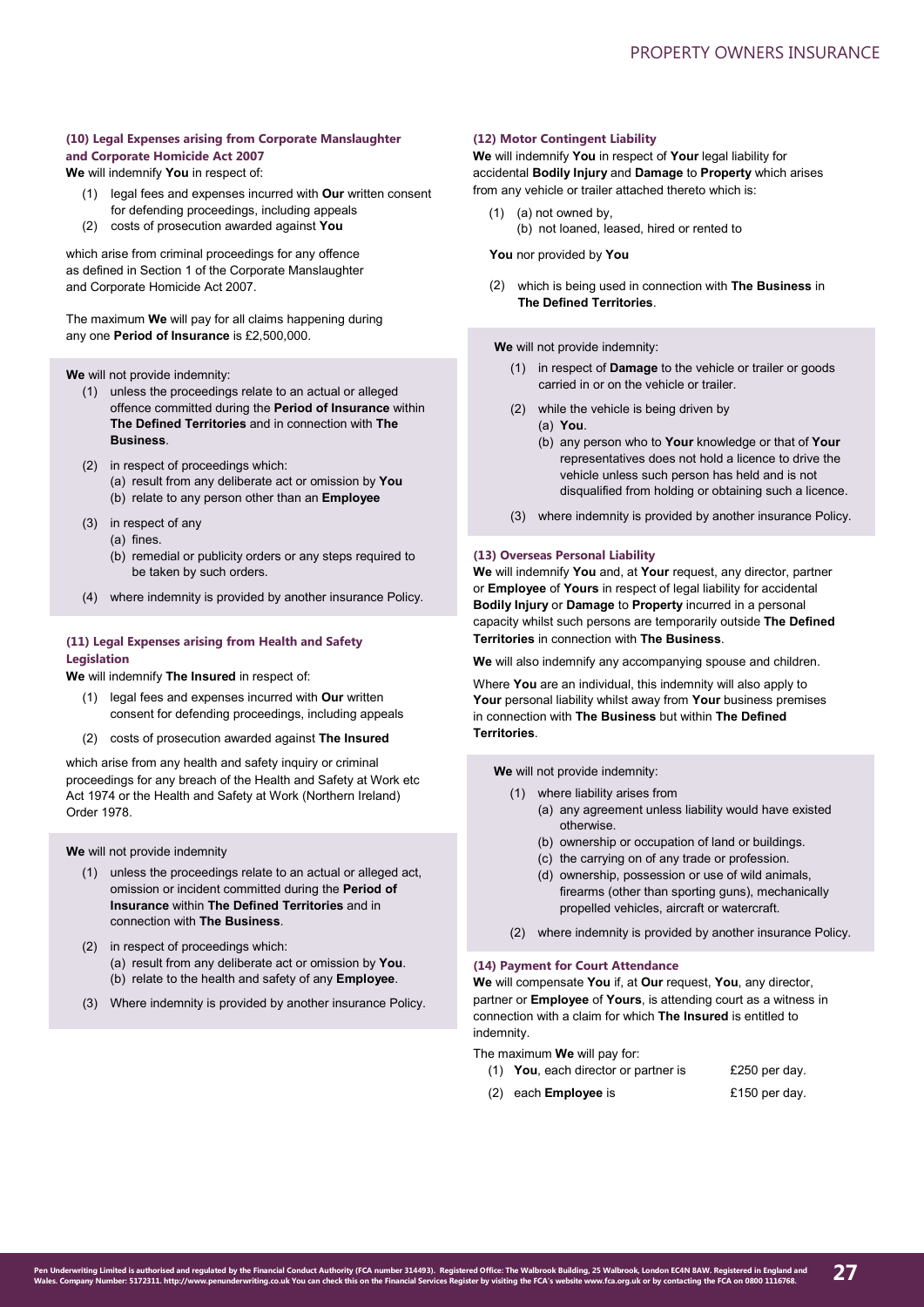# **TERRORISM SECTION**

(only applicable if stated as insured in **The Schedule**)

# **DEFINITIONS**

(also refer to the Policy Definitions at the front of this Policy Wording).

The following definitions apply to this Section and shall keep the same meaning wherever they appear in the Section, unless an alternative definition is stated to apply.

# **Act of Terrorism**

Act of persons acting on behalf of or in connection with any organisation which carries out activities directed towards the overthrowing or influencing by force or violence of Her Majesty's Government in the United Kingdom or any other government de jure or de facto.

#### **Denial of Service Attack**

Any actions or instruction constructed or generated with the ability to damage, interfere with or otherwise affect the availability of networks, network services, network connectivity or information systems.

This includes but is not limited to the generation of excess traffic into network addresses, the exploitation of system or network weaknesses and the generation of excess or non-genuine traffic between or amongst networks.

# **Hacking**

Unauthorised access to any computer or other equipment, component, system or item which processes, stores or retrieves data whether the property of **You** or not.

# **Head/Heads of Cover**

Any of the following types of direct insurance cover

- (1) **Buildings** and completed structures
- (2) Other property
- (3) Business Interruption
- (4) Book Debts

insured under this Policy.

#### **Phishing**

Any access or attempted access to data or information made by means of misrepresentation or deception.

# **Private Individual**

Any person other than a:

- (1) company, association or partnership
- (2) trustee or body of trustees where insurance is arranged under the terms of a trust
- (3) person who owns **Residential Property** for the purpose of their business as a sole trader
- (4) person who owns **Residential Property** of which in excess of 20 per cent of the property is commercially occupied.

# **IMPORTANT NOTE**

(a) where the **Residential Property** is occupied by a trustee or a sole trader as a private residence and where the property is not a block of flats, each will be deemed to be a **Private Individual** in respect of that same property

and

(b) where two or more persons have arranged insurance on **Residential Property** in their several names and, or the name of the **Policyholder** includes the name of a bank or a building society or other financial institution for the purpose of noting their interest in the property insured, they will be deemed to be a **Private Individual** in respect of that property.

#### **Residential Property**

- (1) Private dwelling houses and flats.
- (2) Household goods and personal effects.

# **Treasury**

The Lords Commissioners of Her Majesty's Treasury from time to time or any successor relevant authority.

#### **Virus or Similar Mechanism**

Program, code, programming instruction or any set of instructions intentionally constructed with the ability to damage, interfere with or otherwise adversely affect computer programs, data, files or operations whether involving self-replication or not.

This includes but is not limited to trojan horses, worms and logic bombs.

# **COVER**

**We** will indemnify **You** in respect of all losses arising under any **Head of Cover** resulting from loss or destruction of or damage to property insured under this Policy directly caused by an **Act of Terrorism** occurring during the **Period of Insurance** at **The Premises** but only in England, Wales and Scotland but not the territorial seas adjacent thereto as defined by the Territorial Sea Act 1987 nor the Isle of Man or the Channel Islands.

The maximum **We** will pay under this Section in any one **Period of Insurance** will not exceed the limit of liability or **Sum Insured**  for each of the **Heads of Cover** specified in the Section of this Policy where the **Head of Cover** is otherwise insured.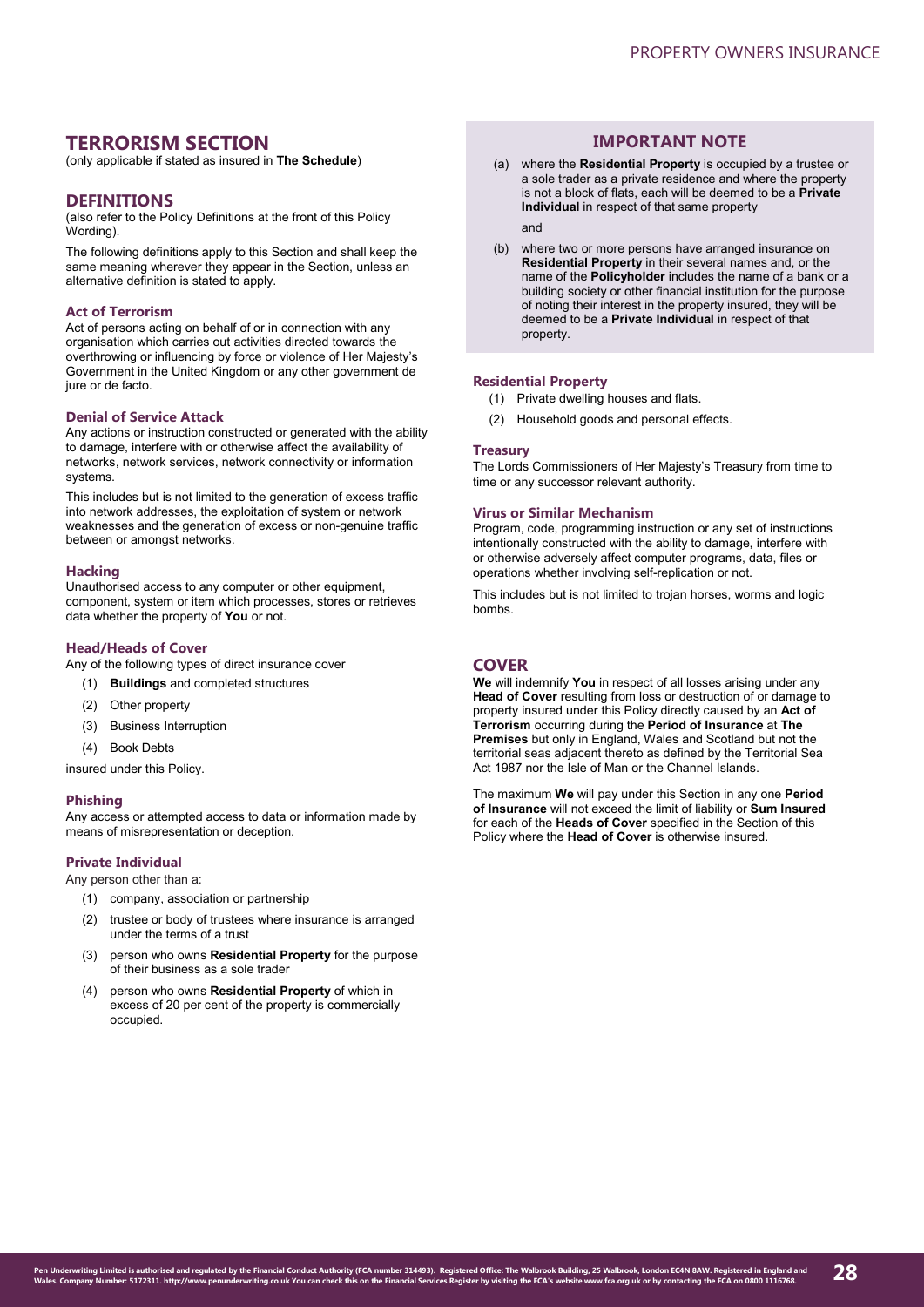# **EXCLUSIONS**

The following Exclusions apply to this Section.

(also refer to the Policy Exclusions at the back of this Policy Wording).

**We** will not indemnify **You** in respect of:

- (1) digital or cyber risks, that is any loss whatsoever arising under any **Head of Cover** directly or indirectly caused by or contributed to by or arising from or occasioned by or resulting from:
	- (a) the alteration, modification, distortion, corruption of or damage to any computer or other equipment or component or system or item which processes, stores, transmits or receives data or any part thereof, whether tangible or intangible (including but without limitation any information or programs or software); or
	- (b) any alteration, modification, distortion, erasure, corruption of data processed by any such computer or other equipment or component or system or item.

whether the property of **You** or not, where such loss is directly or indirectly caused by or contributed to by or arising from or occasioned by or resulting from **Virus or Similar Mechanism** or **Hacking** or **Phishing** or **Denial of Service Attack**

- (2) any losses arising under any **Head of Cover** directly or indirectly caused by or contributed to by or arising from or occasioned by or resulting from riot, civil commotion, war and allied risks defined as war , invasion, act of foreign enemy hostilities (whether war be declared or not), civil war, rebellion, revolution, insurrection or military or usurped power.
- (3) losses arising under any **Head of Cover** as a result of loss or destruction of or damage to **Residential Property Insured** in the name of a **Private Individual**.

# **CONDITIONS**

The following Conditions apply to this Section. (also refer to the Policy Conditions at the back of this Policy Wording)

- (1) The insurance provided by this Section is subject to all the Definitions, Conditions and Clauses of the Sections of this Policy where the **Head of Cover** is otherwise insured together with the **Policy Definitions** and Policy Conditions, and providing that if there is conflict between this Section and the rest of the Policy, this Section shall prevail.
- (2) **We** will not indemnify **You** under this Section unless and until
	- (a) The Treasury issues a certificate certifying that any loss was caused by an **Act of Terrorism**, as defined in this Section or
	- (b) in the event of the Treasury refusing to issue such a certificate a tribunal formed by agreement between **Us** and Pool Reinsurance Company Limited decides that the cause of such loss was an **Act of Terrorism**, as defined in this Section.
- (3) if in relation to any claim **You** have failed to fulfil any of the following conditions, **You** will lose **Your** right to indemnity or payment for that claim:
	- (a) **You** must declare to **Us** all property and, or premises owned by **You** or for which **You** are responsible including all such property and, or premises of subsidiary companies unless it is the practice of any subsidiary company to effect its own insurance
- (b) **You** must purchase Terrorism insurance from a Pool Reinsurance Company Limited member company in respect of all such property and, or premises.
- (4) **We** may cancel the cover provided by this Terrorism Section (a) by sending **You** 30 days written notice to **Your** last known address.

**We** will refund a proportionate part of any premium paid for the unexpired period

or

- (b) immediately if the premium has not been paid or if there has been a default under an instalment or linked credit agreement. **We** will not refund any instalment paid.
- (5) in any action or suit or proceedings where **We** allege that any loss is not covered by this Section the burden of proving that such loss is covered shall be upon **You**.
- (6) If this Policy is subject to any Long Term Agreement or Undertaking, it does not apply to this Section.

# **CONDITIONS PRECEDENT**

It is a **Condition Precedent** to **Our** liability that:

- (1) **You** must declare to **Us** all property and, or premises owned by **You** or for which **You** are responsible including all such property and, or premises of any subsidiary companies unless it is the practice of any subsidiary to effect its own insurance.
- You must purchase Terrorism insurance from a Pool Reinsurance Company Limited member company in respect of all such property and, or premises.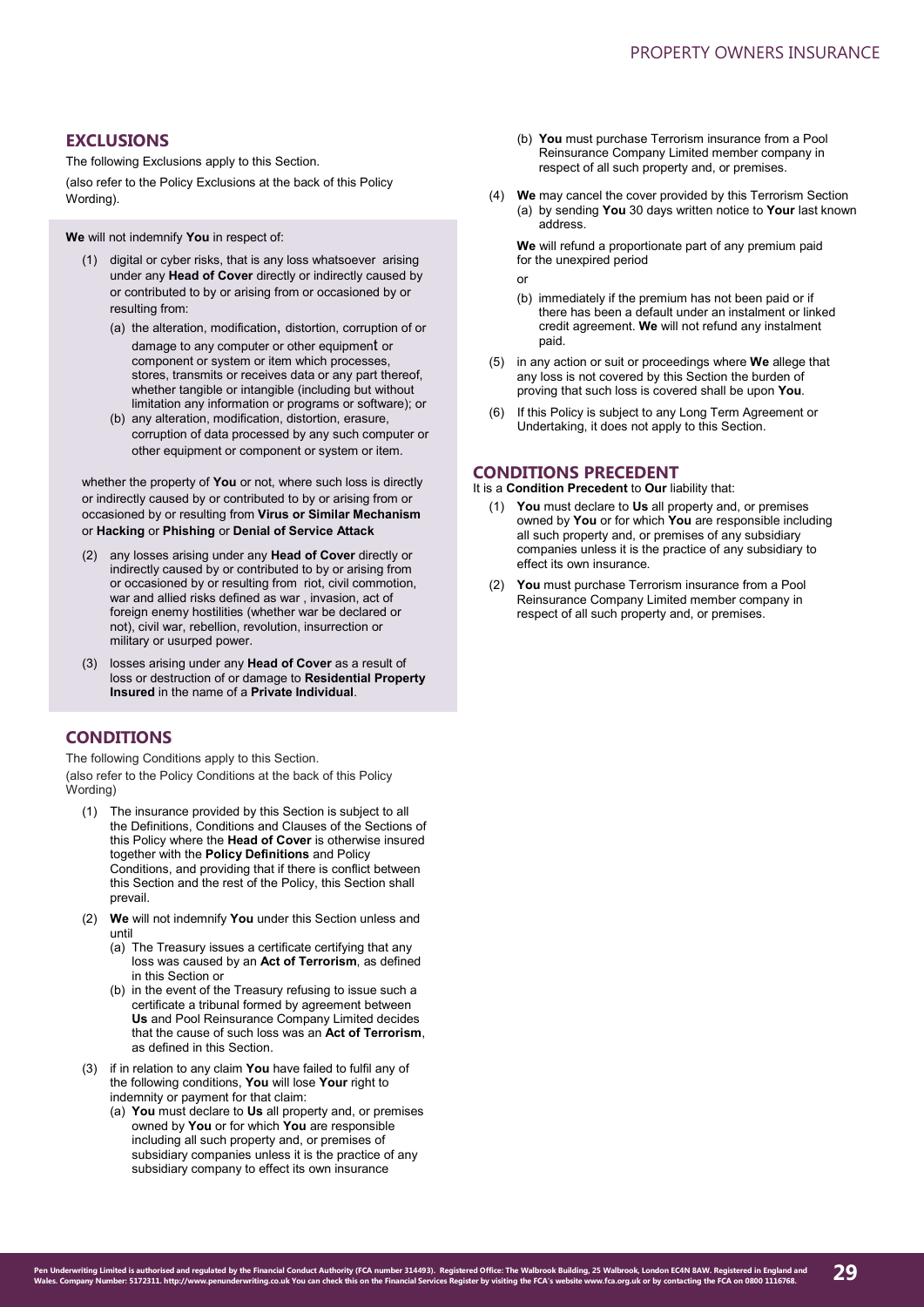# **LEGAL EXPENSES AND RENT GUARANTEE INSURANCE**

(only applicable if stated as insured in **The Schedule**)

This insurance is underwritten by Inter Partner Assistance SA and administered by Arc Legal Assistance Limited.

In the event of a valid claim under this Section, **We** will appoint **Our** panel solicitors, or their agents, to handle **Your** case. **You** are not covered for any other legal advisers' fees unless it becomes necessary to start court proceedings or a conflict of interest arises.

**Insured Events** or **Rent Failures** must be reported to **Us** within 45 days of the **Insured Event** or **Rent Failure**. Notification will only be deemed to have been made upon receipt by **Us** of a fully completed claim form. Failure to notify the Insured Event or **Rent Failure** to **Us** within this time will invalidate the insurance.

# **DEFINITIONS**

Wherever the following words appear in bold and with a capital letter within this Section they will have the following meaning:

#### **Deposit**

The sum of money equal to a minimum one month's **Rent** collected from the **Tenant** in respect of a **Tenancy Agreement** to which it applies and held by **You** or **Your** agent as an indemnity for losses incurred by **You** arising from the **Tenant** failing to perform their obligations set out in the **Tenancy Agreement**.

#### **Excess**

The sum payable by **You** shown under each section of cover as a contribution towards any **Professional Costs** and **Expenses** and/or **Rent** made under this insurance.

## **Geographical Limits**

United Kingdom.

## **Guarantor**

The individual or organisation assigned to the **Tenancy Agreement** that has received a **Tenant Reference** and provided a financial guarantee in the event that the Tenant does not perform their obligations under the **Tenancy Agreement**.

# **Insured Event**

The incident or the start of a transaction or series of incidents that results in **Proceedings** which may lead to a claim or claims being made under the terms of this insurance. In criminal cases the **Insured Event** will be the date that **You** commenced or are alleged to have commenced to violate the criminal law in question.

For the purposes of the **Limit**, only one **Insured Event** will be regarded as having arisen from all causes or by actions, incidents or events which are related by cause or time.

#### **Insurers**

Inter Partner Assistance SA, The Quadrangle106-118 Station Road, Redhill, Surrey RH1 1PR Registered No: FC008998

# **Legal Helpline**

The service provided by **Our** panel solicitors on **Our** behalf which enables **You** to obtain advice on any legal or taxation matter which may give rise to a claim under this insurance.

# **Limit**

The maximum sum payable by **Us** under a section of cover after calculating all **Professional Costs** and **Expenses** and **Rent** incurred in **Proceedings** in respect of an **Insured Event** or **Rent Failure**.

# **Period of Insurance**

The period of cover declared to and accepted by **Us** for which the insurance premium has been paid which runs concurrently with the period of the underlying property owners' policy.

# **Insured Property**

The 'Insured Property' shown in the underlying property owners insurance schedule to which this policy attaches and as declared to and accepted by **Us** for which the insurance premium has been paid.

# **Proceedings**

Civil or criminal Proceedings or appeals arising from them brought in the Geographical Limits.

# **Professional Adviser**

**Our** panel solicitors, or their agents, or other appropriately qualified person, firm or company appointed by the Insurer to act for **You**, or, and subject to the Insurer's agreement as to **Your** choice of legal adviser, where negotiations to settle have broken down and proceedings are about to be issued, another legal adviser nominated by **You**.

#### **Professional Costs and Expenses**

Reasonable un-recovered fees and disbursements properly and necessarily incurred by the **Professional Adviser** with **Our** prior written authority and any costs incurred by a third party, on the standard basis of any **Proceedings**, for which **You** may be made liable by order of a court or by agreement.

#### **Rent**

The amount of **Rent** shown in the **Tenancy Agreement** payable by the **Tenant**.

## **Rent Failure**

The first or the start of a series of failures by the **Tenants** to pay the **Rent** in full and on the due date shown in the **Tenancy Agreement**.

For the purposes of the **Limit**, only one **Rent Failure** will be regarded as having arisen from all causes or by actions, incidents or events which are related by cause or time.

# **Standard Professional Costs and Expenses**

The level of **Professional Costs** and **Expenses** that would normally be incurred by **Us** in using a **Professional Adviser** of **Our** choice.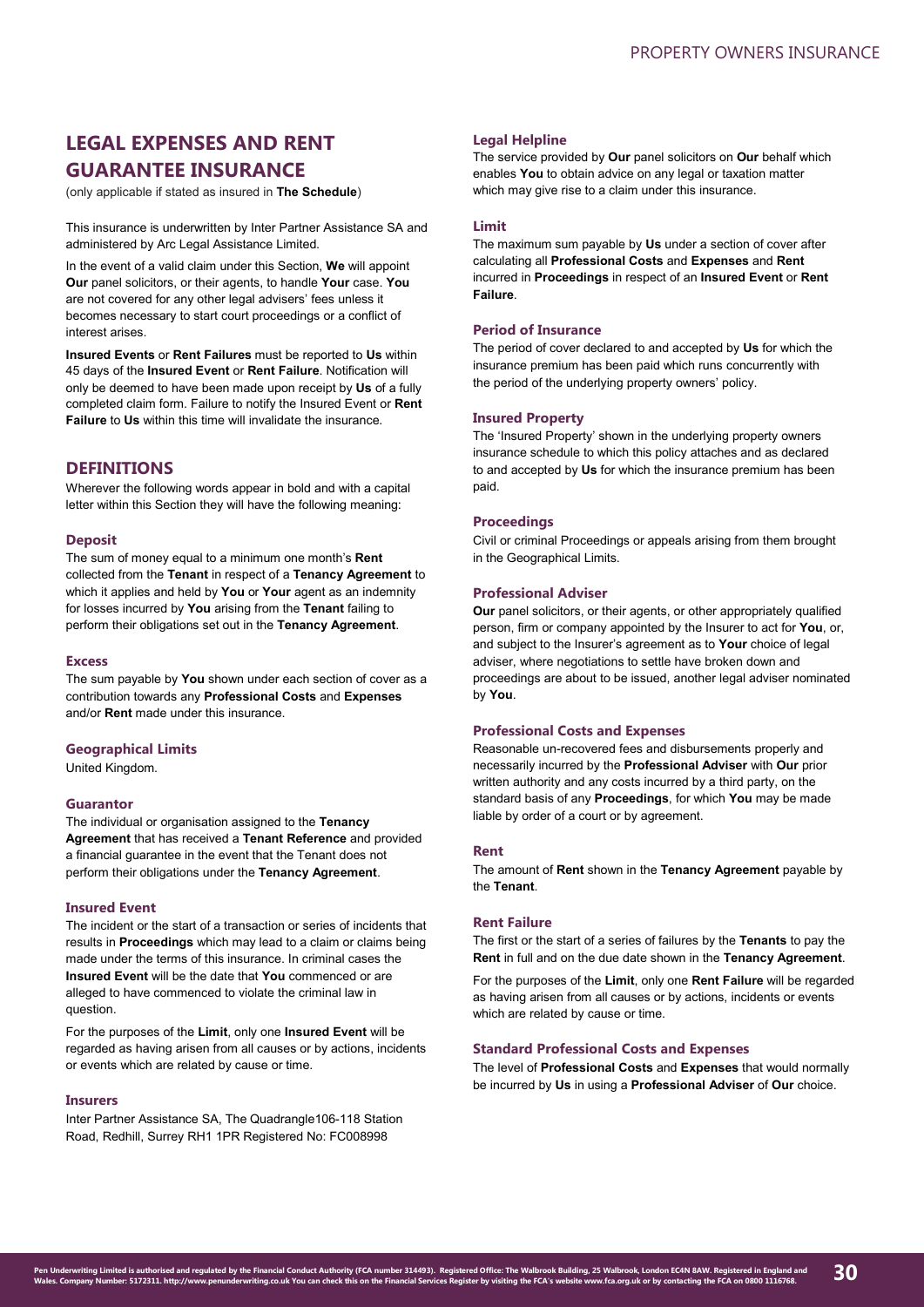# **Tenancy Agreement**

The written terms of agreement between **You** and **Your Tenant** concerning the lease of the **Insured Property** for commercial or residential use.

If the **Tenancy Agreement** is for a residential **Tenant** it must be either:

- (a) an **Assured Shorthold Tenancy Agreement** as defined within the Housing Act 1988 (as amended) or its equivalent outside of England and Wales but within the **Territorial Limits**, or
- (b) a Company **Residential Tenancy** (Company Let) created after 28th February 1997 where the **Tenant** is a public limited company (plc) or limited company (Ltd) or its equivalent outside of England and Wales but within the **Territorial Limits** and the **Insured Property** is let purely for residential purposes of the **Tenant's** employees and their family, or
- (c) a written common law residential **tenancy agreement** created after 28th February 1997 between individuals where the **Rent** is in excess of £100,000 per annum or its equivalent outside of England and Wales but within the **Territorial Limits**.

and which is: -

- a) appropriate for the tenancy; and
- b) signed and independently witnessed by **You**, the **Tenant(s)** and if required as a condition of the **Tenant Reference**, the **Guarantor**; and
- c) free from any unreasonably restrictive covenants

If the **Tenancy Agreement** is for a commercial **Tenant** it must be compliant with the Landlord and Tenant Act 1954 (Part 2).

# **Tenant**

The organisation, company or individual named in the **Tenancy Agreement**.

# **Tenant Reference**

A credit check against the **Tenant** and any **Guarantor** obtained from a licensed credit referencing company showing no County Court Judgments in the past three years and no outstanding County Court Judgments, together with copies of two forms of identification, one of which must contain a photograph, and a written employers' reference on company letter headed paper confirming their permanent and current employment and that their salary is at least a multiple of 2.5 of the **Tenant's Rent**. If all of the above are not available or in the case of student and DSS tenants, a full **Tenant Reference** showing a pass on the **Tenant** and **Guarantor** must be obtained from one of **Our** approved tenant referencing companies. Details of these companies are available online at http://www.arclegal.co.uk/informationcentre/ index.php.

# **We/Us/Our/Ourselves**

Arc Legal Assistance Limited administering this insurance on behalf of the Insurers.

# **You/Your**

The person(s), company or companies or organisation(s) shown in the receipt provided by **Your** insurance advisor and as the Landlord in the **Tenancy Agreement** and as declared to and accepted by **Us** for which the insurance premium has been paid.

# **COVER**

This insurance provides an indemnity in respect of **Professional Costs and Expenses** and **Rent** (if **You** have selected this additional section of cover) up to the **Limit** where:

- a. the **Insured Event** and any **Rent Failure** occurs during the **Period of Insurance** and is notified to **Us** within 45 days of occurrence; and
- b. the **Insured Event**, **Proceedings** and any **Rent Failure** take place within the **Geographical Limits**.

# **Section 1. Tenant Eviction**

# **what is insured**

**Professional Costs and Expenses** incurred by **You** in **Proceedings** against a **Tenant** or **Guarantor** where the **Tenant** fails to perform their obligations set out in the **Tenancy Agreement** relating to the rightful occupation of the **Insured Property**.

## **Limit**

The maximum **We** will pay for any one **Insured Event** is £50,000.

#### **What is not insured**

- (1) An **Insured Event**: -
- a. Where there was no written **Tenancy Agreement** in place prior to the **Tenant** being allowed possession of the **Insured Property** or where the terms of the **Tenancy Agreement** are unenforceable.
- b. Where **You** are in breach of the terms of the **Tenancy Agreement** or the **Tenant** is pursuing a case against **You** which has reasonable prospects of succeeding.
- c. Where **You** fail to provide evidence that **You** have successfully completed a **Tenant Reference** on the **Tenant** before the **Tenant** has entered the property (and **Guarantor** if required), or where the **Tenancy Agreement** started more than 31 days after the **Tenant Reference**.
- d. Where the amount in dispute in relation to a non-residential **Tenancy Agreement** falls within the Small Claims Court limit applicable at the date of the **Insured Event**.
- e. Where the **Tenant's** breach relates to dilapidations to the **Insured Property** or the fixtures and fittings of the **Insured Property** unless the dilapidated items were featured in a detailed inventory produced and signed by the **Tenant** prior to the start of a residential **Tenancy Agreement**.
- f. Where **You** are in breach of any rules, regulations or Acts of Parliament relating to the **Deposit**.
- g. Where **Professional Costs and Expenses** have been incurred as a result of **Your** failure to follow the advice of the **Professional Adviser** or arising from **Your** failure to take any action recommended by **Us** or the **Professional Adviser** to recover possession of the **Insured Property** as promptly as possible.
- h. Where the amount in dispute is less than £250 including VAT
- i. Where the **Tenant** is not aged 18 years or over
- j. Where **You** have failed to keep full and up to date rental records or have allowed the **Tenancy Agreement** to be transferred to any other individual or organisation unless all other terms of the insurance have been complied with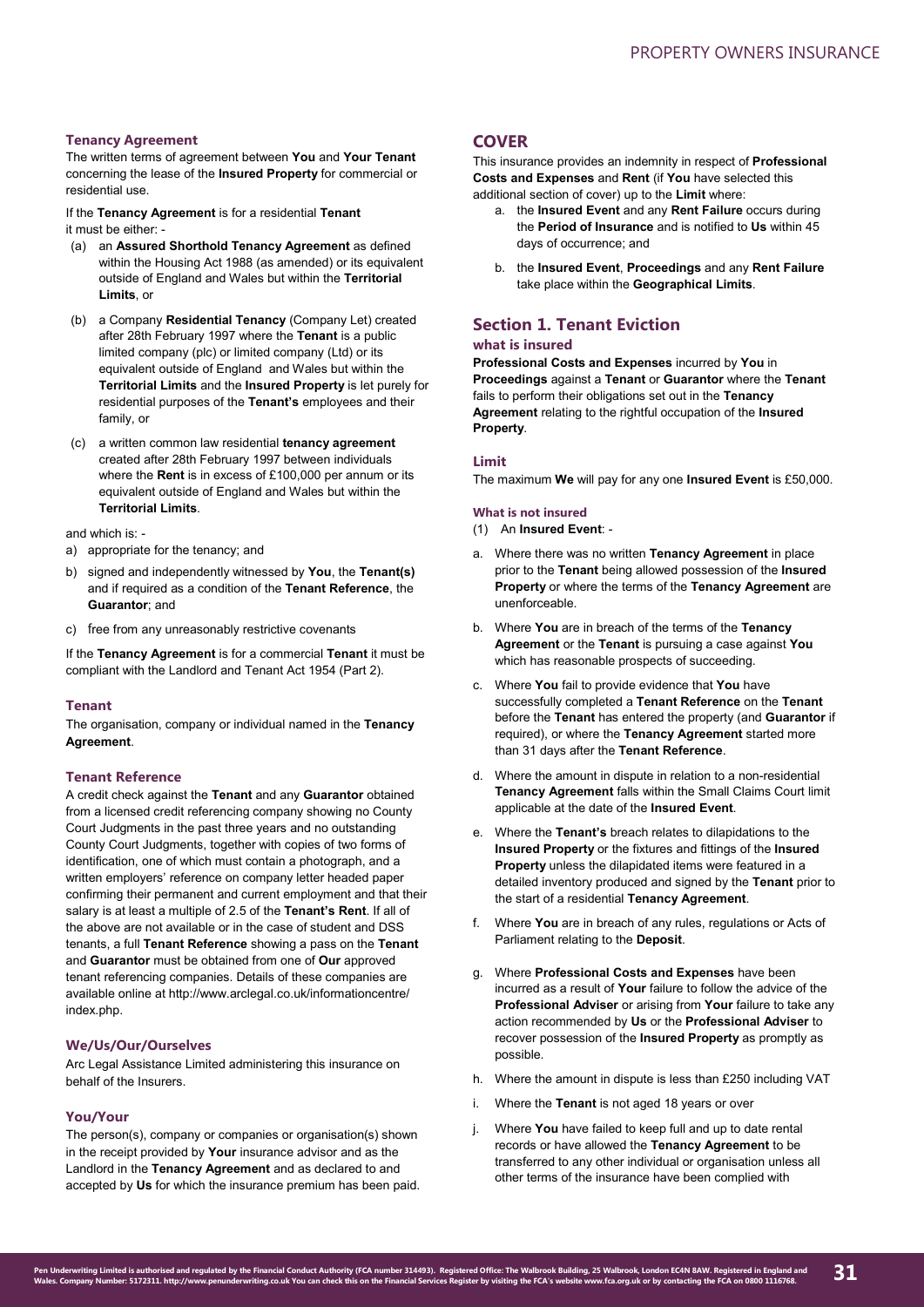- k. If **You** or **Your** agent gave any false or misleading information when **You** applied for the **Tenant Reference**,
- l. Where the **Tenant** received a **Tenant Reference** subject to a **Guarantor** and the **Guarantor** was not correctly assigned to the **Tenancy Agreement**
- m. In relation to dilapidations by the **Tenant** to the **Insured Property** or its contents where **You** have a policy of insurance that covers the dilapidations
- n. Relating to any occupant of the **Insured Property** over the age of 18, other than the **Tenant**

# (2) **Insured Events**: -

- a. Falling within the jurisdiction of the **Rent** assessment committee, the lands tribunal or the leasehold valuation tribunal.
- b. Relating to:
	- (i) the compulsory purchase, placing of restrictions or any other action by the government, public or local authority, or
	- (ii) the payment or non-payment of service charges as defined in the Landlord and Tenant Act 1985 (as amended).
- c. Arising because a non-residential **Tenancy Agreement** is due to end or where the Insured Event relates to the renewal of a non-residential **Tenancy Agreement**.
- d. Arising from or connected to **Your** performance of **Your** obligations under the **Tenancy Agreement** or where there are insufficient prospects of success in the **Proceedings** due to the terms of the **Tenancy Agreement** being unenforceable.
- (3) Disbursements incurred by the **Professional Adviser** are not covered in relation to a non-residential **Tenancy Agreement** unless **We** have agreed to cover these at our absolute discretion.

#### **Excess**

£1000 in relation to non-residential **Tenancy Agreements**.

# **Section 2. Non-Tenancy Property**

# **Infringement**

**What is insured** 

**Professional Costs and Expenses** incurred by **You** in **Proceedings** for nuisance or trespass against the person or organisation infringing **Your** legal rights in relation to the **Insured Property**.

# **Limit**

The maximum **We** will pay for any one **Insured Event** is £50,000.

# **What is not insured**

- a. **Insured Events** where the nuisance or trespass commenced before **You** first purchased this insurance.
- b. **Insured Events** occurring within the first 180 days after **You** first purchased this insurance.
- c. **Insured Events** which **You** should reasonably have been aware of occurring before **You** purchased or renewed this insurance.
- d. Disputes relating to a **Tenancy Agreement** or any other lease or licence to occupy property or land.

# **Excess**

£Nil.

# **Section 3. Criminal Prosecution Defence**

# **What is insured**

**Professional Costs and Expenses** incurred by **You** in defending **Proceedings** as a result of a prosecution against **You** in a court of criminal jurisdiction where **You** are charged for committing a criminal offence directly and solely arising from **Your** ownership of the **Insured Property**.

You must take all reasonable steps to comply with any regulations and keep evidence of compliance.

# **Limit**

The maximum **We** will pay for any one **Insured Event** is £50,000.

# **What is not insured**

**Insured Events** arising from:-

- a. Any activities other than those directly and solely arising from **Your** ownership of the **Insured Property**.
- b. **Your** actual dishonest, violent, fraudulent or malicious conduct including the actions of any person employed or subcontracted by **You** or acting under **Your** instruction.
- c. **Your** common partnership, trust or committee unless this relates directly and solely to **Your** ownership of the **Insured Property**.
- d. Non-payment of business rates or debts.
- e. Criminal activities of **Tenants**.
- f. Structural alterations or renovation to the **Insured Property**.
- g. The ownership, possession or use of any vehicle.
- h. See page, pollution or contamination of any kind.
- i. Manslaughter.
- j. Health & Safety at Work etc. Act 1974 breaches resulting in prosecution.
- k. **Your** Tax, VAT or PAYE contributions or returns.
- l. Something **You** have done, knowing it to be wrongful or ignoring that possibility.

# **Excess**

£Nil.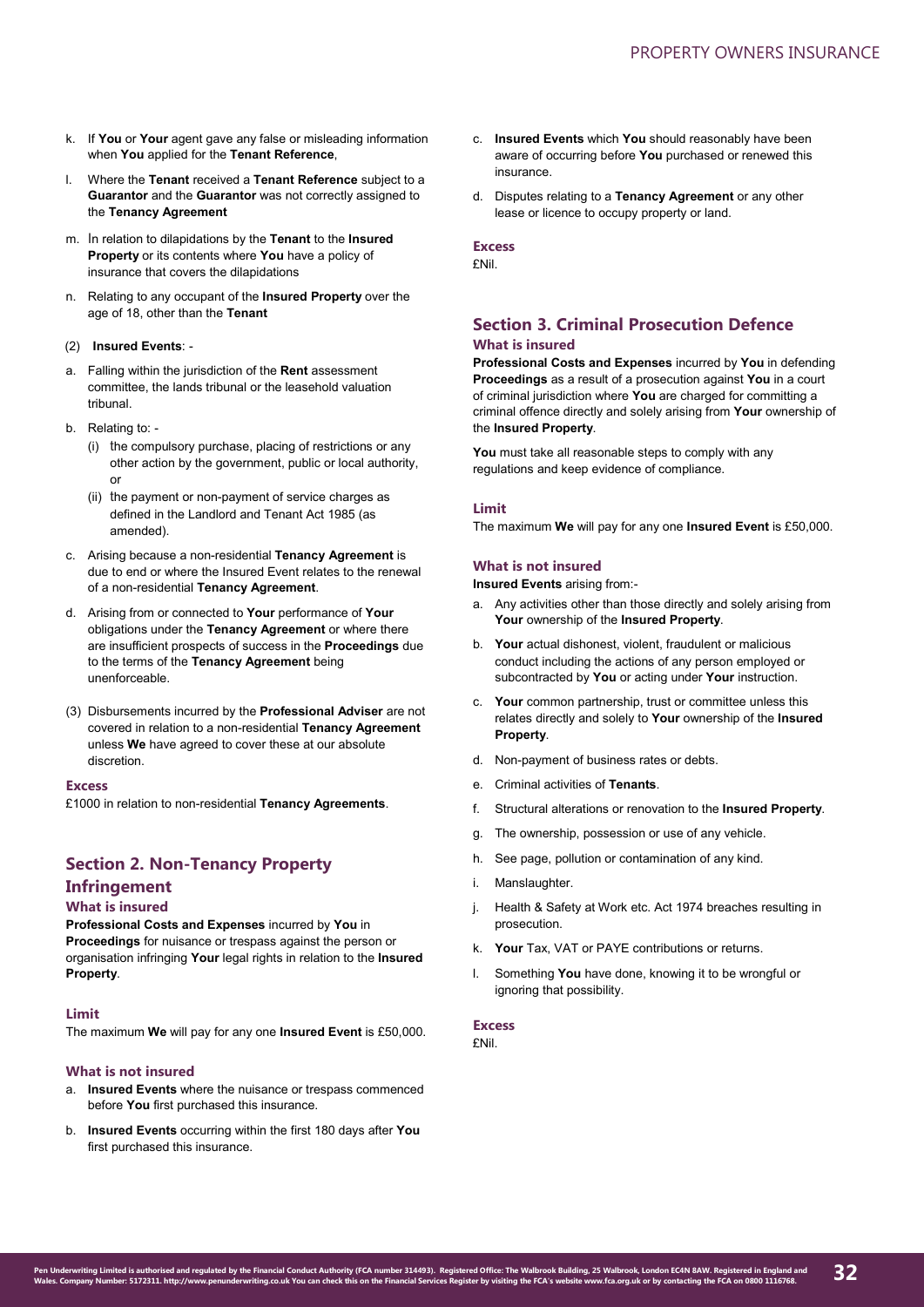# **Section 4 - Rent Guarantee Insurance**

This section of cover only applies where **You** have paid the additional premium and cover for Rent Guarantee Insurance is shown separately from Legal Expenses Insurance as insured on **Your** policy schedule.

# **What is Insured**

**You** are covered for **Rent** owed by a **Tenant** under a **Tenancy Agreement** in relation to the **Insured Property** up to the **Limit**, where a **Rent Failure** occurs during the **Period of Insurance** and **You**, where appropriate, are pursuing a claim under section 1 – **Tenant Eviction** above, against the **Tenant** to evict them from the **Insured Property**.

One full regular payment of **Rent** must be in arrears after deduction of the **Excess** before any claim payment will be paid.

Thereafter **Rent** is only payable:

- a) For up to 6 month's or
- b) For the dates shown as the term in the **Tenancy Agreement**,(if the tenancy has been allowed to roll onto a monthly periodic term, up to expiry of any notice to bring the monthly periodic tenancy to an end) whichever is the lesser and
- c) Whilst the **Tenant** (including any unauthorised occupant) remains in occupation of the **Insured Property** and
- d) Up to the **Limit of Indemnity**.

# **Limit**

The **Rent** shown in the **Tenancy Agreement** up to a maximum of £2500 per month.

For residential **Tenancy Agreements** the maximum **Rent** payable per **Rent Failure** is £15,000 or the equivalent of six months **Rent**, whichever is the lesser amount.

For non-residential **Tenancy Agreements** the maximum **Rent** payable per **Rent Failure** is £5,000 or the equivalent of six months **Rent**, whichever is the lesser amount.

# **What is not insured**

**Rent Failures** where:-

- 1. A **Rent Failure** is reported to **Us** more than 45 days of it occurring.
- 2. Any of the relevant terms and conditions above have not been met by **You** and / or **You** do not have a valid claim under Section 1 - Tenant Eviction.

#### **Excess**

1. An amount equal to one months' **Rent**.

# **Rent Guarantee Payments**

- 1. **Rent** will be paid monthly in arrears at a rate of 1/30th of the monthly equivalent of Rent for each continuous day that it is in arrears.
- 2. One full regular payment of **Rent** must be in arrears after deduction of the **Excess**.

If the **Tenant** is applying for housing benefit, **Rent** will not be paid until the outcome of the housing benefit claim is known. If the **Tenant's** housing benefit claim is rejected, **Rent** will be paid under the insurance backdated to the date that **You** could first claim. There is no cover under the insurance for any shortfall between the amount paid to the **Tenant** as housing benefit and the **Rent**.

- 3. If the **Deposit** is more than the **Excess**, the cover under the insurance will pay **Rent** arrears after deduction of the balance of the **Deposit**. If the balance of the **Deposit** is subsequently required to meet the cost of dilapidations, this will be paid to **You**.
- 4. **We** on behalf of the Insurers have the right under subrogation to pursue **Proceedings** against the **Tenant** or any **Guarantor** to recover **Rent**.

# **GENERAL EXCLUSIONS**

These exclusions are applicable to the Legal Expenses and Rent Guarantee Insurance Section.

**We** will not be liable for:

# **War and similar risks**

Any consequence of:

- a. war, invasion, terrorism, piracy, act of foreign enemy, hostilities (whether war be declared or not), civil war, rebellion, revolution, military or usurped power.
- b. confiscation, destruction, requisition, nationalisation or seizure by order of the government or public authority.

# **Radioactivity**

Any expense, directly or indirectly arising from:

- a. ionising radiation or contamination by radioactivity from any nuclear fuel or from any nuclear waste from the combustion of nuclear fuel.
- b. the radioactive, toxic, explosive or other hazardous properties of any nuclear assembly or nuclear component.

#### **Professional Costs and Expenses incurred**

- a. Where the **Insured Event** or **Rent Failure** had commenced or occurred before this insurance started or **You** had prior knowledge or should have previously had prior knowledge before this insurance started that an **Insured Event** or **Rent Failure** may occur.
- b. For the pursuit, continued pursuit or defence of any case if the **Insurer** consider it unlikely a reasonable settlement will be obtained or where the likely settlement amount is disproportionate compared with the time and expense incurred.
- c. Where at, or prior to, the start of the first **Period of Insurance**, in **Our** reasonable judgement, **You** should have realised that an **Insured Event** or **Rent Failure** might occur.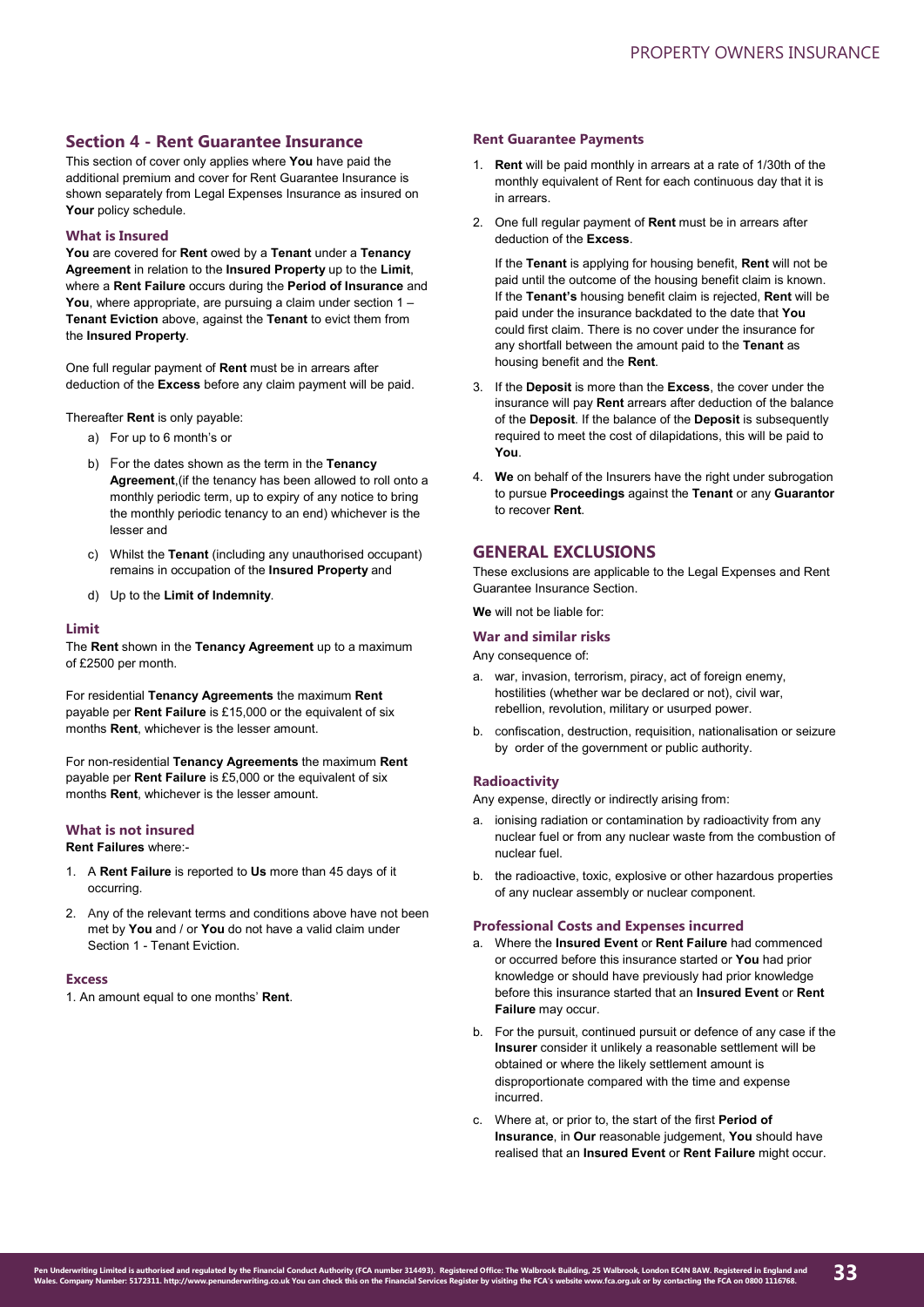- d. Prior to written confirmation from **Us** that **Your** claim under this insurance has been accepted or **Professional Costs and Expenses** beyond those for which **We** have given **Our** prior approval in accordance with the terms and conditions of this **Section**
- e. Where **You** fail to instruct or give proper instructions to **Us** or to the **Professional Adviser** that prejudices **Our** position.
- f. Where **You** are responsible for anything which in **Our** reasonable opinion prejudices success in the prosecution, defence or settlement of the **Proceedings**.
- g. Where **You** fail to provide evidence or information reasonably required by **Us** or the **Professional Advisor** to establish whether support can be provided under this insurance.
- h. Where **You** are responsible for anything which in **Our** reasonable opinion prejudices **Our** position in respect of the **Proceedings**.
- i. Where **You** decide that **You** no longer wish to pursue **Your** case as a result of disinclination. All **Professional Costs and Expenses** incurred up until this stage will become **Your** responsibility.
- j. In respect of the amount in excess of **Our Standard Professional Costs and Expenses**.
- k. Where the **Insured Event** or **Rent Failure** occurs outside of the **Geographical Limits**.
- l. In Arbitration, Adjudication or Mediation.
- m. By excessive correspondence.
- n. Which are recovered from a third party or third party organisation.
- o. In respect of any case where, but for the existence of this insurance **You** would be entitled to indemnity under any other policy or certificate or, but for a breach or alleged breach, by **You** of the terms of the other policy or certificate.
- p. For the costs of any legal representative other than those of the **Professional Adviser**, prior to the issue of court proceedings or unless a conflict of interest arises.

## **Insured Events or Rent Failures**

- a. Arising from any deliberate criminal act or omission by **You**.
- b. Involving prosecutions which allege dishonesty or intentional violence.
- c. Notified to **Us** more than 45 days after the **Insured Event** or **Rent Failure**.
- d. For an application for a judicial review.
- e. Resulting from **Proceedings** made by or against **You** against or by **Us**.
- f. Directly or indirectly caused by , contributed to or arising from: i. subsidence or mining or quarrying activities
	- ii. patents, copyrights, trademarks, merchandise marks, service marks, registered designs, intellectual or artistic property, secrecy or confidentiality agreements and passing off
	- iii. computer software except operating systems and packaged software that have not been tailored by the supplier to the customer's own requirements
	- iv. the malfunction or failure of any software, stored program, computer, device or system wholly or partly or attributable to a date based event whether occurring before, during or after the year 2000
- v. actual, planned or proposed works by or under the order of any government or public or local authority
- vi. planning law including town and country planning legislation
- vii. the construction of or structural alteration to buildings or parts of buildings
- viii. libel or slander or malicious falsehood.
- g. Relating to prosecutions arising out of deliberate discrimination amounting to an act of unlawful discrimination.
- h. Within the first 90 days of the **Period of Insurance** where the **Tenancy Agreement** commenced before the **Period of Insurance** (except for **Insured Events** arising under the Non-Tenancy Property Infringement section of cover).

# **What is not Insured**

- a. Damages, interest, fines or other penalties which **You** are ordered to pay unless provided for in this insurance.
- b. The costs of an appeal are excluded unless **We** have given **Our** prior written consent to such costs being incurred.
- c. The fees of an expert witness without **Our** approval being obtained for the appointment of the expert witness and to the amount of their fees.
- d. Unless all negotiations to settle have broken down and it becomes necessary to start court Proceedings, **You** are not covered for the legal costs and disbursements of a firm of solicitors instructed by **You** other than those of **Our** panel solicitors or their agents unless as agreed by **Us**.
- e. **Professional Costs and Expenses** and **Rent** where **You** act without **Our** consent or contrary to or in a manner different from **Our** advice or that of **Your Professional Adviser**.
- f. Claims made under this insurance which do not arise from and relate to **Your** normal business as a landlord.
- g. Claims made under this insurance which are false or fraudulent.
- h. Claims where **You** have breached a condition of this insurance.
- i. Claims arising from a dispute between **You** and **Your** agent or mortgage lender.
- j. Claims arising from divorce, matrimonial matters or proceedings including ancillary relief, parental responsibility and contact, or affiliation.
- k. Claims arising from a dispute between persons insured under this policy.
- l. Claims arising from a novel point of law.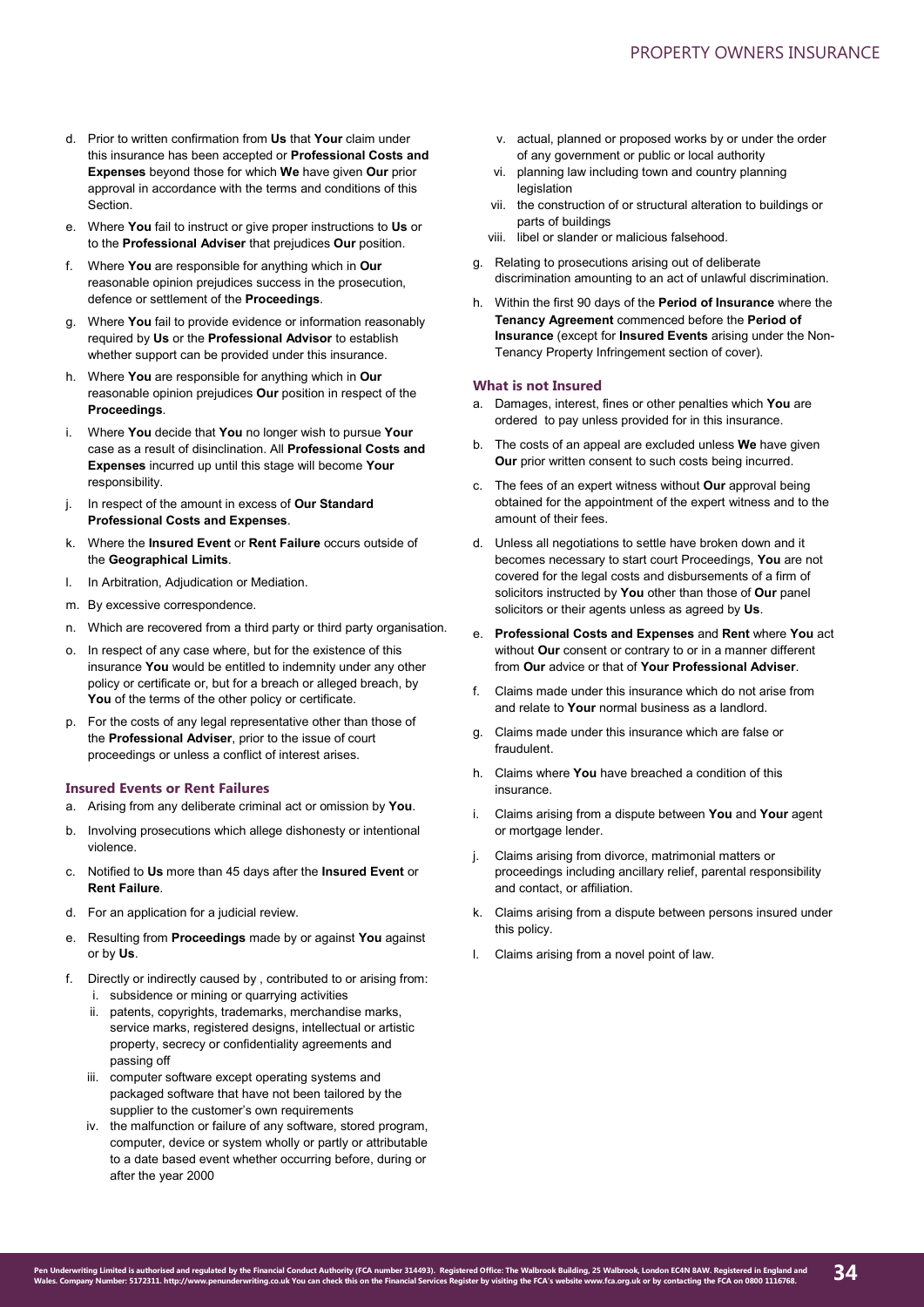# **CONDITIONS Cancellation**

This Section may be cancelled at any time. If **You** want to do this please contact **Your** insurance advisor so they can arrange this for **You**. If **Your** property owners insurance is cancelled for any reason this insurance will automatically be cancelled at the same time. If **We** wish to cancel this cover for any reason **We** will write to **You** at **Your** last known address confirming that this insurance will end 14 days after the date of the letter.

If **You** cancel this cover within 14 days of the later of either the inception or renewal date or the date on which **You** receive these terms and conditions **You** are entitled to a full refund. If this insurance is cancelled by **You** or **Us** after this 14 day period **You** will be entitled to a pro-rata refund provided no claims have been made, in which case no refund will be due.

# **Appointing a Professional Adviser**

- a. At any time before it becomes necessary to start court **Proceedings We** will:
	- i. Take over the **Proceedings** and deal with them in **Your** name.
	- ii. Appoint solicitors to act for **You** as **Professional Adviser**.
- b. If it becomes necessary to start court Proceedings:
	- i. **You** can inform **Us** of **Your** choice of a **Professional Adviser**. **We** will accept such choice if the **Professional Adviser** confirms in writing that he or she will co-operate with **You** to enable **You** to keep to the terms of this insurance. Where **We** agree to **Your** own choice of **Professional Adviser** this insurance will not cover any amount in excess of **Our Standard Professional Costs and Expenses**.
	- ii. If **We** and **You** cannot agree with **Your** choice of **Professional Adviser**, **You** may suggest another. If **We** still cannot agree upon a suitable **Professional Adviser**, **We** shall ask the Law Society to choose a solicitor to act. Both **We** and **You** must accept their decision.
- c. If **Your Professional Adviser** refuses to continue acting for **You** for reasonable cause or **You** discontinue **Your** instructions then **Our** liability will stop at once unless **We** agree to the appointment of another **Professional Adviser**. Where **You** decide that **You** no longer wish to pursue **Your** case through disinclination. All **Professional Costs and Expenses** incurred up until this stage will become **Your** responsibility.

# **Conducting Proceedings**

**You** will instruct the nominated **Professional Adviser** to:

- a. provide **Us** immediately with an opinion of the prospects of success, an estimate of the total costs likely to be incurred, and details of the charging rate.
- b. to keep **Us** fully and promptly advised of the progress of **Your** case, of any change in their view of prospects of success and/or their estimate of costs during the **Proceedings**. If they do not comply, all liability under this cover will cease.

# **We** will meet the **Professional Adviser's Professional Costs and Expenses** of dealing with the **Proceedings** which have been agreed in advance by **Us** - both amount and purpose - and as long as prospects of success remain reasonable.

# **Our right to information**

**We** will have direct access to the **Professional Adviser** at all times and **You** will co-operate fully with **Us** and keep **Us** informed of all material developments. **We** will be entitled to obtain any information, copy document, account or correspondence relating to the **Proceedings**, whether or not it is privileged and **You** will give any instructions to the **Professional Adviser** which might be required immediately. **We** will be notified as soon as reasonably possible by **You** or the **Professional Adviser** of any offer or payment into court made with a view to settlement. If any offer or payment into court is not accepted by **You** but **We** reasonably consider the outcome of the **Proceedings** to be equally or less favourable to **You** than the offer of payment, **We** will have no liability in respect of any further **Professional Costs and Expenses** unless **We** have given **Our** agreement for **Proceedings** to continue. If **You** are not satisfied with **Our** decision, the dispute must be resolved under the terms of the disputes condition below.

# **Co-operation**

**You** will co-operate with **Us** at all times and reply promptly to any correspondence connected with **Your** case.

# **Investigation of Your case**

**We** may **Ourselves**, or through **Our** servants, agents or, solicitors make **Our** own investigations into **Your** case and may, subject to **our** approval which will not be withheld unreasonably, attempt to reach a settlement of the **Proceedings**.

# **Information to be given to the Professional Adviser**

**You** will give all information requested by the **Professional Adviser** to them promptly and meet with them whenever requested.

# **Assessment of bills**

If **We** request it, **You** will instruct the **Professional Adviser** to submit their bill of costs for assessment by the court or by the appropriate professional body.

# **Withdrawal and discontinuance**

If **You** withdraw from or discontinue the **Proceedings** without **Our** prior agreement, the responsibility for payment of any **Professional Costs and Expenses** and third party costs will become **Yours**.

**We** will be entitled to reimbursement by **You** for any costs paid or incurred during the course of the **Proceedings**, including any **Professional Costs and Expenses** which **We** are obliged to pay because of **You** withdrawing or discontinuing.

# **Recovery of costs from third parties**

**You** will, whenever reasonably possible, attempt to recover costs from a third party and will instruct the **Professional Adviser** accordingly.

#### **Agreement**

**We** will not be bound by any agreement to which **We** are not a party.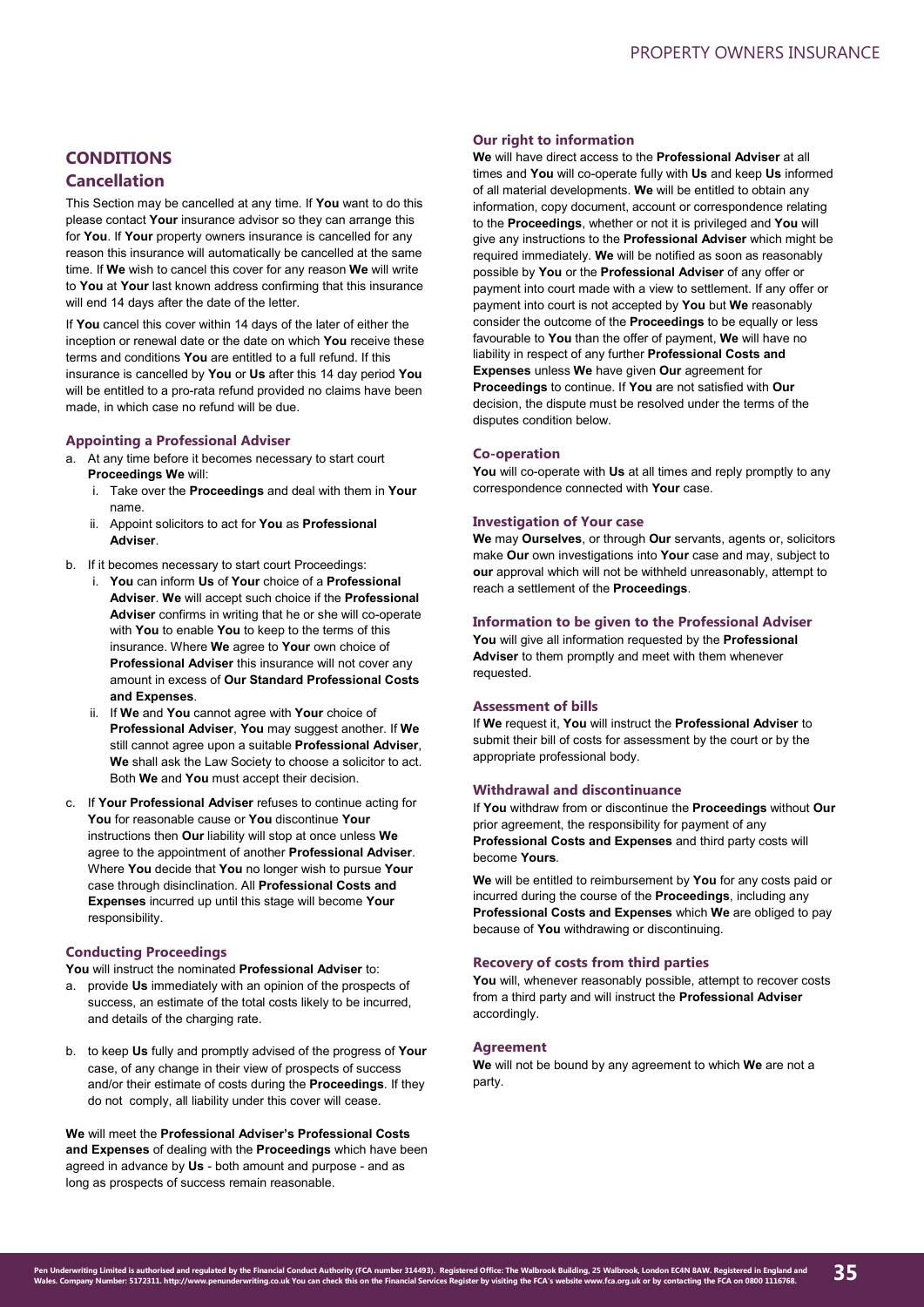# **Disputes**

In the event of any dispute arising between **You** and **Ourselves** which cannot be resolved in accordance with **Our** complaints procedure or where provision has not already been made, the dispute may, where **We** both agree, be referred to an arbitrator who will be either a solicitor or a barrister nominated by the parties or, failing agreement, by the Law Society. Any arbitration will be in accordance with the provisions of the then current arbitration acts and will be binding on both parties. The costs will be at the discretion of the arbitrator.

#### **Prospects of Success**

At any time **We**, on behalf of the **Insurers** may form the view that **You** do not have a reasonable prospect of success in the action **You** are proposing to take or are taking. If so, **We** may decline support or any further support. In forming this view **We** may take into account:-

- a. The amount of money at stake
- b. The fact that a reasonable business, or person without legal costs insurance would not wish to pursue this matter
- c. The prospects of winning the case
- d. The prospects of being able to enforce a judgment
- e. The fact that **Your** interests could be better achieved in another way.

#### **Applicable Law**

**You** and **We** are free to choose the law applicable to this insurance contract. Unless **We** specifically agree to the contrary this insurance will be governed by English law. If there is any dispute as to which law applies it shall be English law.

# **Language**

The language for contractual terms and obligations will be English.

#### **Contracts (Rights of Third Parties) Act 1999**

A person who is not a party to this contract has no rights under the Contracts (Rights of Third Parties) Act 1999 to enforce any term of this contract.

# **Claims Procedure**

# **Legal /Claims Line To**

**report a Claim**

1. **You** should telephone 0344 770 1044 and quote – 'Pen Underwriting Landlords Protection'

2. A claim form will be sent out by e-mail, fax or post within 24 hours or claim forms can also be obtained from http:// www.arclegal.co.uk/informationcentre/index.php. The claim form is required to be completed and returned along with supporting documentation within five days of it being received unless otherwise agreed with **Us** or the **Professional Adviser**.

Claim forms can also be obtained from: http://www.arclegal.co.uk/informationcentre/index.php

## What happens next:

# **Section 1 - Tenant Eviction cases**

**Your** claim will be assessed and if accepted and deemed appropriate, an enquiry agent will visit the **Tenant** and any **Guarantor**. If the enquiry agent is unable to reach an agreement with the **Tenant/Guarantor** to remedy their failure to perform their obligations under the **Tenancy Agreement**, **Our** panel solicitors or their agents will be appointed to act for **You.**

**You** or **Your** agent must give all information requested by **Us** or the **Professional Adviser** within five days of receiving the request for that information unless otherwise agreed with **Us** or the **Professional Adviser**.

You or Your agent must attend any court hearing if requested by the **Professional Adviser**.

This claims procedure should be read in conjunction with the terms and conditions of this Section.

# **Section 4 - Rent Guarantee Claims**

Subject to the terms shown under **Rent** guarantee payments any **Rent** arrears covered under this insurance will generally be paid within 21 days from the end of the rental period for which they are due. **You** may be required to complete a continuation claim form before each **Rent** claim payment is made.

## **All other sections**

The Claim will be assessed and if accepted and deemed appropriate a **Professional Advisor** will be appointed to act for **You**.

# **Data Protection Act 1998**

It is understood by **You** that any information provided to **Us** regarding **You** will be processed by **Us** for the purposes of providing insurance, handling any claims and any other related purpose and which may require providing such information to third parties (including **Our** group companies). As a result **We** may transfer **Your** personal information to a destination outside the European Economic Area ("EEA"). **We** will take the necessary steps to ensure that **Your** information is treated securely and in accordance with this privacy policy.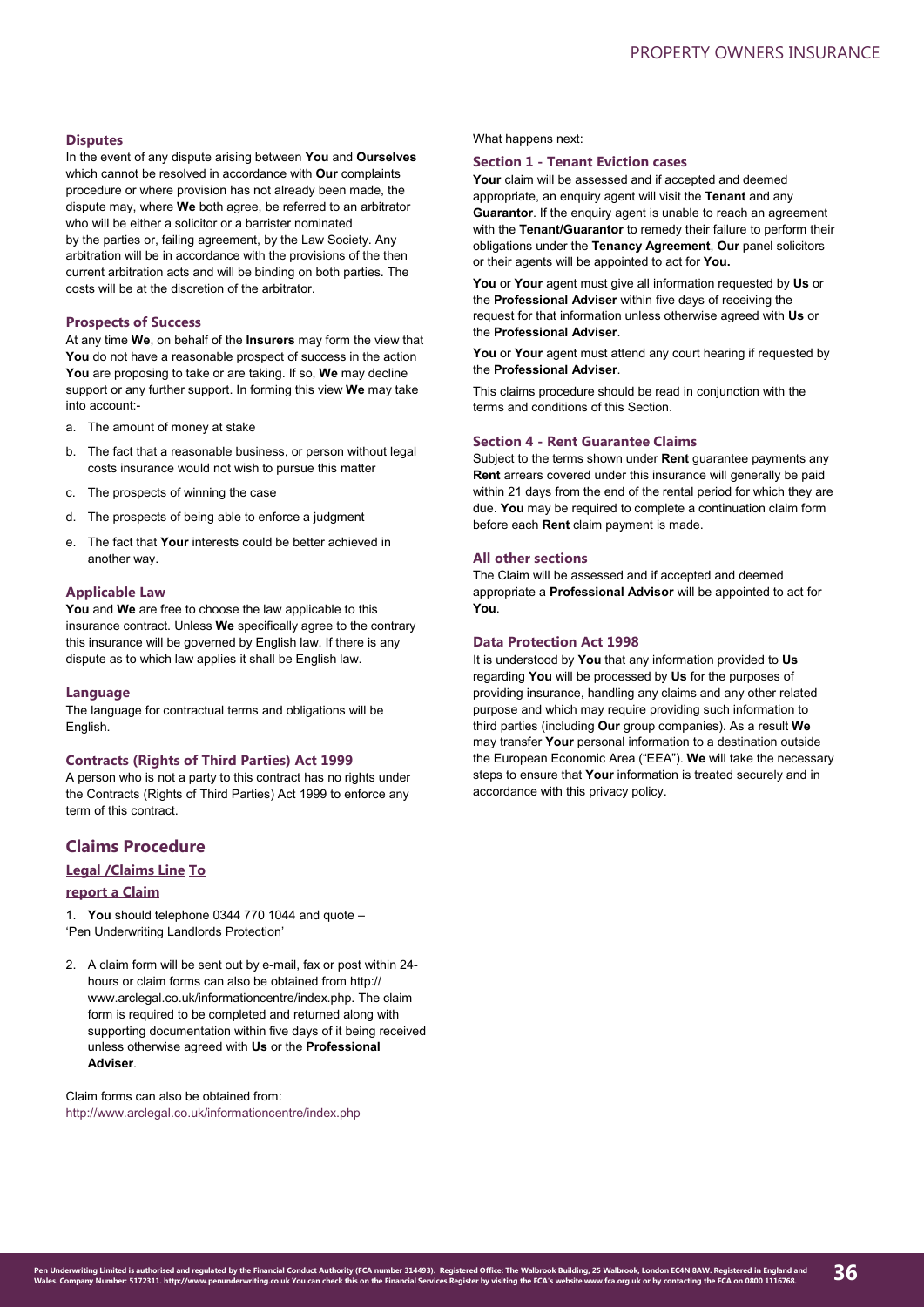# **Customer Service**

**We** aim to get it right, first time, every time. If **We** make a mistake, **We** will try to put it right promptly.

If **You** are unhappy with the service that has been provided, **You** should contact **Us** at the address below. **We** will always confirm to **You**, within five working days, that **We** have received **Your** complaint. Within four weeks **You** will receive either a final response or an explanation of why the complaint is not yet resolved plus an indication of when a final response will be provided. Within eight weeks **You** will receive a final response or, if this is not possible, a reason for the delay plus an indication of when a final response will be provided. After eight weeks, if **You** are not satisfied with the delay and **Your** business turnover is below £1,000,000, **You** may refer **Your** complaint to the Financial Ombudsman Service. **You** can also refer to the Financial Ombudsman Service if **You** cannot settle your complaint with **Us**.

# **Our contact details are:**

Arc Legal Assistance Ltd PO Box 8921 Colchester CO4 5YD Tel: 01206 615000 Email: claims@arclegal.co.uk

## **The Financial Ombudsman Service contact details are:**

Financial Ombudsman Service Exchange Tower London E14 9GE Tel: 08000 234567 Email: complaint.info@financial-ombudsman.org.uk

#### **Compensation**

**We** are covered by the Financial Services Compensation Scheme. If **Your** business turnover is below £1,000,000 **You** may be entitled to compensation from the scheme if **We** or the Insurer are unable to meet **Our** obligations. **Your** entitlement to compensation will depend on the circumstances of the claim. Further information about compensation scheme arrangements is available at http://www.fscs.org.uk/.

## **Authorisation**

Arc Legal Assistance Ltd is authorised and regulated by the Financial Conduct Authority. **Our** Financial Conduct Authority Register number is 305958.**You** can check this on the Financial Conduct Authority's register by visiting the website www.fca.org.uk or by contacting the Financial Conduct Authority on 0800 111 6768.

Inter Partner Assistance (IPA) is a branch of Inter Partner Assistance SA (IPA SA) incorporated in Belgium. IPA SA is authorised by the l'Autorité des Services et Marchés Financiers in Belgium (their regulatory arm) and regulated by the Financial Conduct Authority here in the UK. Their Financial Conduct Authority Register number is 202664.

IPA is a member of the Association of British Insurers

# **IPA address details are:**

Inter Partner Assistance The Quadrangle106-118 Station Road Redhill Surrey RH1 1PR Registered No: FC008998

# **Legal Helpline**

Use the 24 hour advisory service for telephone advice on any legal problem of concern to **You** in connection with the **Insured Property**. Specialist lawyers are at hand to help **You**. If **You** need a lawyer to act for **You** and **Your** problem is covered under this insurance, the advice line will ask **You** to complete a claim form.

If **Your** problem is not covered under this insurance, the advice line may be able to offer **You** assistance under a private funding arrangement.

Simply telephone **0344 770 1044** and quote - '**Pen Underwriting Landlords Protection**'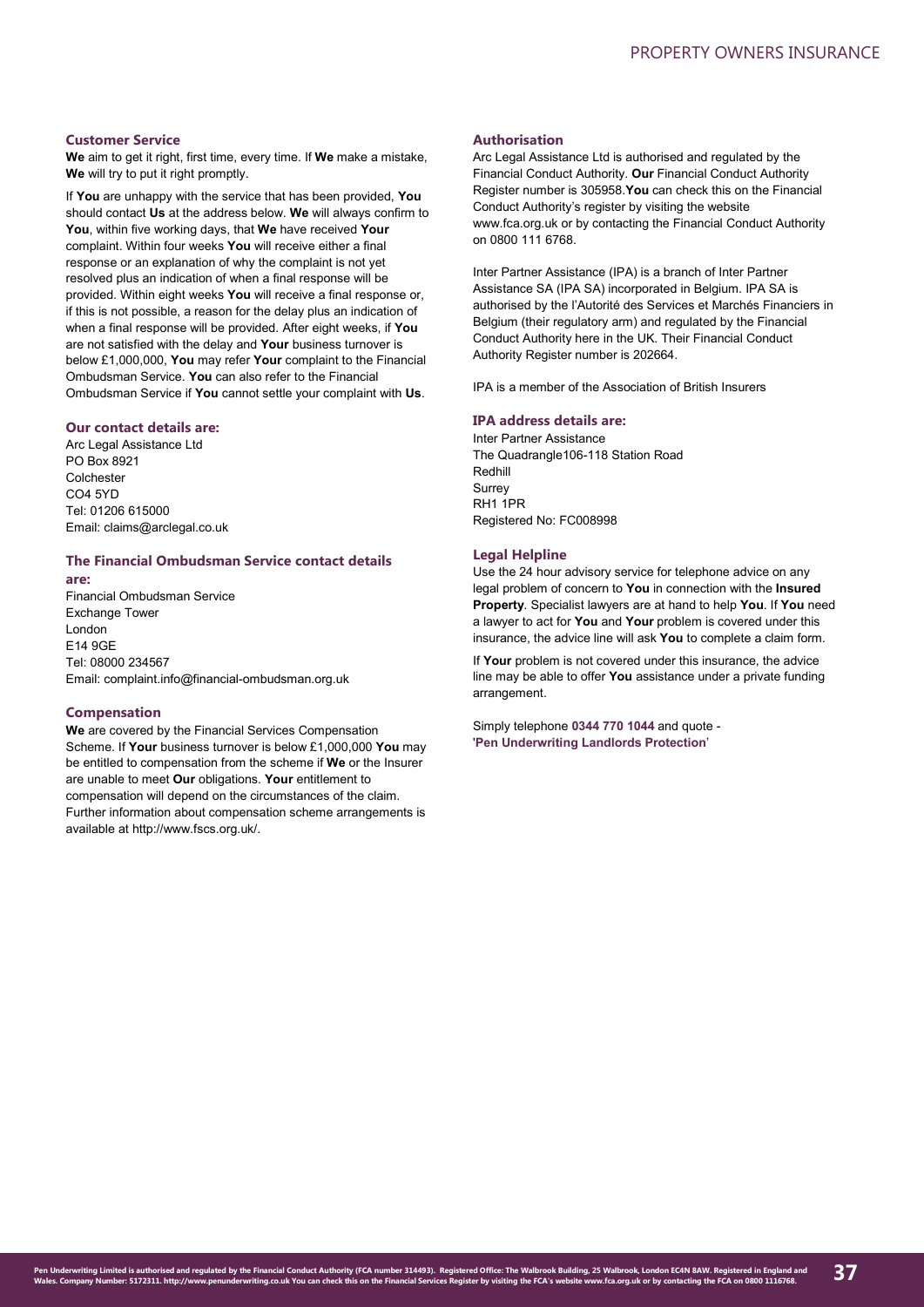# <span id="page-37-0"></span>**POLICY EXCLUSIONS**

Each Section of the Policy contains Exclusions. They must be read in conjunction with the following Policy Exclusions which apply to all Sections, other than Legal Expenses Insurance Section, unless otherwise stated.

**We** will not provide indemnity in respect of

- (1) any consequence whatsoever resulting directly or indirectly from or in connection with any of the following, regardless of any other contributory cause or event
	- (a) war, invasion, act of a foreign enemy, hostilities or a warlike operation or operations (whether war be declared or not), civil war, rebellion, revolution, insurrection, civil commotion assuming the proportions of or amounting to an uprising, military or usurped power
	- (b) nationalisation, confiscation, requisition, seizure or destruction by any government or any public authority
	- (c) any action taken in controlling, preventing, suppressing or in any way relating to (1) (a) and, or (1) (b) above.

#### **However**

- (1) exception (1) (b) does not apply to the Property Owners Liability Section when insured by this Policy
- (2) Exception (1) (a), (b) and (c) do not apply to the following Sections, when insured by this Policy (a) Terrorism
	- (b) Employers' Liability
- (2) death or disablement, loss or destruction of or damage to any property, any loss or expense whatsoever, any **Consequential Loss** or any legal liability
	- (a) directly or indirectly caused by or contributed to by or arising from
		- (i) ionising radiations or contamination by radioactivity from nuclear fuel or from nuclear waste from the combustion of nuclear fuel
		- (ii) the radioactive, toxic, explosive or other hazardous or contaminating properties of any nuclear installation, reactor or other nuclear assembly or nuclear component thereof.
	- (b) directly or indirectly caused by or contributed to by or arising from the use of or threatened use of any weapon
		- (i) dispersing radioactive material and, or ionising radiation
			- or
		- (ii) using atomic or nuclear fission and, or fusion or other like reaction.

#### However,

- (1) exception (2) (b) above does not apply to the following Sections, when insured by this Policy
	- (a) Employers' Liability
	- (b) Property Owners Liability
- (2) in relation to the Employer's Liability Section, exception (2) (a) above only applies when **You** under a contract or agreement have undertaken to (a) indemnify another party
	- (b) assume the liability of another party.
- (3) Exclusions (2) (a) and (b) do not apply to the Terrorism Section, when insured by this Policy.

# (3) (a) **Money**

- (b) securities or bonds
- (c) jewellery or precious stones
- (d) precious metals or bullion
- (e) furs or curios
- (f) rare books or works of art
- (g) goods held in trust or on commission
- (h) documents or manuscripts
- (i) business books or computer systems records
- (j) explosives
- (k) property in transit unless specifically mentioned.

However, Exclusions (3) (a) to (k) do not apply to the following Sections, when insured by this Policy

- (1) Terrorism
- (2) Employers' Liability
- (3) Property Owner's Liability
- (4) any claim which arises directly or indirectly from or consists of the failure or inability of any
	- (a) electronic circuit, microchip, integrated circuit, microprocessor, embedded system, hardware, software, firmware, program, computer, data processing equipment, telecommunication equipment or systems, or any similar device
	- (b) media or systems used in connection with anything referred to in (4) (a) above whether **Your** property or not, at any time to achieve any or all of the purposes and consequential effects intended by the use of any number, symbol or word to denote a date and this includes without any limitation the failure or inability to recognise, capture, save, retain or restore and, or correctly to manipulate, interpret, transmit, return, calculate or process any date, data, information, command, logic or instruction as a result of
		- (i) recognising, using or adopting any date, day of the week or period of time, otherwise than as, or other than, the true or correct date, day of the week or period of time
		- (ii) the operation of any command or logic which has been programmed or incorporated into anything referred to in  $(4)$  (a) and  $(4)$  (b) above.

# However,

- (1) **We** will not exclude any claim for subsequent loss or destruction of or damage to any property or **Consequential Loss** which itself results from a **Defined Contingency** arising under any of the following Sections, but only to the extent that such claim would otherwise be insured under that Section (a) Property Damage All Risks
	- (b) Loss of Rent
- (2) Exclusions (4) (a) and (b) do not apply to the following Sections, when insured by this Policy
	- (a) Terrorism
	- (b) Employers' Liability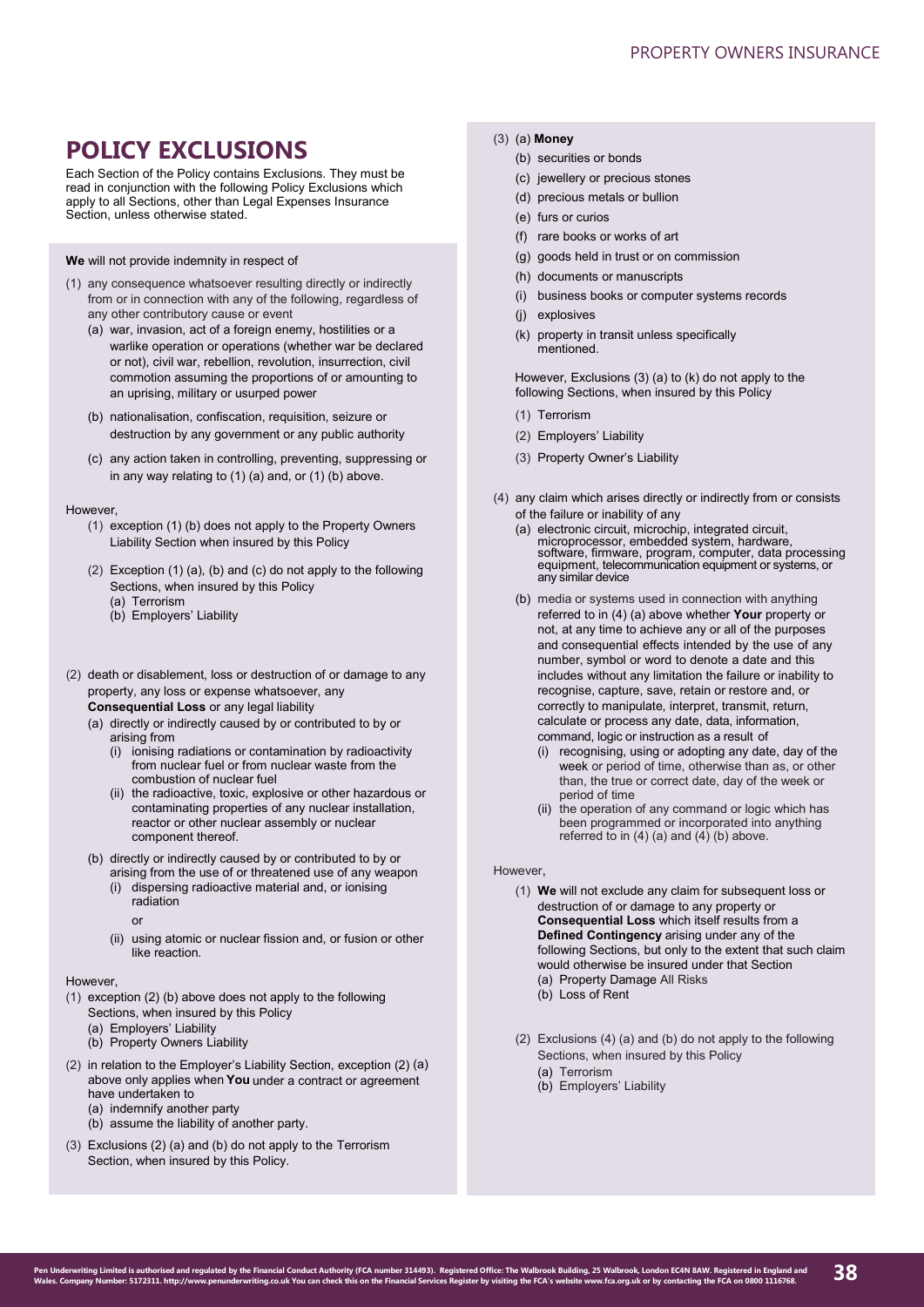# **Definition**

The following definition only applies to this exclusion

# **Defined Contingency**

fire, lightning, explosion, aircraft and other aerial devices or articles dropped from them, riot, civil commotion, strikers, locked out workers, persons taking part in labour disturbances, malicious persons other than thieves, earthquake, storm, flood, escape of water from any tank apparatus or pipe, impact by any road vehicle or animal, or theft.

(5) any claim (other than in respect of **Personal Injury** as defined under the Property Owner's Liability Section) arising directly or indirectly from, or in connection with, or consisting of

(a) **Loss of Data**

However, **We** will not exclude any claim arising directly or indirectly from, or in connection with, or consisting of **Loss of Data**, which claim is not otherwise excluded and which results from a **Malicious Contingency** involving physical force and violence or a Specified Contingency where either is insured under any of the following Sections of the Policy and only to the same extent that such claim is insured under that Section (i) Property Damage All Risks

(ii) Loss of Rent

Exclusion (5) (a) above does not apply to the Property Owners Liability Section, when insured by this Policy.

(b) any loss, destruction or damage, Failure of **Loss of Data** resulting directly or indirectly from, or in connection with: **Virus or Similar Mechanism**, **Denial of Service Attack**, unauthorised access to or use of **Computer and Electronic Equipment**.

However, **We** will not exclude any claim in respect of any subsequent physical loss or destruction of or damage to property other than **Computer and Electronic Equipment** and **Data Storage Materials**, which is not otherwise excluded and which results from a **Malicious Contingency** involving physical force and violence or a **Specified Contingency** where either is insured under any of the following Sections of the Policy and only to the same extent that such subsequent physical loss or destruction of or damage to property is insured under that Section

- (i) Property Damage All Risks
- (ii) Loss of Rent

Exclusion (5) (a) and (5) (b) above do not apply to the following Sections, when insured by this Policy

- (1) Terrorism
- (2) Employers' Liability
- (6) any liability, death, injury loss, destruction or damage or any cost or expense of whatsoever nature or wheresoever arising resulting directly or indirectly from or in connection with any of the following regardless of any other cause or event contributing concurrently or in any other sequence to the loss (a) Terrorism
	- (b) civil commotion in Northern Ireland
	- (c) any action taken in controlling, preventing, suppressing or in any way relating to (6) (a) and, or (6) (b) above.

Except as stated in **Special Provisions – Terrorism** below.

For the purposes of the Property Damage and Loss of Rent Sections, Terrorism is defined as any act or acts including, but not limited to

- (i) in respect of damage occurring in England Wales and Scotland only (but not the territorial seas adjacent thereto as defined by the Territorial Seas Act 1987 nor the Isle of Man or the Channel Islands) acts of persons acting on behalf of or in connection with any organisation which carries out activities directed towards the overthrowing or influencing by force or violence Her Majesty's government in the United Kingdom or any other government de jure or de facto
- (ii) in respect of damage occurring in any territory not specified in (i) above any act or acts including but not limited to
	- the use or threat of force and, or violence and, or harm
	- or damage to life or to property (or the threat of such harm or damage) including but not limited to harm or damage by nuclear and, or chemical and, or biological and, or radiological means

caused or occasioned by any person(s)or group(s) of persons or so claimed in whole or in part for political religious ideological or similar purposes.

In any action suit or other proceedings where **We** allege that any damage results from **Terrorism** as defined above and is therefore not covered by this Section, the burden of proving that any such damage is covered under this Section will be upon **You.** 

For the purposes of the Employers Liability and Property Owners Liability Section, Terrorism is defined as any act or acts including but not limited to

- (i) the use or threat of force and, or violence and, or
- (ii) harm or damage to life or to Property (or the threat of such harm or damage) including but not limited to harm or damage by nuclear and, or chemical and, or biological and, or radiological means

caused or occasioned by any person(s) or group(s) or of persons or so claimed in whole or in part for political, religious, ideological or similar purposes.

# **Special Provisions - Terrorism**

Subject otherwise to the terms, conditions and exclusions of this Policy the exclusions in 6 (a) and 6 (c) (in so far as it relates to 6(a)) above shall not apply to the following Sections

- (a) Property Damage and, or Loss of Rent in respect of houses and flats insured in the name of an individual who does not own such property in **The Business** of a sole trader but provided that the exclusions in 6 (a) and 6 (c) shall apply to such property in respect of harm or damage to life or to property (or the threat of such harm or damage) by nuclear and, or chemical and, or biological and, or radiological means
- (b) Employers' Liability but the **Limit of Indemnity** for the purposes of this **Special Provision – Terrorism** is limited to £5,000,000 including Costs and Expenses
- (c) Property Owners Liability but the **Limit of Indemnity** for the purposes of this **Special Provision – Terrorism** is limited to £2,000,000 or any other amount specified in **The Schedule**  for Property Owners Liability whichever is the lower
- (d) Terrorism, when insured by this Policy.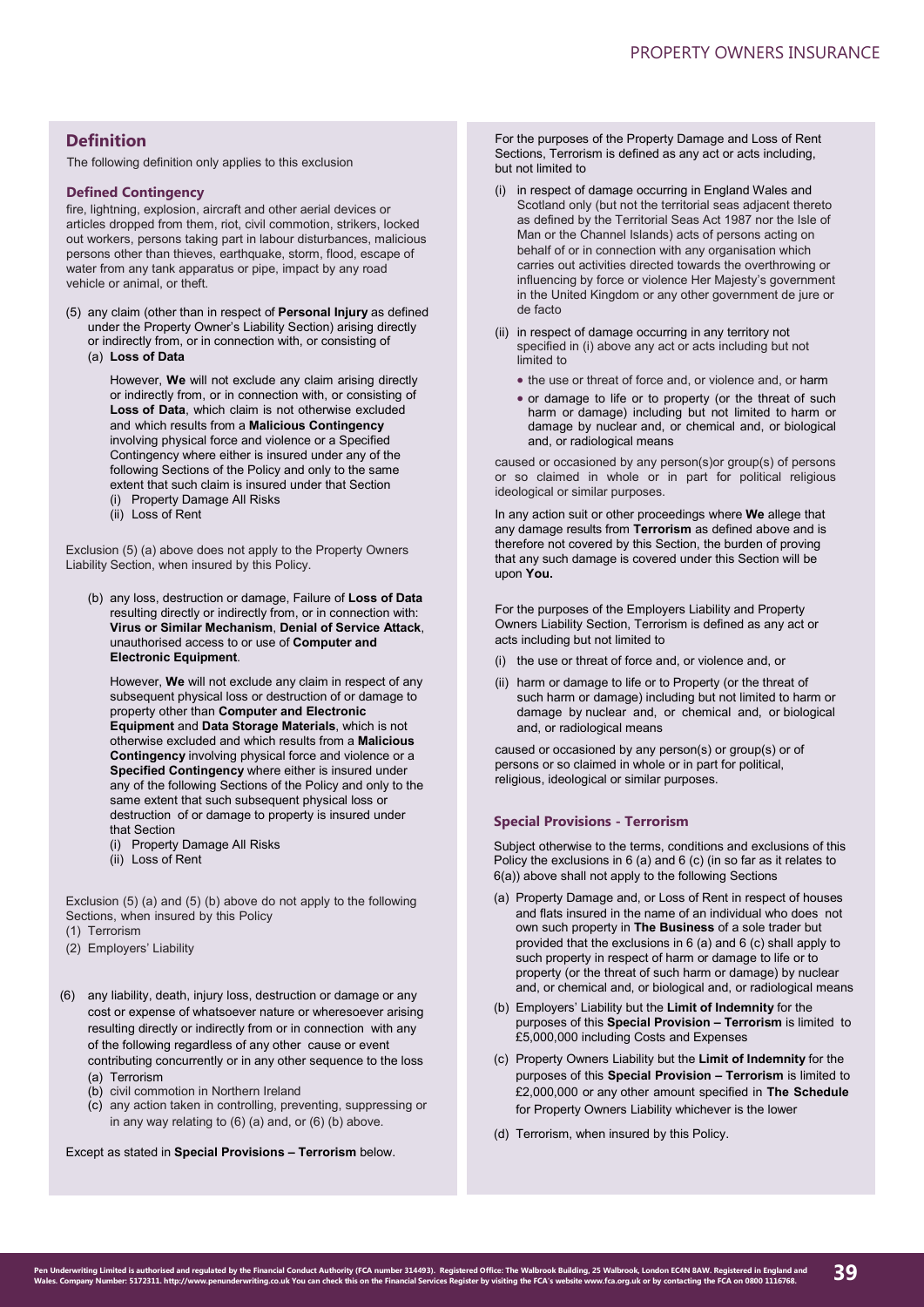# <span id="page-39-0"></span>**POLICY CONDITIONS**

Each Section of the Policy contains Conditions. They must be read in conjunction with the following Policy Conditions which apply to all Sections, other than Legal Expenses Insurance Section, unless otherwise stated.

Where: (i) there has been a failure to comply with a term (express or implied) of this Policy, other than a term which defines the risk as a whole; and (ii) compliance with such term would tend to reduce the risk of loss of a particular kind and/or loss at a particular location and/or loss at a particular time, **We** cannot rely on the breach of such term to exclude, limit or discharge its liability if **You** show that the failure to comply with such term could not have increased the risk of the loss which actually occurred in the circumstances in which it occurred.

If **You** breach any warranty in this Policy, **Our** liability under the Policy shall be suspended from the time of the breach until the time when the breach is remedied (if it is capable of being remedied). **We** will have no liability to **You** for any loss which occurs, or which is attributable to something happening, during the period when **Our** liability is suspended

# **(1) Alteration of risk**

- If (a) there has been any alteration to the **Property Insured**  and, or **The Premises** and, or **The Business** after the effective date of this insurance which increases the risk of loss, liability, destruction, damage, accident or injury or
	- (b) **Your** interest ceases except by will or operation of law

**We** will at **Our** option avoid the Policy from the date of such alteration or when **Your** interest ceases.

# **(2) Arbitration**

If **We** accept liability but **You** disagree with the amount **We** offer to pay, the claim will be referred to an arbitrator who will be appointed in accordance with statutory provisions.

# **(3) Cancellation**

Following the expiry of **Your** Statutory 14 day right to cancel (also known as the "cooling-off period"), **You** continue to have the right to cancel **Your** policy at any time during its term.

If **You** do cancel **Your** Policy after the "cooling-off period", **You** will be entitled to a refund of the premium **You** paid subject to a deduction for the time for which You have been covered. This will be calculated in proportion to the period for which **You** have been on cover.

If **You** wish to cancel **Your** Policy at any time, please contact **Your** insurance adviser.

**We** may cancel the Policy

(a) by sending **You** 30 days written notice to **Your** last known address

**We** will refund a proportionate part of the premium paid for the unexpired period, provided that no claims have been paid or are outstanding during the **Period of Insurance**.

(b) immediately if the premium has not been paid or if there has been a default under an instalment or linked credit agreement.

**We** will not refund any instalment paid and at **Our** discretion may request full payment of the annual premium if any claims have been paid or are outstanding during the **Period of Insurance**.

Other reasons for cancellation under this Condition may include but are not limited to:

- (a) a change to the risk which makes it one **We** would not normally accept
- (b) **You** failing to co-operate with or provide information to **Us** which affects **Our** ability to underwrite the risk.

# **(4) Contribution**

Applicable to the Employers' Liability Section and Property Owners Liability Section

(a) If the insurance provided by these Sections is also covered by another Policy (or would be but for the existence of these Sections), **We** will only indemnify **You** in respect of any excess beyond the amount which would be payable under such other insurance had these Sections not been effected.

## Applicable to all other Sections insured by this Policy other than Legal Expenses Insurance Section

- (b) Where any loss, destruction, damage or liability covered by the Policy is also covered by another Policy, (or would be but for the existence of this Policy), **We** will only pay a rateable share of the loss.
- (c) If the other insurance is subject to a condition of Average and this Policy is not, this Policy will become subject to the same condition of Average.
- (d) If the **Property Insured** covered by the other insurance is subject to a provision excluding proportional payment in whole or in part, the payment **We** make will be limited to the proportion of loss, destruction or damage as the **Sum Insured** bears to the value of the property.

# **(5) Discharge of Liability**

**We** may at any time pay

- (a) the **Limit of Indemnity**
	- or
- (b) the **Sum Insured**
	- or
- (c) a smaller amount for which a claim can be settled, after deduction of any sum already paid.

**We** will not be liable for any further payment except for costs and expenses incurred prior to the payment of the claim with **Our**  consent.

# **(6) Fraud**

If **You** make a fraudulent claim under this Policy **We** shall not be liable to pay **You** any sums in respect of the fraudulent claim.

**We** may recover from **You** any sums that the **We** have already paid to **You** in respect of the fraudulent claim.

**We** may by notice to **You** treat this Policy as terminated with effect from the date of **Your** fraudulent act.

# **(7) Identification**

The Policy and The Schedule will be read as one contract.

A particular word or phrase which is not defined will have its ordinary meaning.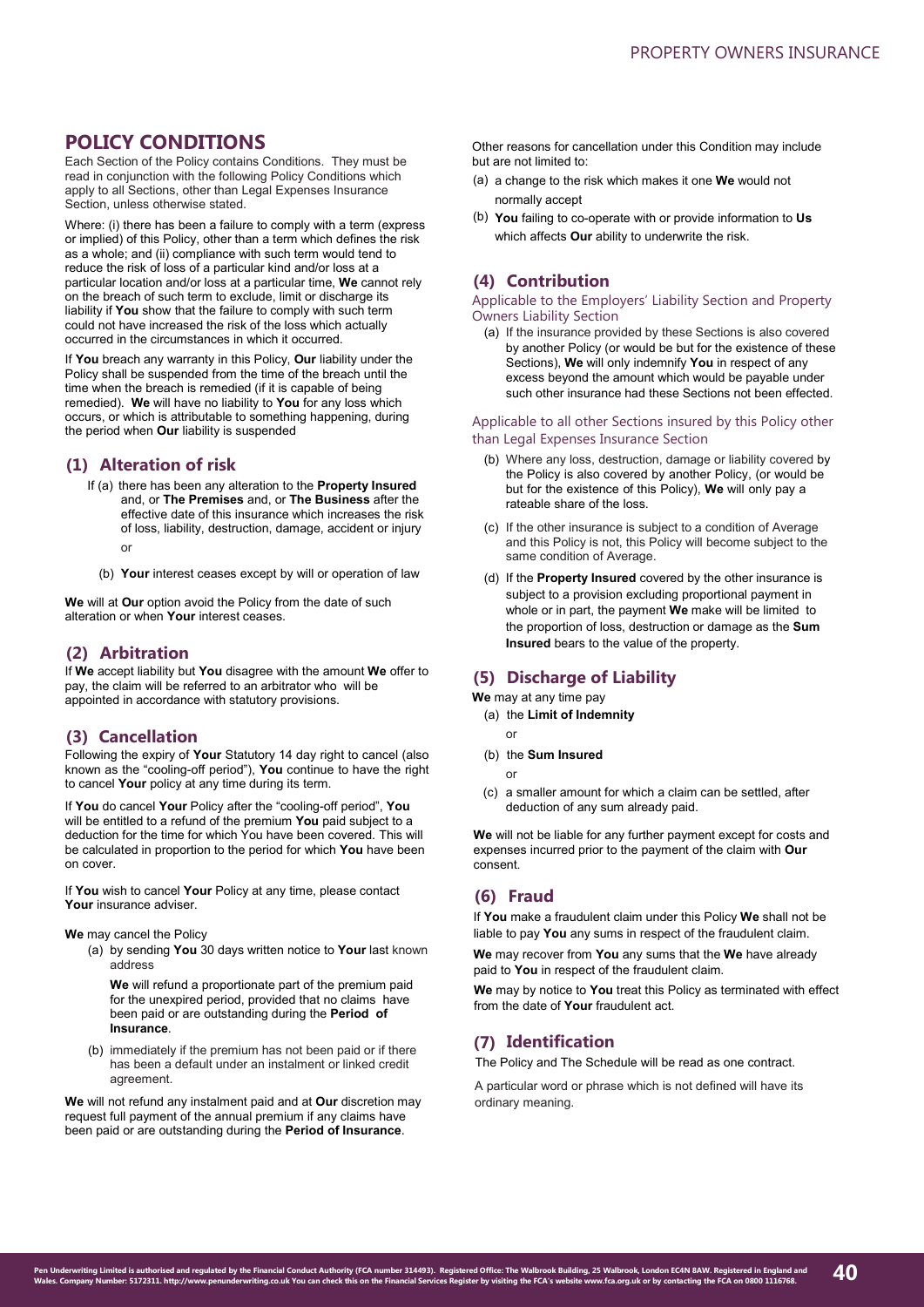# **(8) Reasonable Precautions**

You shall take all reasonable care:

- (a) for the safety of the **Property Insured**
- (b) to prevent accidents or disease
- (c) to comply with all statutory obligations and regulations imposed by any authority
- (d) to prevent the sale or supply of goods which are defective in any way.

# **(9) Reinstatement**

When **We** decide, or are required to reinstate or replace any property **You** will, at **Your** expense, provide any

- (a) plans
- (b) documents
- (c) books
- (d) information

# which **We** require.

**We** will not be obliged to reinstate property exactly but only in a satisfactory manner as circumstances allow.

The maximum amount **We** will pay in respect of any one item is the **Limit of Indemnity** or the **Sum Insured** for that item.

# **(10)Subrogation**

Anyone making a claim under this Policy must, at **Our** request and expense, do everything **We** reasonably require to

- (a) enforce a right or remedy
	- or
- (b) obtain relief or indemnity

from other parties to which **We** will become entitled or subrogated because of payment for or making good loss, destruction, damage, accident or injury.

**We** may require **You** to carry out such actions before or after **We**  make any admission of or payment of a claim.

# **(11)Index Linking**

(a) Renewal.

Where it states in **The Schedule** that index linking applies, the amounts insured will be adjusted for movements in the following indices. **We** may select alternative measures if any of these indices are unavailable

(i) any building and tenants improvements item

The General Building Cost index issued by the Building Cost Information Service of the Royal Institution of Chartered Surveyors

(ii) other items

The Producer Price Index for Home Sales of Manufactured Products issued by the relevant government department.

- (b) Claims.
	- These adjustments will continue during the
	- (i) **Period of Insurance**
	- (ii) period of repair, replacement or reinstatement

provided that such work is carried out and completed without undue delay.

# **(12)Subjectivity**

The Policy, Statement of Facts and, or declaration made by **You**, and **The Schedule**, should be read together and form the contract of insurance between **You** and **Us**.

- (a) **We** will clearly state in **The Schedule** if the Cover provided by the Policy is subject to **You**
	- (i) providing **Us** with any additional information requested by the required date(s)
	- (ii) completing any actions agreed between **You** and **Us** by the required date(s),
	- (iii) allowing **Us** to complete any actions agreed between **You** and **Us**.
- (b) If required by **Us**, **You** must allow **Us** access to **The Premises**, **Your** Contract Sites, and, or **The Business**, to carry out survey(s), within 60 days of the inception or renewal date, unless **We** agree otherwise in writing.

Upon completion of these requirements (or if they are not completed by the required dates), **We** may, at **Our** option: (i) modify **Your** premium

- (ii) issue a mid-term amendment to **Your** Policy or Section terms and conditions,
- (iii) require **You** to make alterations to **The Premises** insured by the required date(s).
- (iv) exercise **Our** right to cancel **Your** Policy,
- (v) leave the Policy or Section terms and conditions, and Your premium, unaltered.

**We** will contact **You** with **Our** decision and where applicable, specify the date(s) by which any action(s) agreed need to be completed by **You** and, or any decision by **Us** will take effect. **Our** requirements and decisions will take effect from the date(s) specified unless and until **We** agree otherwise in writing. If **You** disagree with **Our** requirements and, or decisions, **We** will consider **Your** comments and where **We** consider appropriate, will continue to negotiate with **You** to resolve the matter to **Your** and **Our** satisfaction. In the event that the matter cannot be resolved:

- (i) **You** have the right to cancel this Policy from a date agreed by **You** and **Us** and, providing no claims have been made, **We** will refund a proportionate part of the premium paid for the unexpired period of cover.
- (ii) **We** may, at **Our** option, exercise **Our** right under Policy Condition **(3) Cancellation**.

Except where stated all other Policy and Section terms and Conditions will continue to apply.

The above Conditions do not affect **Our** right to void the Policy if **We** discover information material to **Our** acceptance of the risk. Please refer to the **IMPORTANT** note within Policy Introduction page of **Your** Policy Wording.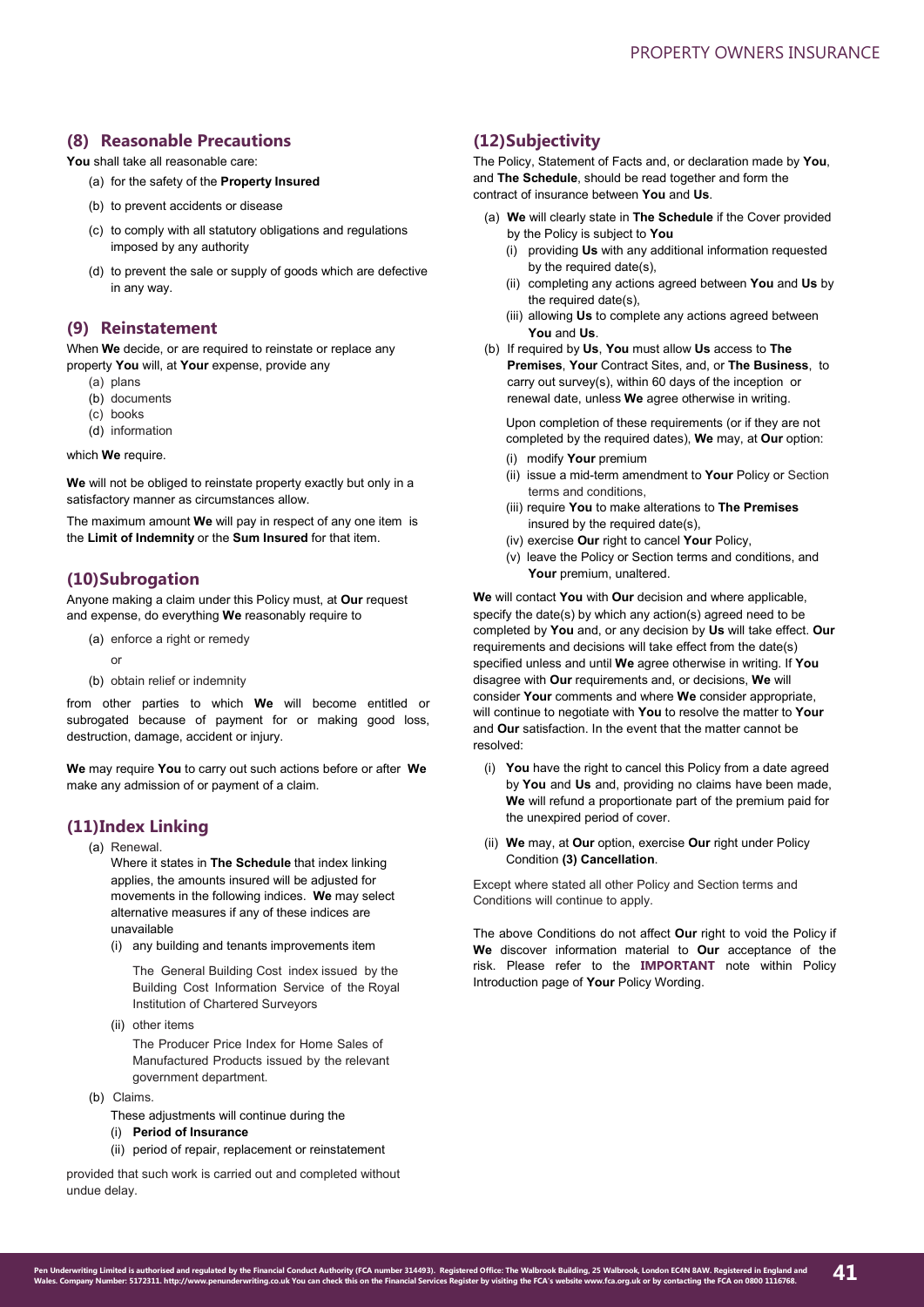# **(13)Jurisdiction**

All disputes arising out of or in connection with this Policy, including but not limited to any disputes relating to the formation, validity and interpretation and application of the terms, conditions, limits and exclusions of this Policy, shall be subject to the exclusive jurisdiction of the Courts of England and Wales (unless you live in Jersey in which case the law of Jersey will apply and the Jersey courts will have exclusive jurisdiction).

# **(14)Language**

The contractual terms, conditions, exclusions and other information relating to this Policy will be in the English language.

# **COMPLAINTS PROCEDURE**

(not applicable to Legal Expenses Insurance Section)

# **Our promise of service**

It is always the intention to provide a first class standard of service. However it is appreciated that occasionally things go wrong.

If **Your** complaint is about the way **Your** Policy was sold to **You**, please contact **Your** broker to report **Your** complaint.

If **You** have a complaint regarding **Your** claim, please telephone **Us** on the number shown in **Your** claims documentation.

Alternatively for any other type of complaint **You** can contact the Pen Underwriting Limited Complaints Officer quoting **Your** policy or claim number.

Pen Underwriting Limited Complaints Officer 3 Atlantic Quay 20 York Street Glasgow G2 8AE

Telephone: 0141 285 3539

Email: [pencomplaints@penunderwriting.com](mailto:pencomplaints@penunderwriting.com)

**We** will try to resolve **Your** complaint by the end of the next working day. If **We** are unable to do this, **We** will write to You within three working days to either:

- tell **You** what **We** have done to resolve the problem; or
- acknowledge **Your** complaint and let **You** know when **You** can expect a full response

**We** will also let **You** know who is dealing with the matter. **We** will always aim to resolve **Your** complaint within four weeks of receipt. If **We** are unable to do this **We** will give **You** the reasons for the delay and indicate when **We** will be able to provide a final response. If **We** cannot resolve the differences between us, eight weeks from you first raising the complaint.

Upon receipt of the letter if **You** remain dissatisfied **You** may refer **Your** complaint to the Financial Ombudsman Service if:

- **You** have an annual turnover of less than EUR 2million and fewer than 10 employees and,
- if for any reason **You** are still dissatisfied with **Our** final response, or
- if **We** have not issued **Our** final response within eight weeks from **You** first raising the complaint.

The Financial Ombudsman Service Exchange Tower London E14 9SR

www.financial-ombudsman.org.uk

Following the complaints procedure does not affect **Your** right to take legal action.

# **Financial Services Compensation Scheme**

In the event that **We** are unable to meet **Our** liabilities **You** may be entitled to compensation from the Financial Services Compensation Scheme. This depends on the type of insurance, the size of **Your** business and the circumstances of the claim.

Further information is available from the Financial Services Compensation Scheme. Their telephone number is **0800 678 1100** or **020 7741 4100**. Alternatively, more information can be found at www.fscs.org.uk.

# **DATA PROTECTION NOTICE**

Please read this notice carefully as it contains important information about **our** use of **your** personal information.

In this notice, **Your** personal information means any information **We** hold about **You** and any information **You** give **Us** about anyone else. **You** should show this notice to anyone else insured or proposed to be insured under **Your** Policy as it will also apply to them. It explains how **We** use all the information **We** have about **You** and the other people insured under **Your** Policy.

Please note that if **You** give **Us** false or inaccurate information this could give **Us** the right to avoid **Your** insurance Policy or it could impact **Your** ability to claim.

# **Sensitive information**

Some of the personal information that **We** ask **You** to provide is known as "sensitive personal data". This will include information relating to health issues, race, religion and any criminal convictions. **We** need to use sensitive personal data to provide **You** with quotes, arrange and manage **Your** Policy and to provide the services described in **Your** Policy documents (such as dealing with claims).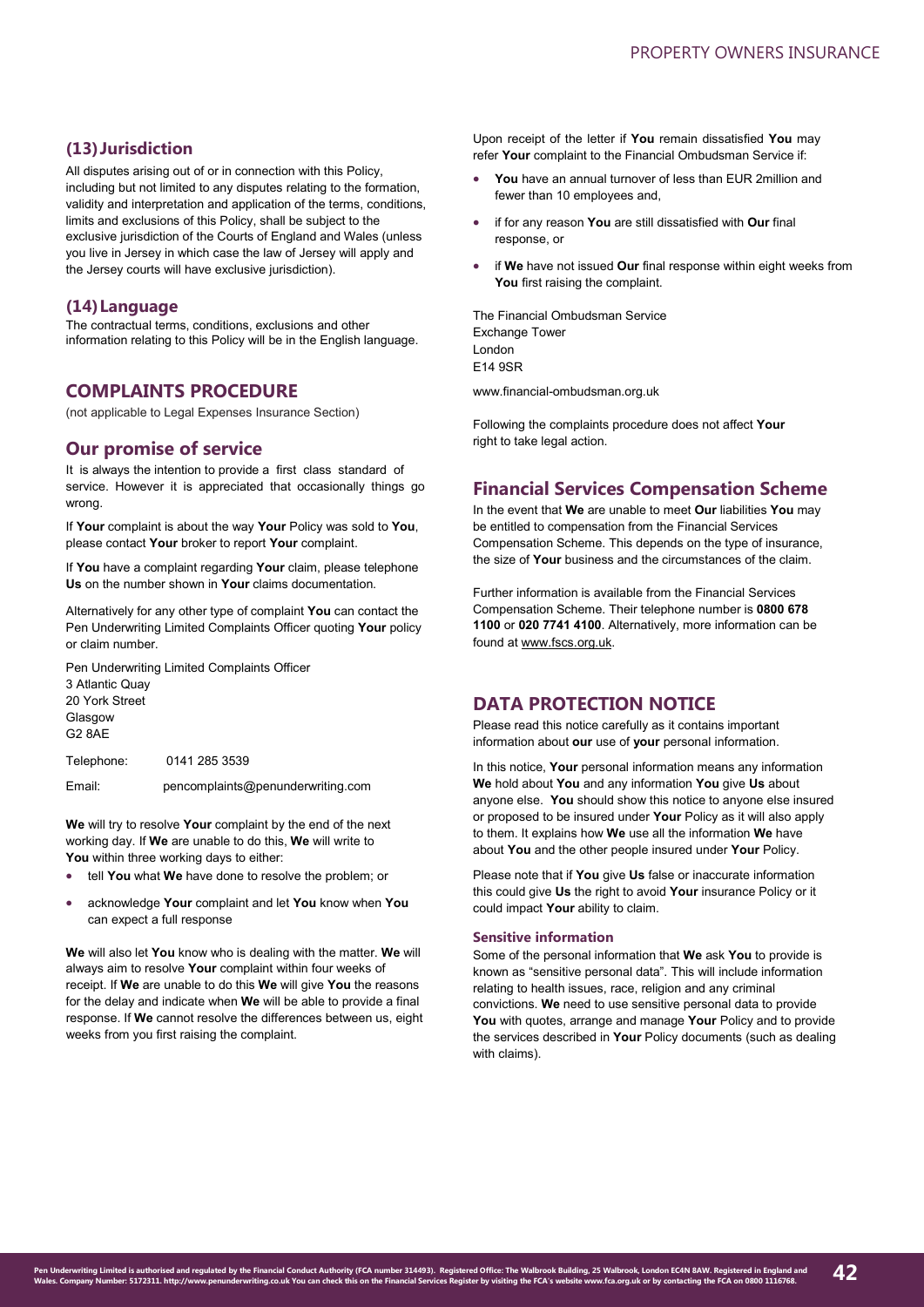## **How We use Your personal information**

**We** are part of a group of companies. **We** may share **Your** personal information with other companies in the group for any of the purposes set out in this notice.

**We** will use **Your** personal information to arrange and manage **Your** insurance Policy, including handling underwriting and claims and issuing renewal documents and information to **You** or **Your** insurance adviser. **We** will also use **Your** personal information to assess **Your** insurance application and provide information to credit reference agencies.

**We** may research, collect and use data about **You** from publicly available sources including social media and networking sites. **We** may use this data for the purposes set out in this notice, including fraud detection and prevention.

**We** may have to share **Your** personal information with other insurers, statutory bodies, regulatory authorities, **Our** business partners or agents providing services on **Our** behalf and other authorised bodies.

**We** will share your personal information with others: if **We** need to do this to manage **Your** Policy with **Us** including settling claims:

- for underwriting purposes, such as assessing **Your** application and arranging **Your** Policy;
- for management information purposes;
- to prevent or detect crime, including fraud (see below);
- if **We** are required or permitted to do this by law (for example, if **We** receive a legitimate request
- from the police or another authority); and/or
- if **You** have given **Us** permission.

**You** can ask for further information about **Our** use of **Your** personal information. If **You** require such information, please write to the Data Protection Officer at the address set out in the **Endorsement** entitled Identity of Insurers shown in **The Schedule**.

# **Preventing and detecting crime**

**We** may use **Your** personal information to prevent crime. In order to prevent and detect crime **We** may:

- check **Your** personal information against **Our** own databases; share it with fraud prevention agencies. **Your** personal information will be checked with and recorded by a fraud prevention agency. Other companies within the financial services industry may also search such fraud prevention agencies when **You** make an application to them for financial products (including credit, savings, insurance, stockbroking or money transmission services). If such companies suspect fraud, **We** will share **Your** relevant personal information with them. The information **We** share may be used by those companies when making decisions about **You**. **You** can find out which fraud prevention agencies are used by **Us** by writing to **Our** Data Protection Officer; and/or
- share it with operators of registers available to the insurance industry to check information and prevent fraud. These include the Claims and Underwriting Exchange Register administered by Insurance Database Services Ltd. **We** may pass information relating to **Your** insurance Policy and any incident (such as an accident, theft or loss) to the operators of these registers, their agents and suppliers.

#### **Dealing with others on your behalf**

To help **You** manage **Your** insurance Policy, subject to answering security questions, **We** will deal with **You** or **Your** husband, wife or partner or any other person whom **We** reasonably believe to be acting for **You** if they call **Us** on **Your** behalf in connection with **Your** Policy or a claim relating to **Your** Policy. For **your** protection only **You** can cancel **Your** Policy or change the contact address.

# **Marketing**

**We** may use **Your** personal information and information about **Your** use of **Our** products and services to carry out research and analysis.

**We** will only use **Your** personal information to market **Our** products and services to **You** if **You** agree to this.

#### **Monitoring and recording**

**We** may record or monitor calls for training purposes, to improve the quality of **Our** service and to prevent and detect fraud. **We** may also use CCTV recording equipment in and around **Our** premises.

It is understood by **You** that any information provided to **Us** regarding **You** will be processed by **Us** for the purposes of providing insurance, handling any claims and any other related purpose and which may require providing such information to third parties (including **Our** group companies). As a result **We** may transfer **Your** personal information to a destination outside the European Economic Area ("EEA"). **We** will take the necessary steps to ensure that **Your** information is treated securely and in accordance with this privacy policy

#### **Further information**

**You** are entitled to receive a copy of any of **Your** personal information **We** hold. If **You** would like to receive a copy, or if **You** would like further information on, or wish to complain about, the way that **We** use **your** personal information, please write to the Data Protection Officer at the Registered office address stated in the **Endorsement** entitled Identity of Insurers shown in **The Schedule**

If **We** change the way that **We** use **Your** personal information, **We** will write to **You** to let **You** know. If **You** do not agree to that change in use, **You** must let **Us** know as soon as possible by writing to **Us** at the address referred to above.

**You** have the right to complain to the Information Commissioner's Office at any time if **You** object to the way **We** use **Your** personal information. For more information please go to www.ico.org.uk.